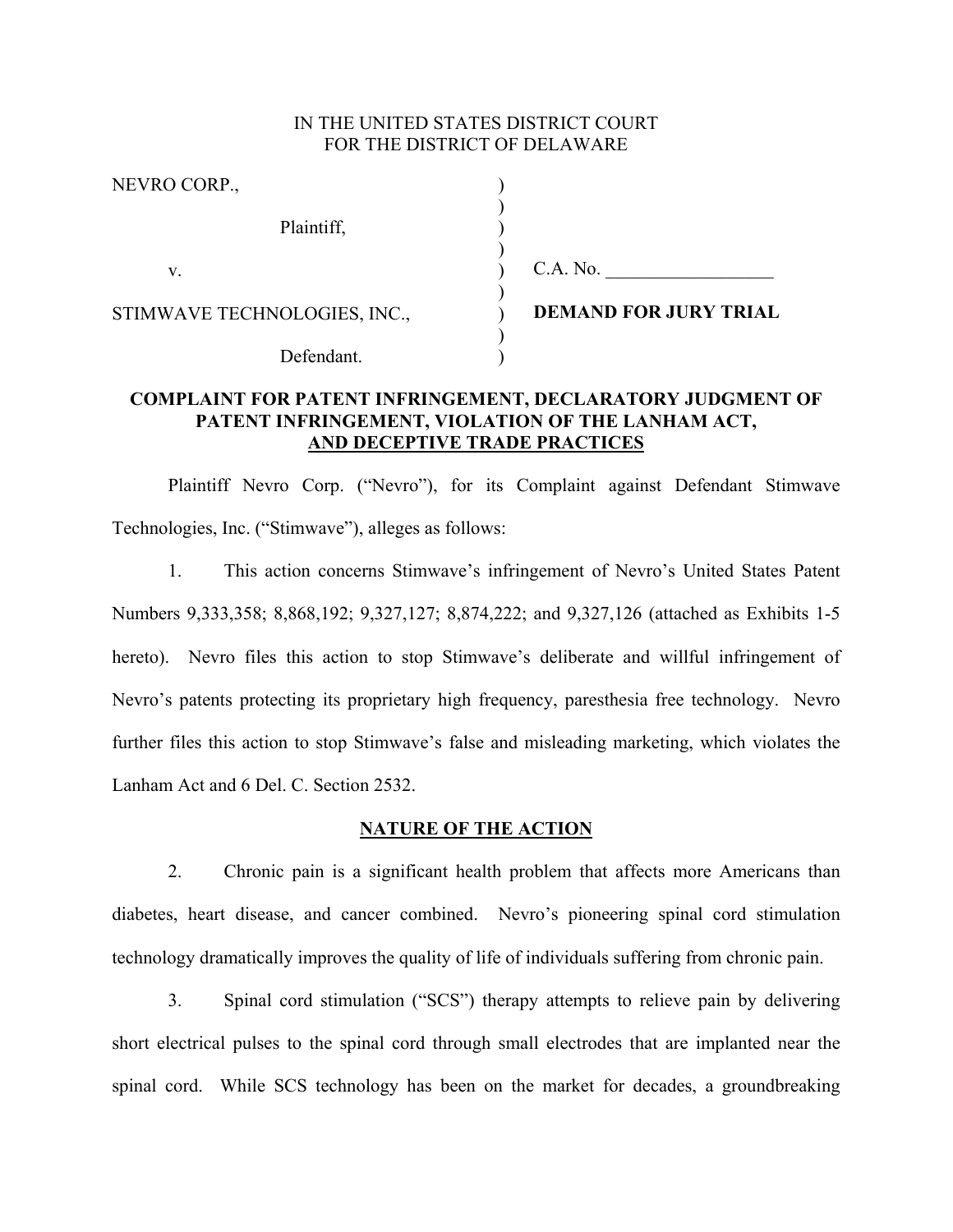pivotal study established that Nevro's patented SCS technology is significantly more effective than traditional SCS therapy.

4. Traditional SCS therapy delivers "low frequency" electrical pulse waveforms, on the order of 50 to 60 Hz, to generate a sensation known as paresthesia. Paresthesia is commonly experienced as a tingling, numbness, buzzing, or pins-and-needles sensation. The paresthesia is used to mask, or cover, the patient's area of pain. In theory, the patient feels the paresthesia and feels less pain.

5. Traditional, paresthesia-based low frequency SCS therapy has significant failings that reduce its efficacy and limit its applicability. It is not effective in a large portion of the population, and, even when it works, the pain relief is limited. Paresthesia also narrows the applicability of SCS therapy because patients often experience uncomfortable stimulations or even jolting sensations during movement, which can impair sleep or preclude driving a car while receiving therapy.

6. Nevro was founded to provide a solution to chronic pain without the drawbacks of traditional low frequency SCS therapy. After years of research and development work, Nevro has brought to market an SCS therapy that differs dramatically from traditional SCS therapy. Nevro's SCS therapy uses a unique "high frequency" electrical waveform to provide pain relief without generating paresthesia. Nevro protected this breakthrough technology by securing extensive U.S. and international patent protection.

7. Stimwave is a medical device company that initially manufactured and sold low frequency, paresthesia-based SCS systems, which it marketed as the Freedom-4A and Freedom-8A SCS systems. Upon learning of the remarkable efficacy of Nevro's high frequency, paresthesia-free therapy, Stimwave launched a deliberate, years-long campaign to copy Nevro's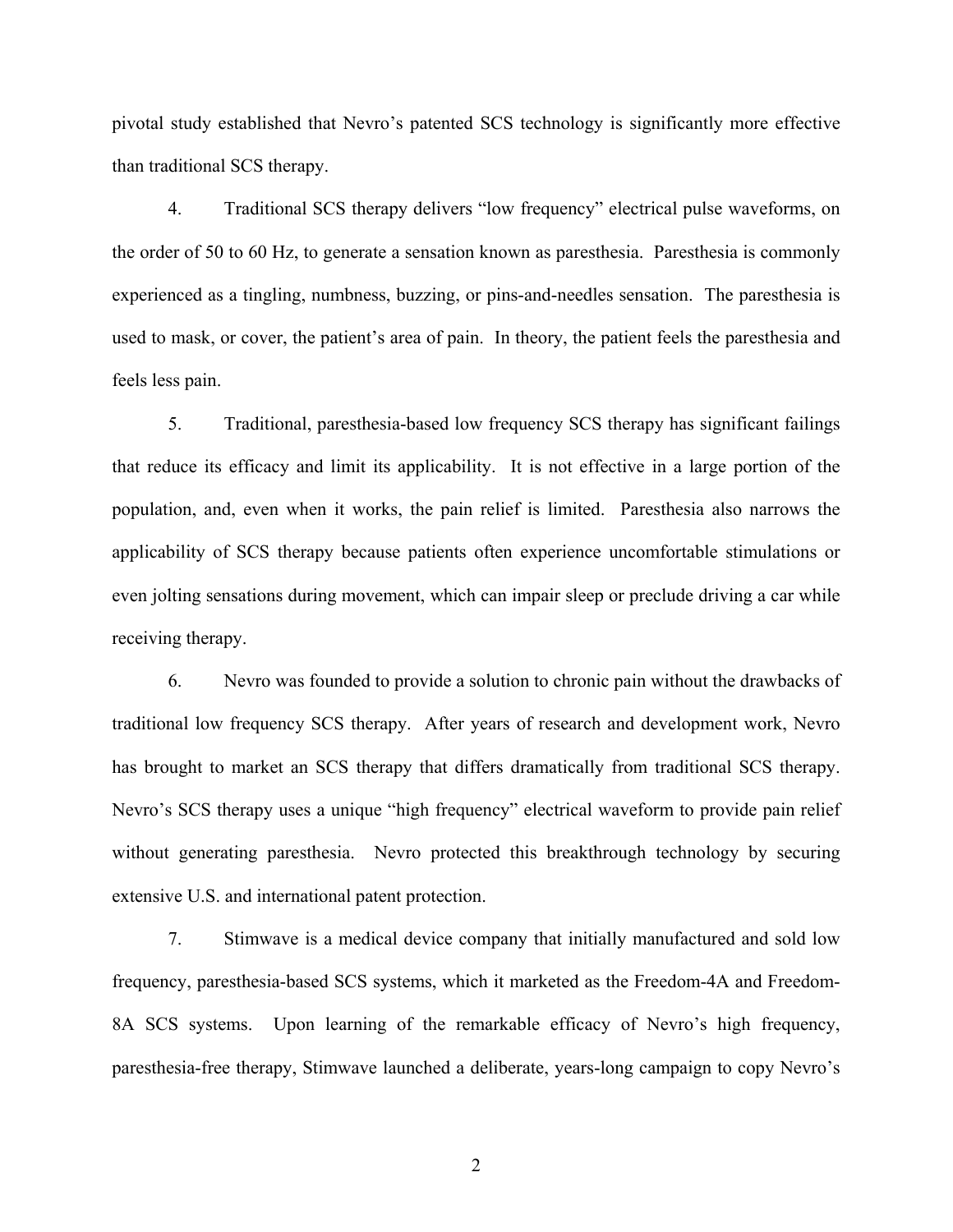patented technology and divert Nevro's sales. Stimwave now manufactures at least its Freedom-8A SCS system to deliver high frequency, paresthesia-free SCS therapy, thus making deliberate use of Nevro's proprietary technology. Stimwave exports these infringing SCS systems to Europe and Australia, and markets their infringing use internationally. And Stimwave is reporting to the industry that United States FDA approval for its SCS systems for high frequency, paresthesia-free therapy is imminent, and that it intends to begin a full-scale commercial launch of its SCS systems for high frequency, paresthesia-free therapy in the United States after receiving that approval. While executing its plan to copy Nevro's patented technology, Stimwave also published a series of statements falsely and misleadingly criticizing Nevro's SCS systems and falsely and misleadingly boasting about the characteristics of its own SCS systems. Nevro brings this action to obtain redress for Stimwave's wrongful conduct and to prevent further irreparable harm to Nevro's business.

#### **PARTIES**

8. Plaintiff Nevro is a Delaware corporation with its principal place of business at 1800 Bridge Pkwy, Redwood City, CA 94065.

9. Defendant Stimwave is a privately held Delaware corporation with its principal place of business at 1310 Park Central Blvd S, Pompano Beach, FL 33064.

### **JURISDICTION AND VENUE**

10. This Court has subject matter jurisdiction under 28 U.S.C. § 1331 (federal question) and § 1338(a) (patents).

11. This Court has personal jurisdiction over Stimwave as Delaware is Stimwave's state of incorporation.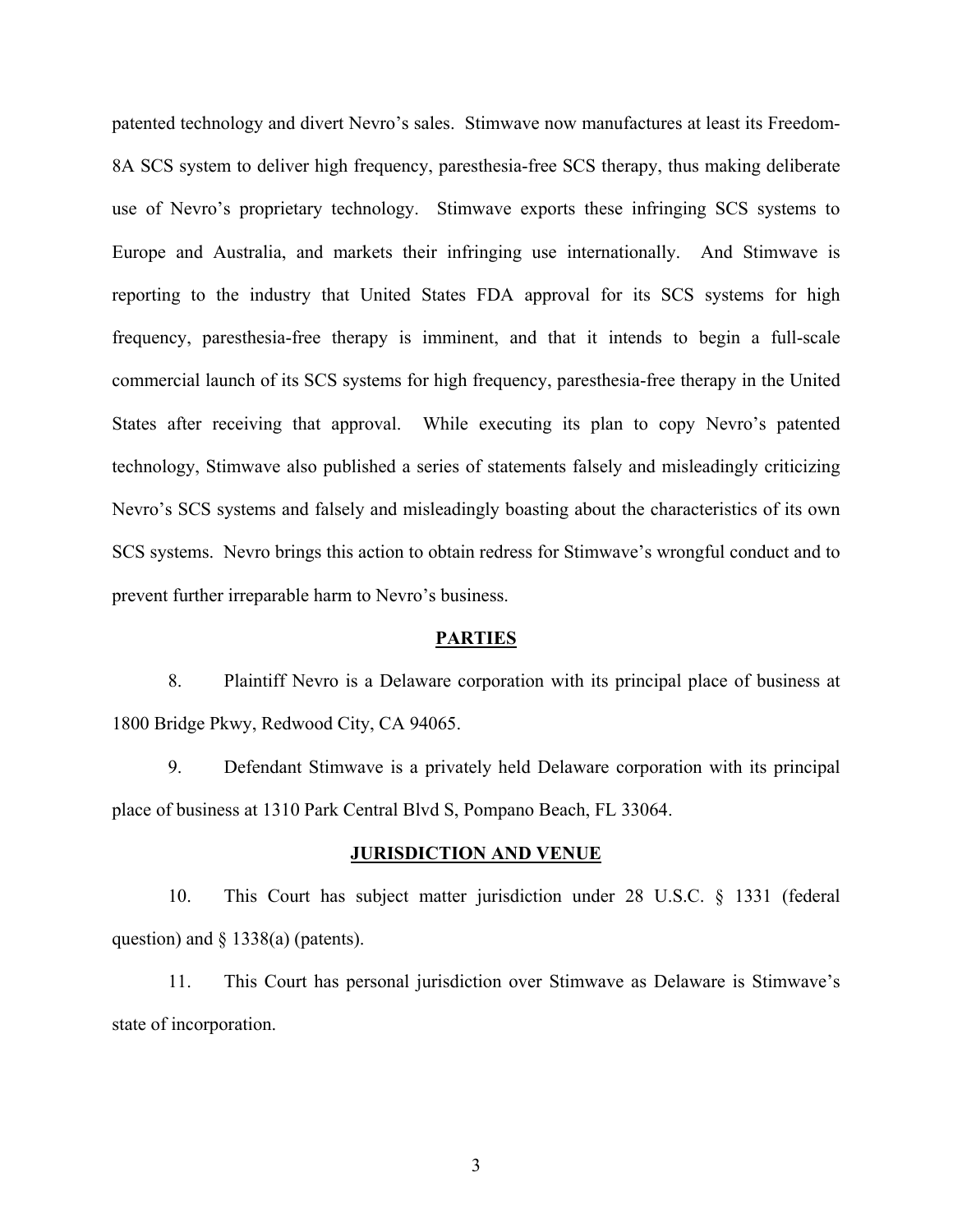12. Venue is proper in this District under 28 U.S.C. §§ 1391(b) and 1400(b), as Delaware is Stimwave's state of incorporation.

# **BACKGROUND FACTS**

### **Nevro's Pioneering Technology**

13. Nevro was founded in 2006 to develop a novel SCS technology for the treatment of chronic pain. Nevro's SCS systems, known as the Senza® system and Senza II™ system (together, the "Senza systems"), utilize Nevro's unique and patented HF10® therapy. Amongst other distinctions, Nevro's HF10 therapy employs a much higher frequency than traditional "low frequency" SCS systems. In its commercial embodiment, Nevro's Senza systems provide electrical pulses to the spinal cord at a rate of 10,000 pulses per second (10,000 Hz or 10 kHz), as compared to traditional SCS systems that utilize low frequency stimulation, typically between 50 Hz and 60 Hz. The Senza systems, with their related subcomponents, are Nevro's only products.

14. Unlike traditional low frequency SCS therapy, Nevro's Senza systems and HF10 therapy provide pain relief without generating paresthesia. Nevro's advances represent a paradigm shift in SCS therapy. Before FDA approval of Nevro's Senza systems, every commercial SCS system sought to create paresthesia in the patient by using low frequency stimulation waveforms.<sup>1</sup> Paresthesia was not merely a side effect of low frequency stimulation, but was thought to be essential to providing pain relief.

15. Because Nevro's approach was fundamentally different from others in the market, the FDA put Nevro to a rigorous test. To obtain FDA approval, Nevro was required to prove that its therapy is paresthesia-free and that its therapy was clinically effective even though it is

 $\overline{a}$ 

<sup>1</sup> Paresthesia is a sensation usually described as tingling, pins and needles, or numbness.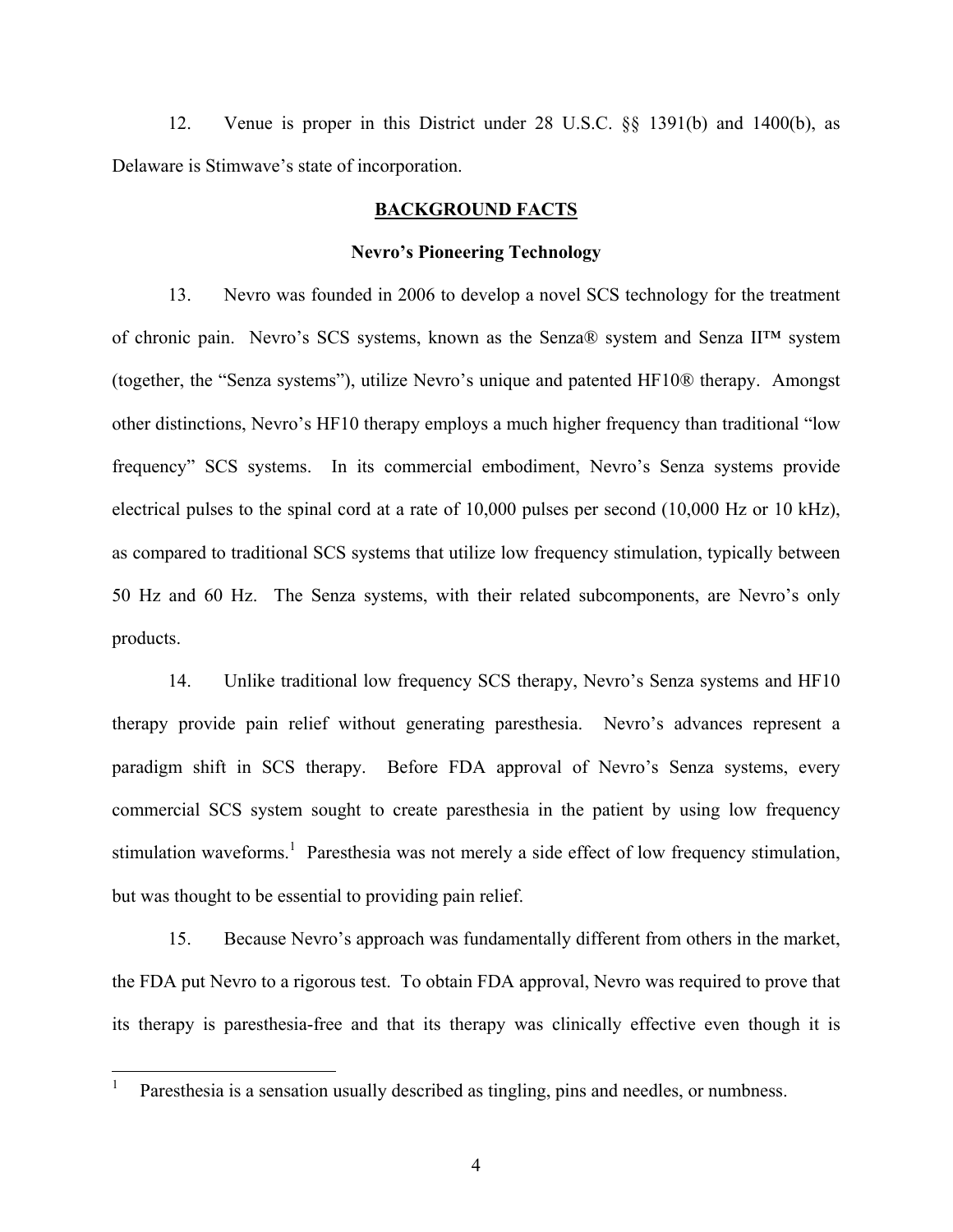paresthesia-free. To definitively establish its results, the FDA required Nevro to test its Senza system in an FDA-monitored randomized controlled trial in a head-to-head comparison against a commercially available low frequency SCS system. The commercial system that was chosen was Boston Scientific's Precision Plus device—Boston Scientific's most advanced SCS system at the time. In a landmark finding, the controlled trial found Nevro's Senza system and HF10 therapy to be nearly twice as effective as Boston Scientific's paresthesia-based low frequency SCS system in providing pain relief.

16. The Senza system was approved by the FDA on May 8, 2015, for sale in the United States. The FDA recognized Nevro's pioneering technology by approving Nevro's Senza system with a "superiority" labeling—a designation that is rare in the medical device field. The superiority labeling indicates that Nevro's Senza system and HF10 therapy provides statistically superior efficacy when compared to the commercially available paresthesia-based low frequency SCS therapy tested in the controlled trial.

17. Nevro defied the conventional wisdom and demonstrated that effective pain relief could be achieved without paresthesia. Nevro's Senza systems provide more effective pain relief to a greater percentage of patients. Traditional, low frequency SCS therapy has limited use. For example, patients with predominant back pain are seldom seen as good candidates for traditional SCS therapy because it is anatomically difficult to cover the back with paresthesia. In contrast, Nevro's Senza systems and HF10 therapy provide significant and sustained pain relief for *both* back and leg pain.

18. Importantly, Nevro's Senza systems and HF10 therapy also provide patients with greater freedom of movement and activity. Paresthesia-based SCS therapies can cause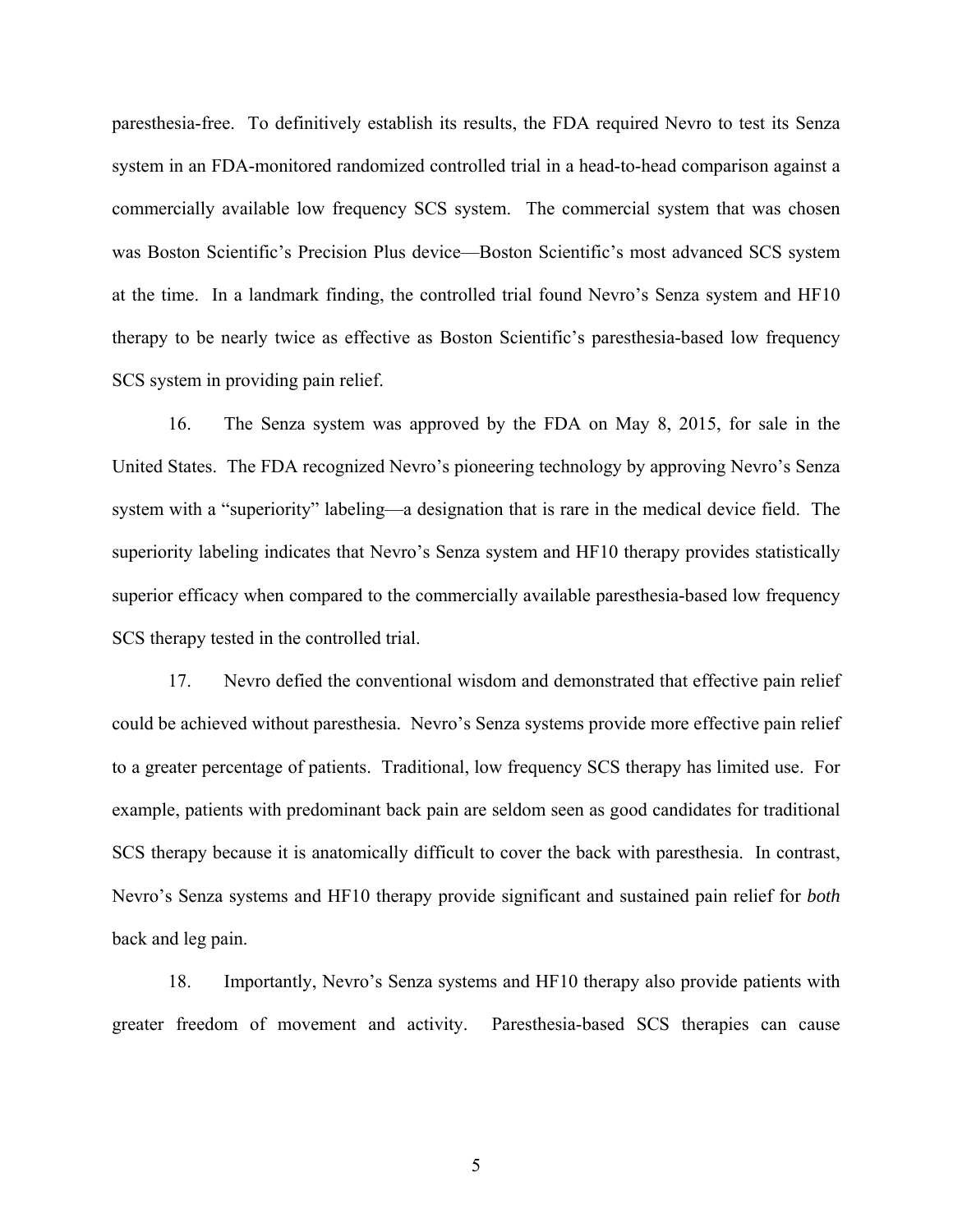unexpected jolts or shocks when a patient bends, twists, or changes posture, and must be turned off while driving or sleeping. Nevro's HF10 therapy does not have any such restrictions.

19. Nevro's unique—and demonstrably superior—SCS technology has been the key to Nevro breaking into the U.S. SCS market.

20. Nevro has protected its innovative SCS technology through an extensive patent portfolio of more than 170 issued U.S. and international patents, including the patents asserted in this action. Nevro's patents cover many aspects of its pioneering technology, including high frequency SCS systems and devices, methods of treating patients with paresthesia-free systems and devices, and methods of programming such systems and devices.

# **Stimwave's Copying of Nevro's Patented Technology**

21. Not long after Nevro announced its breakthrough HF10 therapy, Stimwave embarked on a campaign to copy Nevro's patented technology.

22. Stimwave's Freedom SCS systems include an implantable device, sometimes referred to by Stimwave as a Freedom Stimulator. The implantable device contains a "stimulator" and a "micro-receiver."<sup>2</sup>



23. The Stimwave implant "has small metal electrodes near the tip that create an electrical field of energy when power is applied," which "aids in blocking the pain signals coming from certain nerves."<sup>3</sup> When used for spinal cord stimulation, the implant is placed in

<u>.</u>

<sup>2</sup> http://stimwave.com/mobile/products/stimulators/

<sup>3</sup> http://stimwave.com/mobile/products/stimulators/; Stimwave Wearable Antenna Assembly User Manual, https://fccid.io/2AHXAPDBT2/User-Manual/User-Manual-3647311.pdf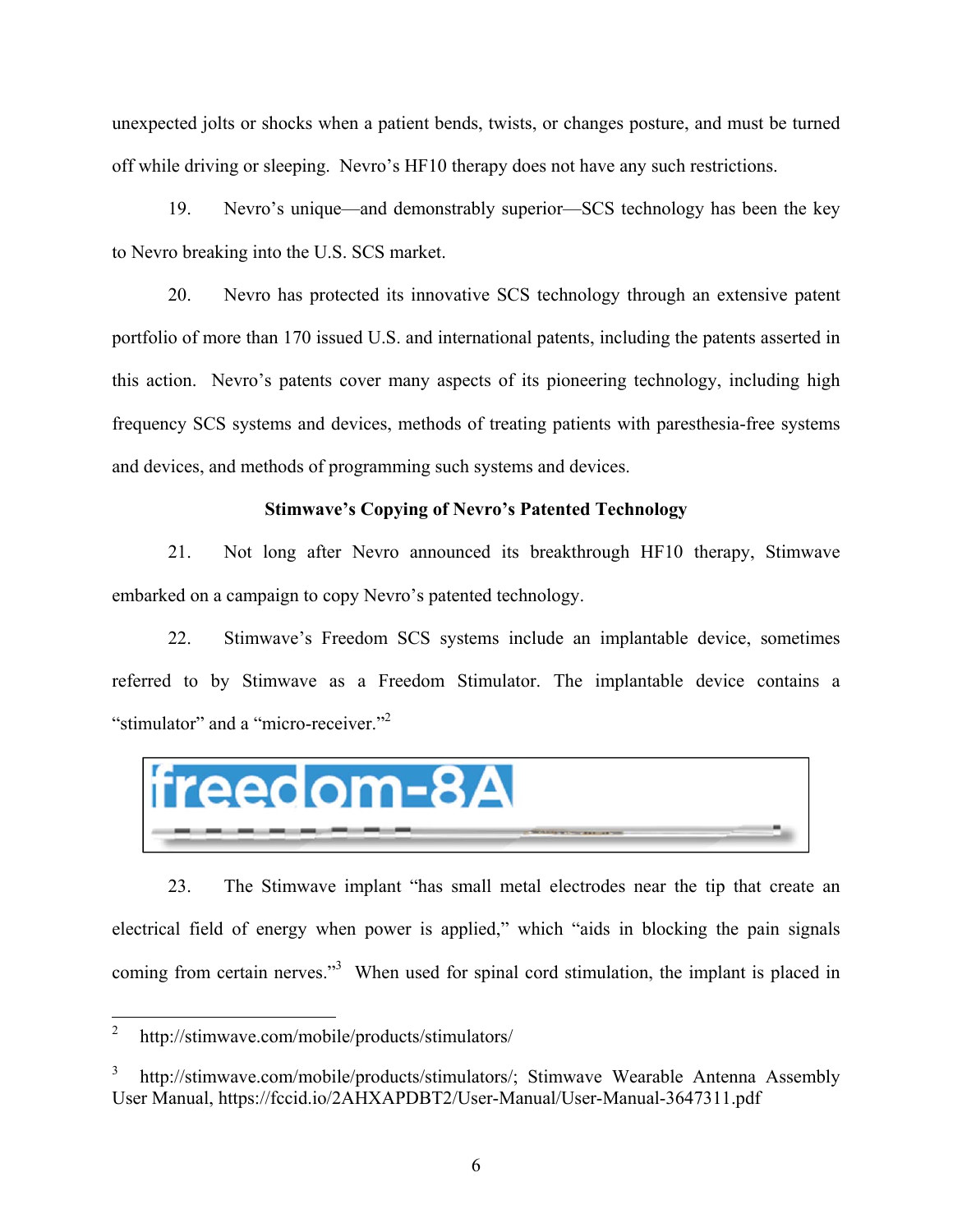the patient's epidural space.<sup>4</sup> One purpose of the Stimwave implant is to deliver a signal to the patient's spinal cord region.

24. Stimwave's Freedom SCS systems also contain an external device that provides power to the implant, sometimes referred to by Stimwave as a Wearable Antenna Assembly  $(WAA)$ .<sup>5</sup> The WAA contains a rechargeable battery and antenna and communicates with the Stimwave implant using electrical radiofrequency  $(RF)$  signals.<sup>6</sup> When directed by the user, including a patient or Stimwave clinical representative, the WAA will execute a program that directs the SCS system to deliver a previously stored therapy signal to the patient.

25. In a clinical setting, the Stimwave SCS system is typically programmed by a clinical representative, who is an employee or agent of Stimwave, using a programming tablet. This programming tablet is sometimes referred to by Stimwave as a WaveCrest programmer.<sup>7</sup> Stimwave instructs that only its trained clinical representatives may use the WaveCrest programmer.<sup>8</sup> The programming tablet allows the clinical representative to set programs for the patient. Using the programming tablet, a clinical representative may set a patient's stimulation parameters, including pulse rate (or frequency), pulse width, and amplitude. When directed by

 $\overline{a}$ 

<sup>4</sup> Stimwave 510(k) Summary for Freedom Spinal Cord Stimulator (SCS) system, https://www.accessdata.fda.gov/cdrh\_docs/pdf17/K170141.pdf

<sup>5</sup> Stimwave Wearable Antenna Assembly User Manual

<sup>6</sup> Stimwave Wearable Antenna Assembly User Manual

<sup>7</sup> Freedom Spinal Cord Stimulation WaveCrest Programmer User Manual, http://stimwave.com/mobile/wp-content/uploads/2016/01/LA-ABRS-2-915-WaveCrest-Programmer-User-Manual.pdf

<sup>8</sup> Freedom Spinal Cord Stimulation WaveCrest Programmer User Manual

<sup>9</sup> Freedom Spinal Cord Stimulation WaveCrest Programmer User Manual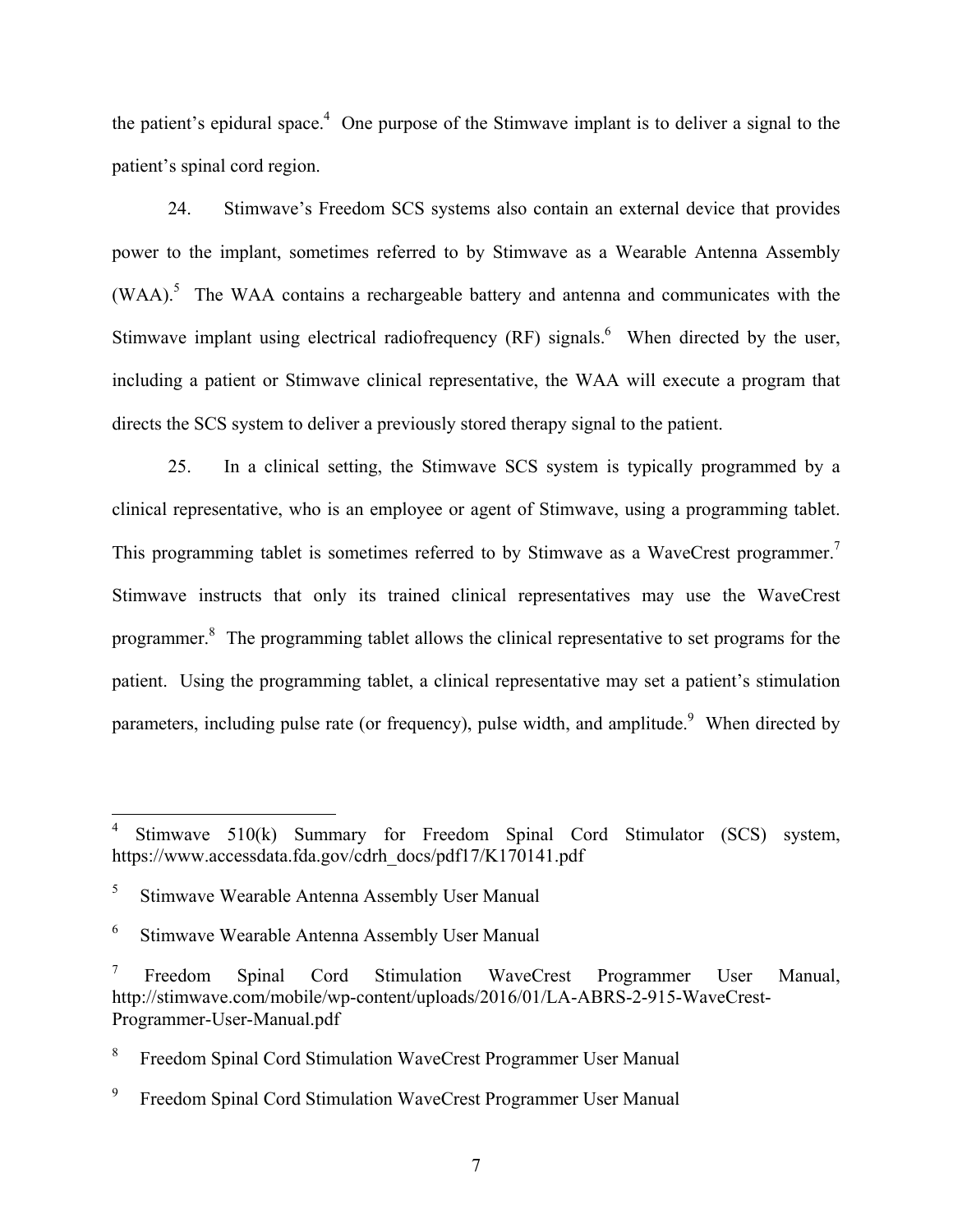the clinical representative, the programming tablet will execute a program that directs the SCS system to deliver a therapy signal to the patient.

26. This programming takes place in conjunction with patient feedback about the therapy, including the degree of pain relief and whether the patient is experiencing paresthesia. The clinical representative will adjust programming parameters until the patient receives the desired therapy. The clinical representative may set multiple stimulation programs that the clinical representative or patient can later select between.<sup>10</sup> The Stimwave SCS systems are programmed within at least the following parameters, making use of a biphasic waveform:

| <b>Technical Specifications:</b> |                      |
|----------------------------------|----------------------|
| Diameter                         | $1.35$ mm            |
| Electrode/Spacing                | $3$ mm $/4$ mm       |
| Total Length/Cut Length          | 45 cm / 17 cm        |
| <b>Total Pulse Current</b>       | $0 - 24mA$           |
| Pulse Width                      | $10 - 1,000 \,\mu s$ |
| <b>Pulse Rate</b>                | 5 - 10,000 Hz        |
| <b>MR Conditionality</b>         | 1.5T & 3T Full Body  |

27. Stimwave presently sells, uses, and supplies the components of its SCS systems for use in high frequency, paresthesia-free therapy in Europe and Australia. Stimwave is seeking FDA approval to market its SCS systems for use in high frequency, paresthesia-free therapy in the United States. That approval, and Stimwave's full commercial launch of this application in the United States, appears imminent. Stimwave is already telling United States-based physicians that its SCS systems can be used for high frequency, paresthesia-free therapy.

 $10\,$ Freedom Spinal Cord Stimulation WaveCrest Programmer User Manual

<sup>&</sup>lt;sup>11</sup> Freedom SCS System Data Sheet; Stimwave  $510(k)$  Summary for Freedom Spinal Cord Stimulator (SCS) system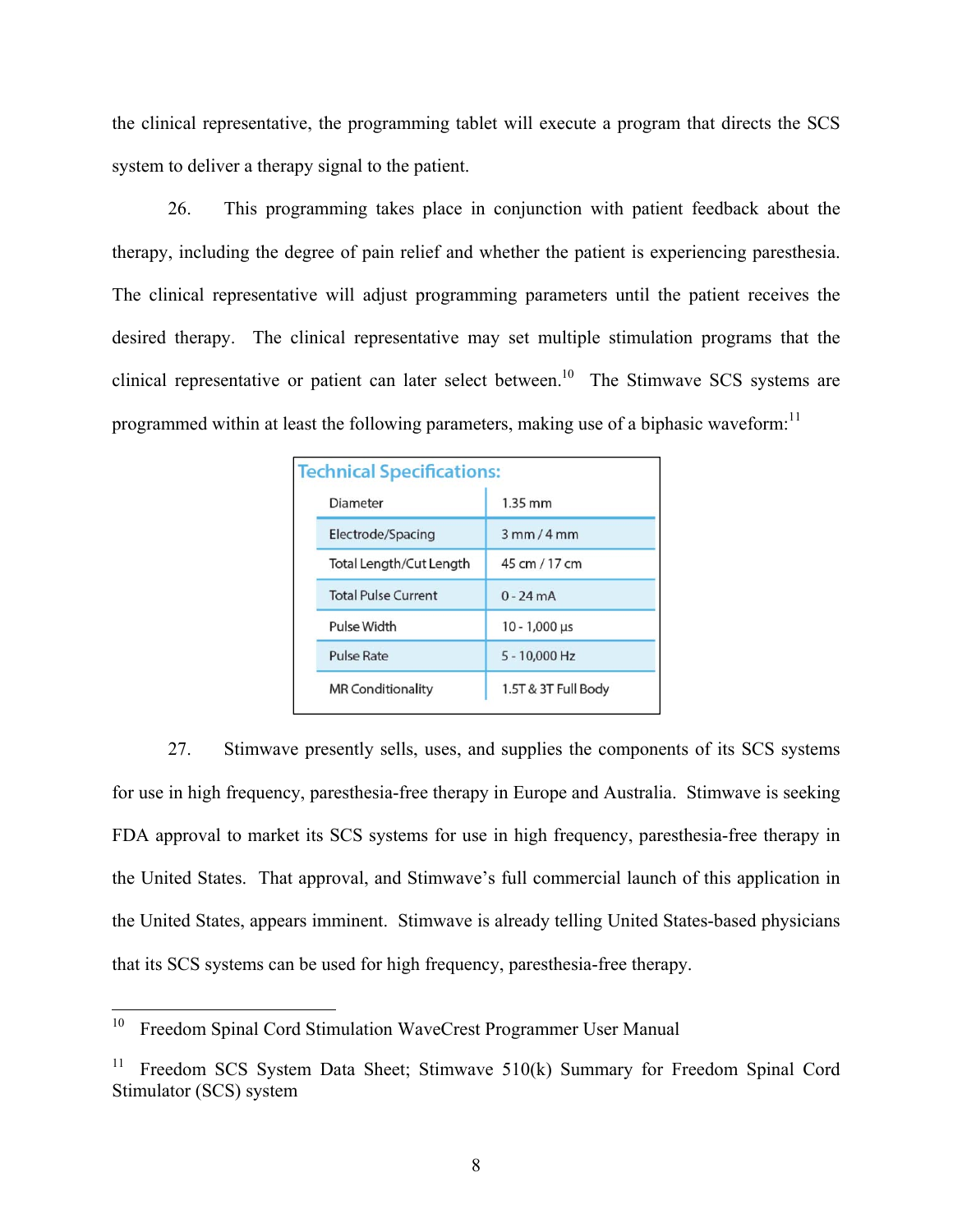28. In late 2015, Stimwave sought and obtained European CE Mark approval for the Freedom-8A SCS system with 10,000 Hz programming. According to a January 16, 2019, Stimwave press release issued in advance of the North American Neuromodulation Society conference in Las Vegas, Nevada, high frequency stimulation using the Freedom-8A SCS system is "commercially available in the European and Australian markets." (Exhibit 6 hereto.) Stimwave has begun using international social media platforms to promote its Freedom SCS 8A SCS system in Europe and Australia. This social media promotion is clearly visible to United States customers, who comprise approximately 80% of the worldwide SCS market. Stimwave's Freedom SCS systems are manufactured in the United States.

29. In June 2016, Stimwave began a Belgian study to "observe the efficacy of stimulation on over all pain relief as reported in an initial cohort of 6 patients treated with the Freedom High Frequency Spinal Cord Stimulator (SCS) System for low back and/or leg pain." This study used the Nevro HF10 parameters of "below perception threshold with High Frequency settings (10.000 Hz, 30 μs)," with lead placement in the same area as Nevro's commercial therapy, at the T9-T10 vertebrae.

30. Stimwave likewise began a United States study in which it stated that patients would receive "a Freedom SCS system and be randomized 1:1 to receive either HF (10,000 Hz) or LF (5 Hz to 1500 Hz) stimulation parameters."

31. Stimwave has sought FDA approval to sell and market the Freedom SCS systems for high frequency, paresthesia-free therapy. In the January 16, 2019, press release discussed above, for example, Stimwave stated that "[t]he safety and effectiveness of the Freedom SCS system's high frequency stimulation parameters is in review with the FDA for market clearance."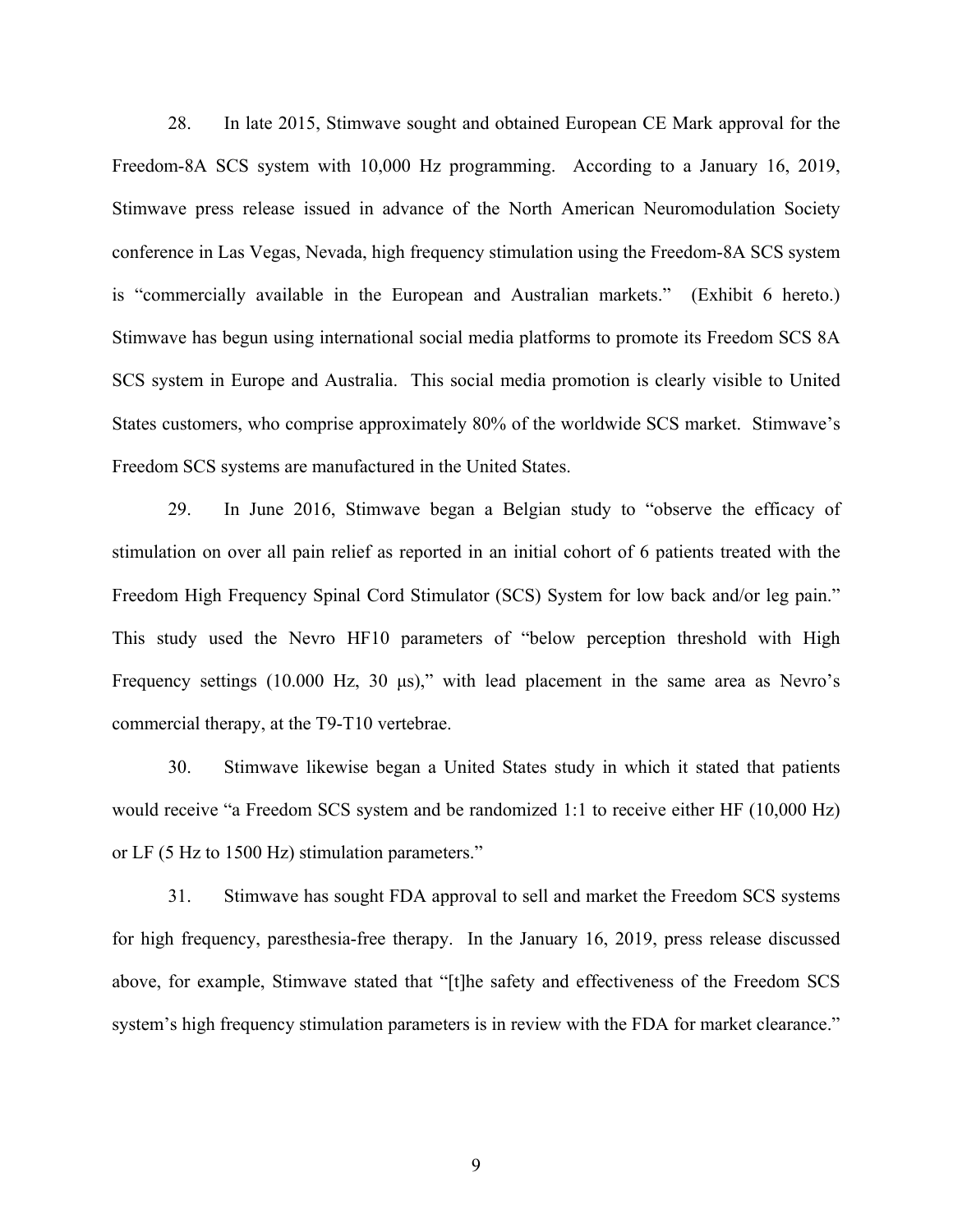32. Most recently, Stimwave is reporting to the industry that FDA approval is imminent and that it intends to begin commercially marketing the Freedom SCS systems for high frequency, paresthesia-free therapy in the United States after receiving that approval. According to a January 22, 2019, Morgan Stanley industry update, "Stimwave presented HF data from SURF . . . and has filed for an HF label and intends to commercialize after approval (expected by early February)."

33. Even though it has not yet received FDA approval to market high frequency, paresthesia-free therapy, Stimwave has already been informing United States-based doctors that its SCS systems can be used for such therapy, and has been promoting the use of high frequency, paresthesia-free therapy via various platforms, such as social media.

34. In December 2017, Stimwave's CEO, Laura Tyler Perryman, published an article in the Open Journal of Surgery. The Open Journal of Surgery is a publication of SciRes Literature LLC, a Middletown, Delaware-based publisher that provides "un-restricted access available open to the global audience." The article touts high frequency therapy's ability to "produce[] better pain relief without the paresthesia" and cites to clinical data showing the high efficacy of Nevro's Senza systems. Directly following this discussion of Nevro, the article represents that Stimwave's SCS systems can also operate at high frequency operation: "Stimwave technology has a wide spectrum of stimulation parameters available for clinical applications which include: Amplitude: 1 - 24 mA, pulse Width: 10 - 1000 microseconds, Frequency: 5 - 20,000 Hz." The article nowhere discloses that Stimwave's SCS systems are not approved in the United States for this use and, instead, broadly states that Stimwave's technology is "approved by FDA and CE and has been in clinical use" and "has been approved by FDA and CE for clinical use to relieve chronic back pain and leg pain via SCS."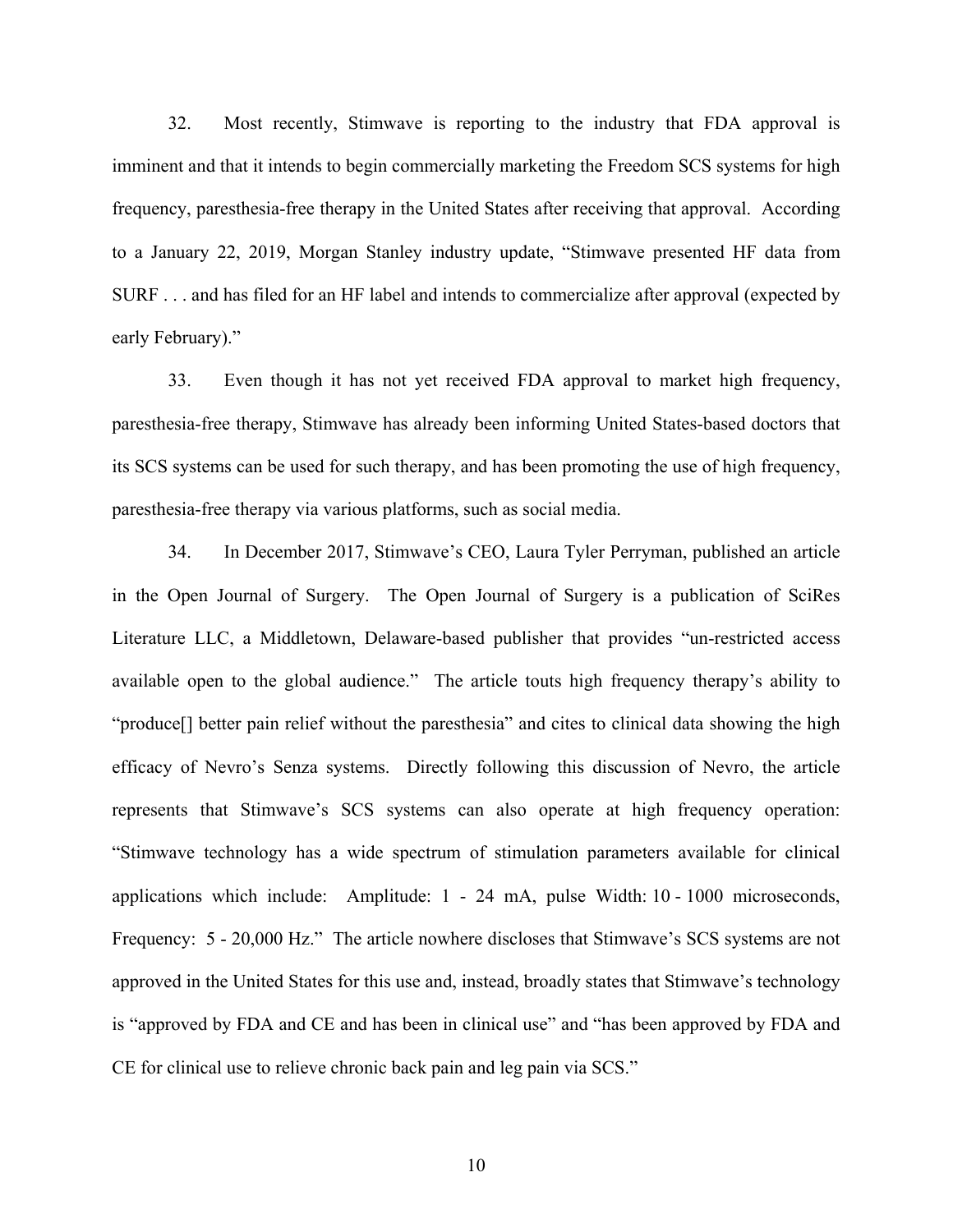35. At a 2018 Ohio and Kentucky Society of Interventional Pain Physicians conference, Stimwave told United States-based physicians that its SCS systems have "Choose Your Waveform" functionality that allows the selection of frequencies up to 10,000 Hz, and presented the following slide:

|                          | <b>Choose Your Waveform</b>                     |
|--------------------------|-------------------------------------------------|
|                          |                                                 |
|                          | <b>Low Frequency</b>                            |
| Palm Francesco of tange  | $S = 120$ Fla                                   |
| Police Wadda             | NO 300 Lbs                                      |
| Carrotti Voltaga         | Level is based on fordback                      |
|                          | <b>SURF (High Density &amp; High Frequency)</b> |
| Dallas Francourtey Garge | Francis Touton" Ha                              |
| Falls Wash               | in ion the                                      |
| Committeeway             | Sale Perception (46 m/c)                        |
|                          | <b>StimSurge (Burst)</b>                        |
| Pular Rats T Surge       | $200 - 1.000$ Hz                                |
| Poles Widels             | $100 - 1.000$ Hz                                |
| N. Singer / Sec          | $40 - 50$ Hz                                    |
| Garrent Valtage          | Above or Below Perception                       |

The slide appears to have some type of illegible disclaimer at the bottom that, when enlarged and examined closely, appears to state something pertaining to "investigational" use. This disclaimer would not be comprehensible or perceptible to a person viewing the slides, however, and also does not undercut the clearly promotional nature of the presentation.

36. Stimwave's current website explains "How Freedom Works" by telling potential patents that the therapy they receive from the Stimwave SCS systems "can feel like a tingling sensation **or no sensation at all**," i.e., paresthesia-free therapy.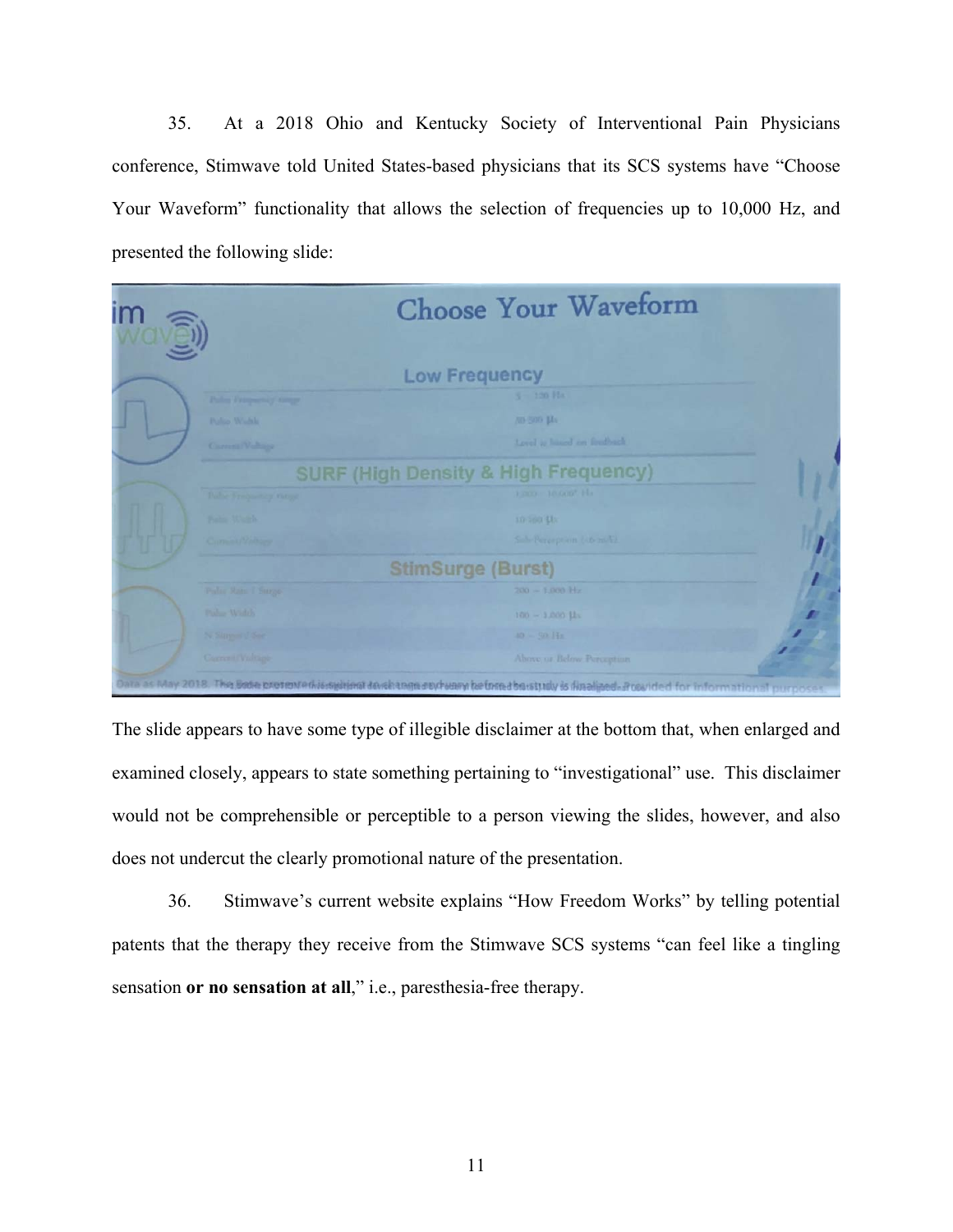# **HOW FREEDOM WORKS**

You control the intensity of the stimulation through an external unit that clips into your clothing. The stimulation can feel like a tingling sensation or no sensation at all, with your nerve cells being reprogrammed to replace the painful signals to the brain.

37. Stimwave is well aware that Nevro's products are patent-protected. Nevro provides notice to the public that its products are patented via marking at https://www.nevro.com/English/Patents/.

38. Stimwave was also alerted to the relation between Nevro's patent portfolio and Stimwave's own products during the prosecution of one of its CEO's patent applications. Stimwave's CEO is the first named inventor on United States Patent Application Number 15/661,593, which is assigned to Micron Devices LLC, a company that, on information and belief, shares its principal place of business with Stimwave. The figures in this patent application include depictions of the Stimwave logo and Stimwave user interface. During that prosecution, the examiner informed Stimwave's CEO that United States Patent No. 8,170,675, a Nevro patent related to patents asserted in this case, is "considered pertinent to" the claimed invention of "a method to configure settings on an implanted stimulator device."

39. Further, in June 2014, Stimwave's CEO communicated to Nevro's Chief Medical Officer that Stimwave's SCS systems could do "all of the HF [high frequency] stuff too," but that Stimwave would not activate that programming in the United States because it would violate Nevro's patents. Stimwave's CEO further communicated that she believed she was free to offer high frequency programming in Europe, while avoiding Nevro's patents. Stimwave is wrong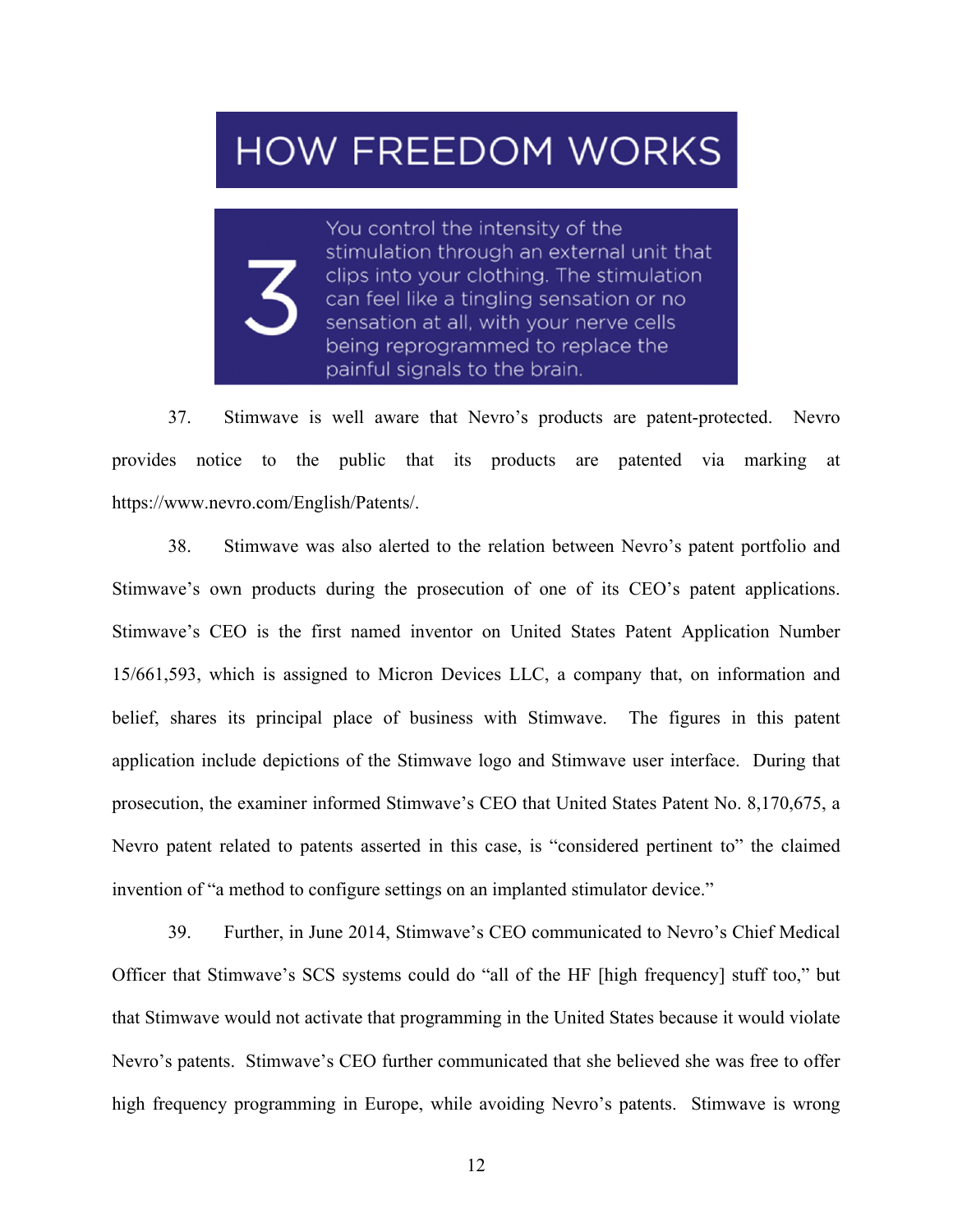about European sales of its SCS systems—as detailed below, Stimwave's manufacture, sale, and supply of those systems from the United States infringes Nevro's patents. Stimwave has also clearly decided to willfully infringe Nevro's patents via infringing manufacturing, sales, and use within the United States.

40. Unsurprisingly, Stimwave faces questions from physicians and Wall Street analysts about infringement of Nevro's patents. Far from its 2014 admission that providing high frequency therapy would infringe Nevro's patents, Stimwave now misleads physicians and analysts into believing that its devices are non-infringing by claiming that Nevro's patents require an implantable pulse generator (IPG) and that Stimwave's systems supposedly do not have an IPG. As demonstrated below, Stimwave is incorrect that its SCS systems avoid infringing Nevro's patents. Stimwave's conduct confirms that it is aware of Nevro's extensive patent portfolio and knows that its SCS systems do (or will) infringe or is willfully blind to infringement.

41. As Stimwave's own representations make clear, its SCS systems are presently manufactured, used, and sold in a way that infringes or could quickly be made to infringe Nevro's patents. Moreover, because Stimwave's SCS systems already can provide paresthesiafree 10,000 Hz therapy, immediately following FDA approval, Stimwave will be able to program current low frequency patients at frequencies of up to 10,000 Hz. This immediate "convertibility" is a feature that Stimwave promotes and uses to sell its Freedom SCS systems to physicians in the United States.

42. Nevro will be irreparably harmed if Stimwave is permitted to manufacture, sell, and implant a competing, infringing device. Nevro will be forced to compete against the very technology that it spent years researching, developing, and bringing to market. Nevro does not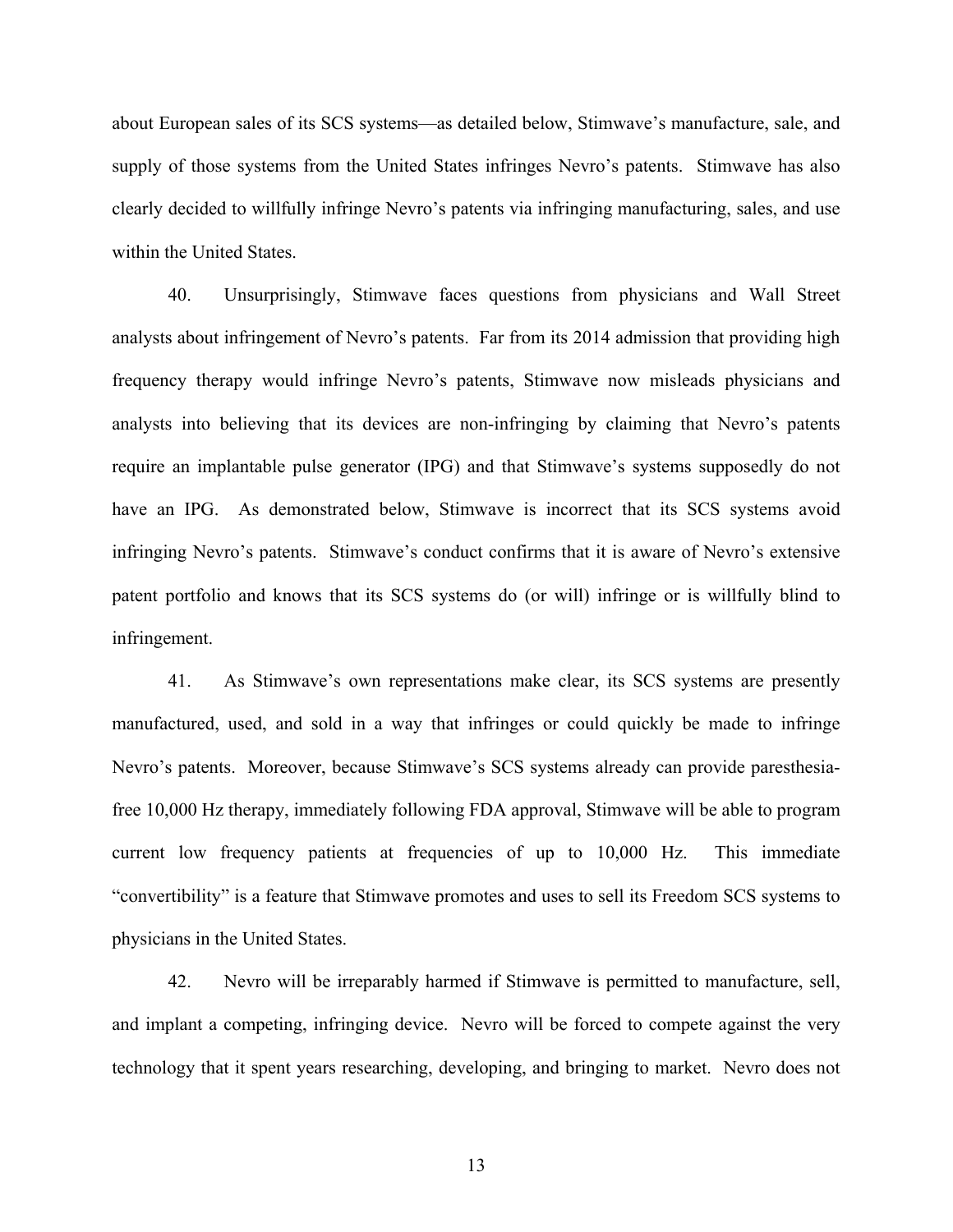license its technology to anyone else. If Stimwave is permitted to sell an infringing paresthesiafree device, Nevro will lose its distinguishing feature, and other companies will be motivated to launch their own competing, infringing devices.

### **Stimwave's False and Misleading Conduct**

43. Stimwave has engaged in a campaign of false and misleading statements about the Stimwave SCS systems and Nevro's Senza systems to falsely present its SCS systems as being superior to Nevro's.

44. In the January 2019 press release announcing limited data from its "SURF" clinical trial, Stimwave claimed that "[t]he Freedom stimulators are designed to be a lessinvasive alternative to treat patients with chronic pain, typically that would otherwise warrant surgery to place paddles leads or large IPGs, which have been reported to have substantial complications in at least a third of all patients." There are only a handful of companies in the world that make SCS systems, and Nevro's original Senza system has the largest IPG because of the extra power required to maintain Nevro's high frequency therapy.

45. The target audience of Stimwave's press release was physicians and others in the pain management field. Adverse event frequency is a quantifiable and meaningful metric. The target audience for the press release would interpret Stimwave's assertions as statements of objective fact, and would assume that the assertions are supported by competent and relevant clinical evidence.

46. Stimwave grossly overstates the rate of "substantial complications" with large IPGs to make its device, which it touts as the "world's smallest neurostimulator" (*see*  http://stimwave.com/mobile/products/), appear to be superior. Stimwave is aware of the false and misleading nature of these claims: a 2017 Open Journal of Surgery article written by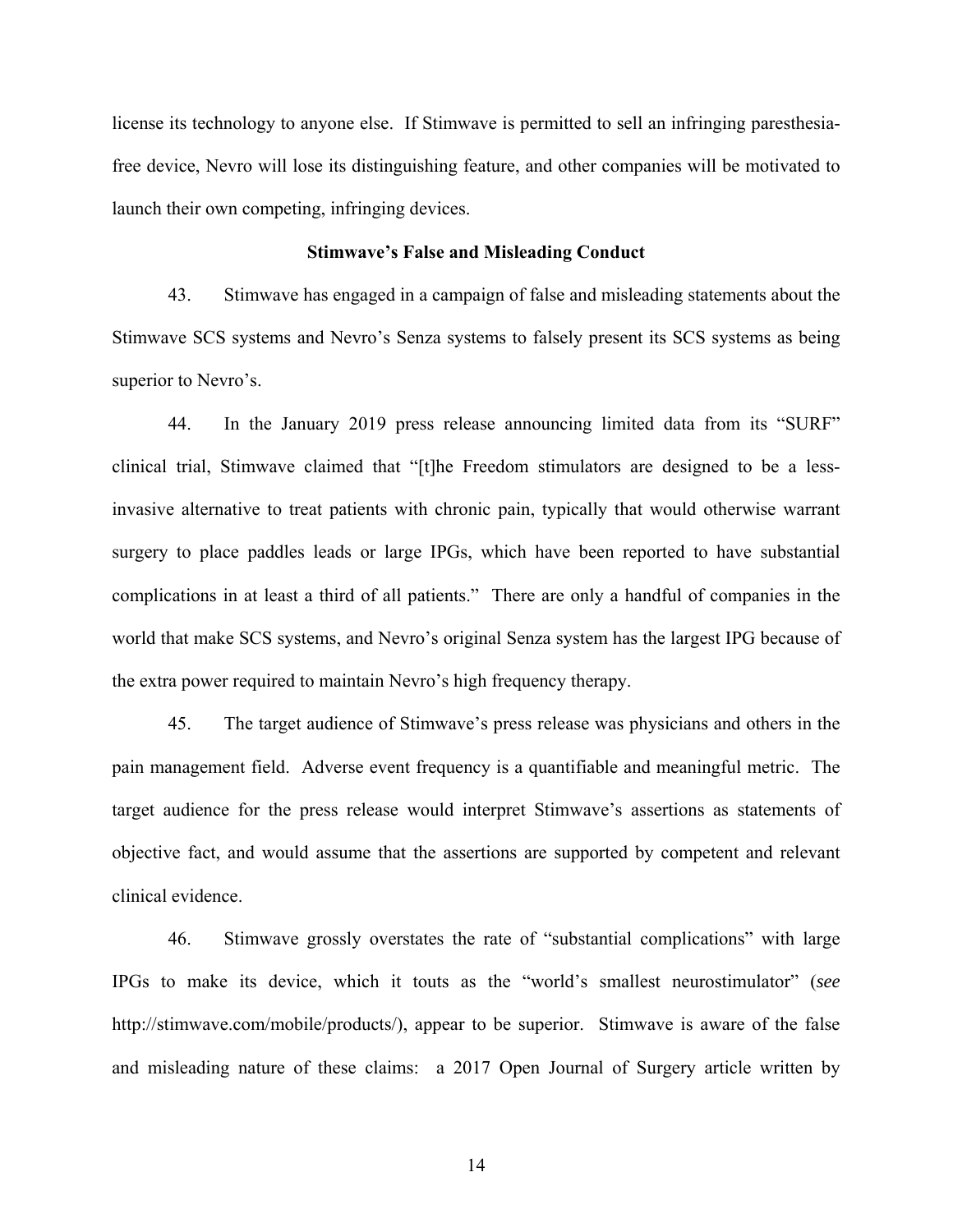Stimwave's CEO acknowledged that, in the Senza-RCT trial, only 4.0% of the high frequency therapy subjects (using Nevro Senza devices) had a study-related serious adverse effect (SAE) compared with 7.2% of conventional SCS subjects (who were using a Boston Scientific low frequency device). In both instances, the percentage of patients who experienced substantial complications is dramatically lower than what Stimwave represented in January 2019.

47. Stimwave also drew misleading comparisons between its SCS systems and "other SCS studies" during the 2018 Ohio and Kentucky Society of Interventional Pain Physicians annual meeting. Nevro and Stimwave were both sponsors of this conference and both companies had a presence at the conference. During a conference-wide presentation, as shown in the slide below, Stimwave claimed, without support, among other things, that "[a]n IPG-free system allows for better pain reduction due to the absence of battery!" and that a "wireless one-stage trial allows for better trial assessment and higher response rate!" This presentation would have been prepared in conjunction with, and using input from, Stimwave. Stimwave would have given ultimate approval for the representations and assertions made in this presentation. Attendees of this conference would have understood that Stimwave was representing that its Freedom SCS systems were the "wireless" or "IPG-free" devices, as compared to other SCS systems, including Nevro's Senza systems.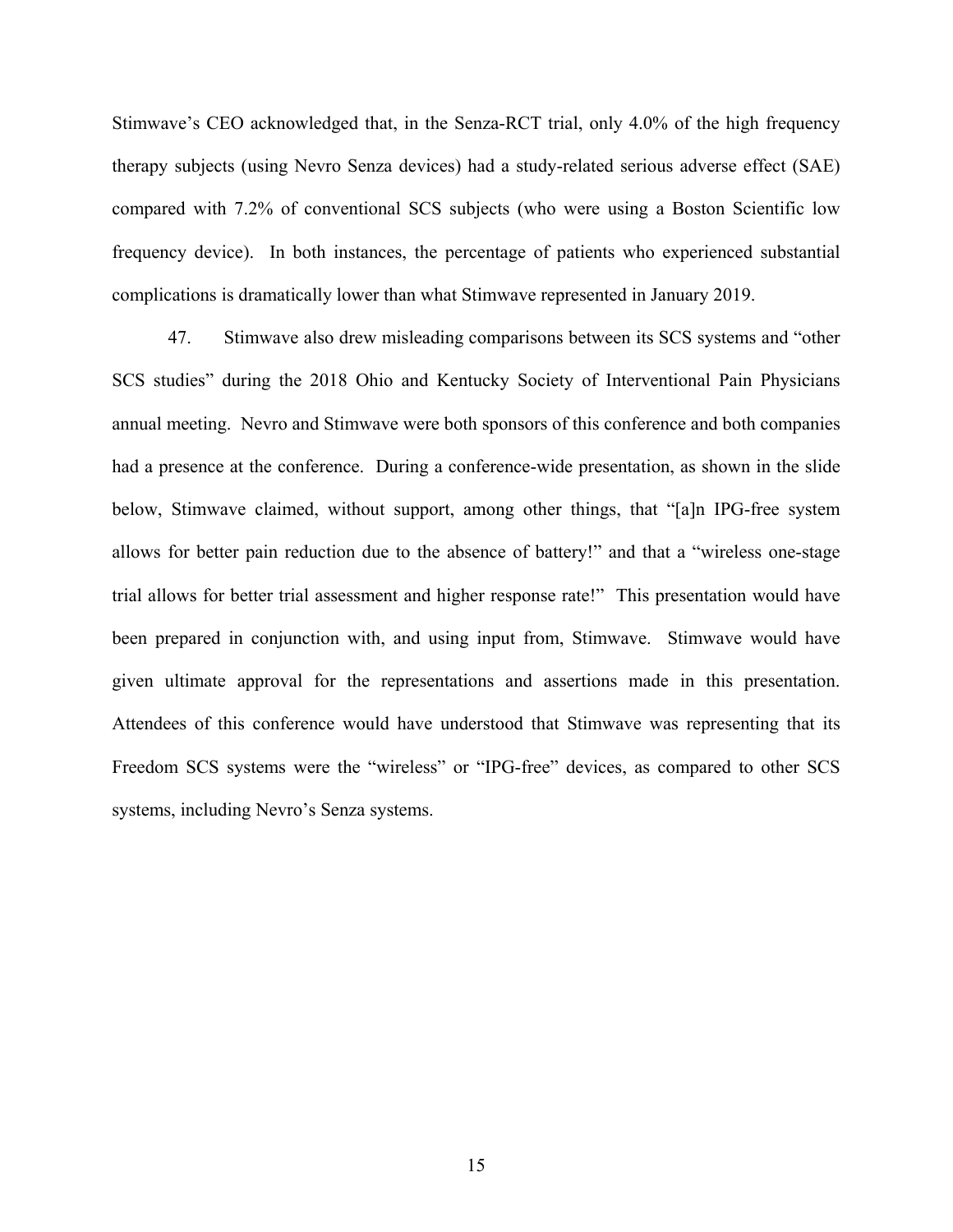

48. These assertions would be material to attendees of the conference, which included physicians and others in the pain management field. Response rate, trial assessment, and pain reduction are quantifiable and are meaningful metrics. Attendees of the conference would interpret these assertions as statements of objective fact, and would assume that the assertions are supported by competent and relevant clinical evidence.

49. Stimwave has no legitimate clinical evidence, and has not shown any evidence whatsoever, to support these assertions.

50. Stimwave's false and misleading statements have harmed and are likely to continue to harm Nevro. Claims of clinical efficacy or a lower risk of adverse events are important to hospitals, physicians, and patients considering different SCS systems. Stimwave's assertions damage the significant goodwill Nevro has built through its groundbreaking HF10 therapy by falsely leading consumers to doubt the efficacy of Nevro's SCS systems, including as compared to Stimwave's SCS systems. Stimwave's assertions are likely to cause to diversion of sales from Nevro to Stimwave.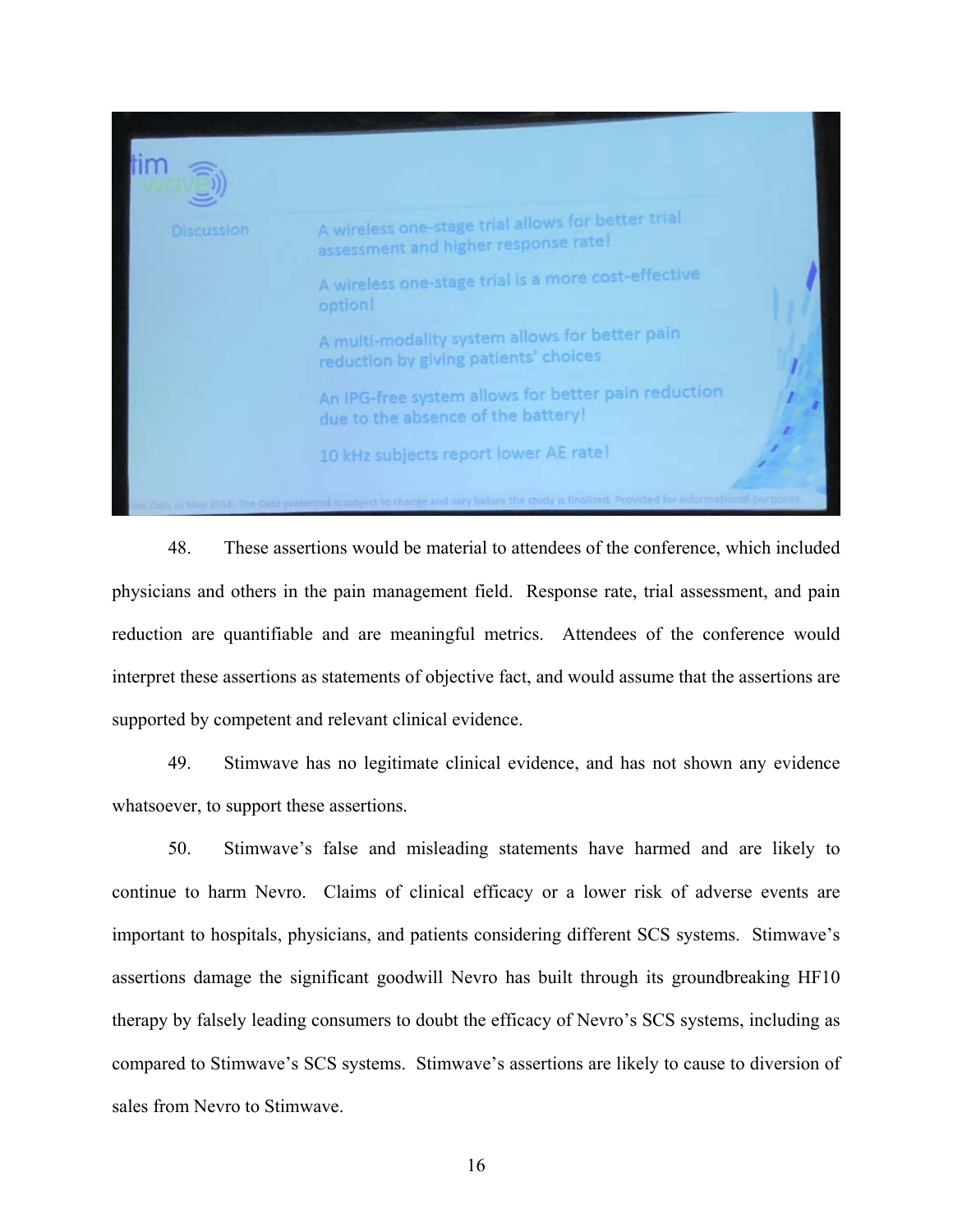51. Stimwave's activities have caused and, unless restrained, will continue to cause further irreparable injury to Nevro for which Nevro has no adequate remedy at law.

# **FIRST CAUSE OF ACTION**

(Infringement of U.S. Patent No. 9,333,358)

52. Nevro incorporates the foregoing allegations by reference.

53. Nevro is the owner of all right, title, and interest in and to U.S. Patent No. 9,333,358 (the '358 patent). The '358 patent issued on May 10, 2016, and is entitled "Selective high frequency spinal cord modulation for inhibiting pain with reduced side effects, and associated systems and methods." A copy of the '358 patent is attached as **Exhibit 1**.

54. The claims of the '358 patent cover a spinal cord modulation system for treating a patient. For example, claim 1 covers a system comprising: an implantable signal delivery device configured for delivering a therapy signal to one or more locations in the patient's spinal cord region; a signal generator programmed to generate a non-paresthesia-producing therapy signal, wherein at least a portion of the therapy signal has a frequency in a frequency range between 1.5 kHz and 50 kHz at an amplitude that provides pain relief without generating paresthesia; and wherein the signal generator is in electrical communication with the implantable signal delivery device; and a power source, wherein the power source is configured to power the signal generator.

55. Stimwave's SCS systems generate pulse frequencies between at least 1 and 20,000 Hz (or 20 kHz). As described above, Stimwave acknowledges that its SCS systems are used on patients to provide pain relief at 10,000 Hz (or 10 kHz) with an amplitude that does not generate paresthesia. Stimwave's SCS systems do so by using an implantable stimulator along with a signal generator programmed to generate such signals. The Stimwave implantable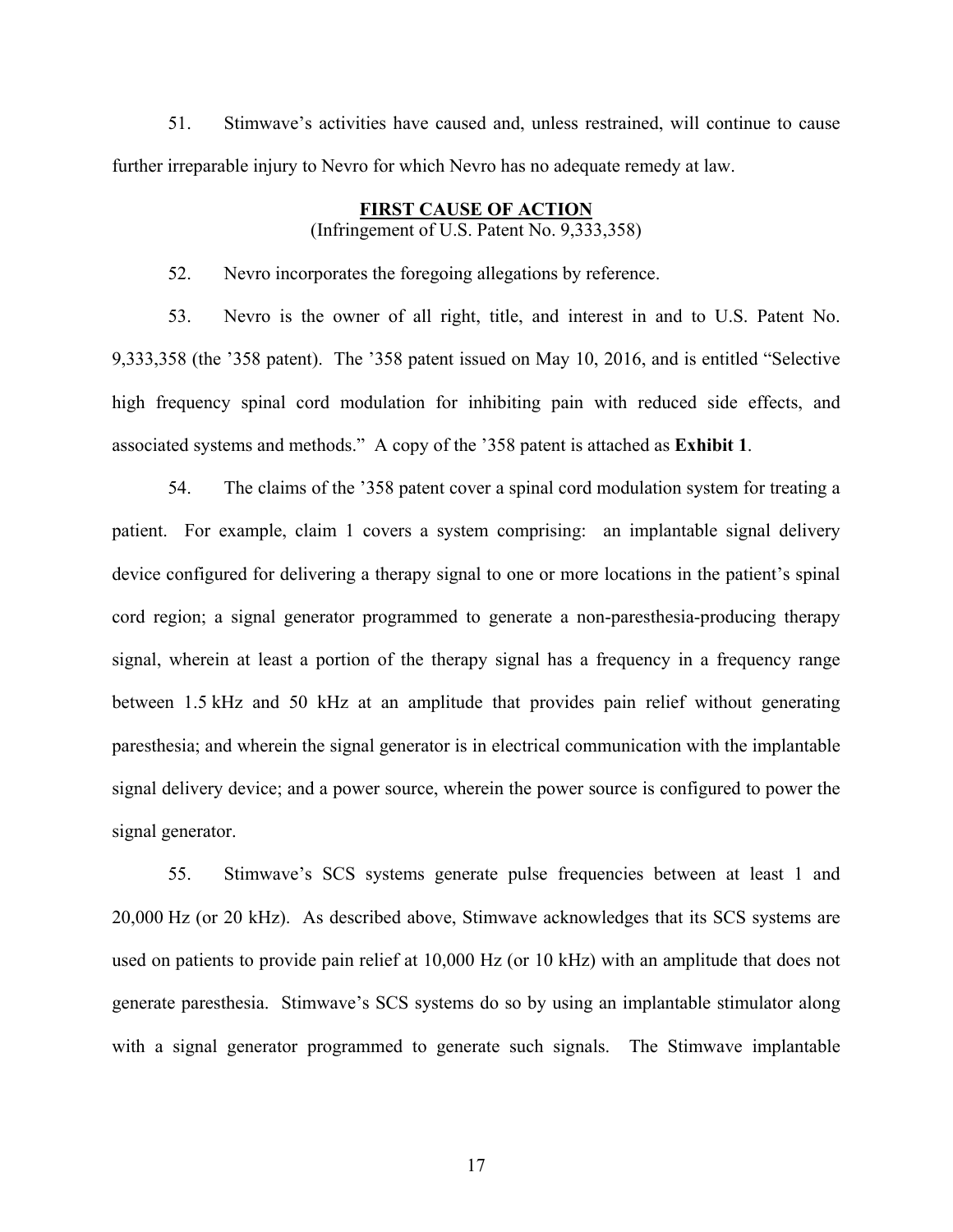stimulator and signal generator communicate with each other electrically, and are powered by a rechargeable battery.

56. Stimwave has infringed and continues to infringe the '358 patent by supplying all or substantially all of the components of SCS systems from the United States to at least Europe and Australia, where such components are uncombined in whole or in part, in such manner as to actively induce the combination of such components outside of the United States in a manner that would infringe the patent if such combination occurred within the United States. Stimwave actively encourages such combination through promotional material, manuals, and sales representatives or clinical representatives. Stimwave knows that such combination constitutes infringement of Nevro's patents. Stimwave's conduct infringes one or more claims of the '358 patent, including at least claim 1, literally or under the doctrine of equivalents, and violates 35 U.S.C. § 271(f)(1).

57. Stimwave has infringed and continues to infringe the '358 patent by supplying from the United States components of its SCS systems that are especially made or adapted for use in the invention of the '358 patent, and which are not staple articles or commodities of commerce. Stimwave knows that these components are so made or adapted and intends that these components be assembled in an infringing manner. Stimwave supplies the components of SCS systems from the United States and intends that these components be combined in a manner that infringes Nevro's patents, pursuant to its training, instructions, and promotion of high frequency, paresthesia-free therapy. Stimwave's conduct infringes one or more claims of the '358 patent, including at least claim 1, literally or under the doctrine of equivalents, and violates 35 U.S.C. § 271(f)(2).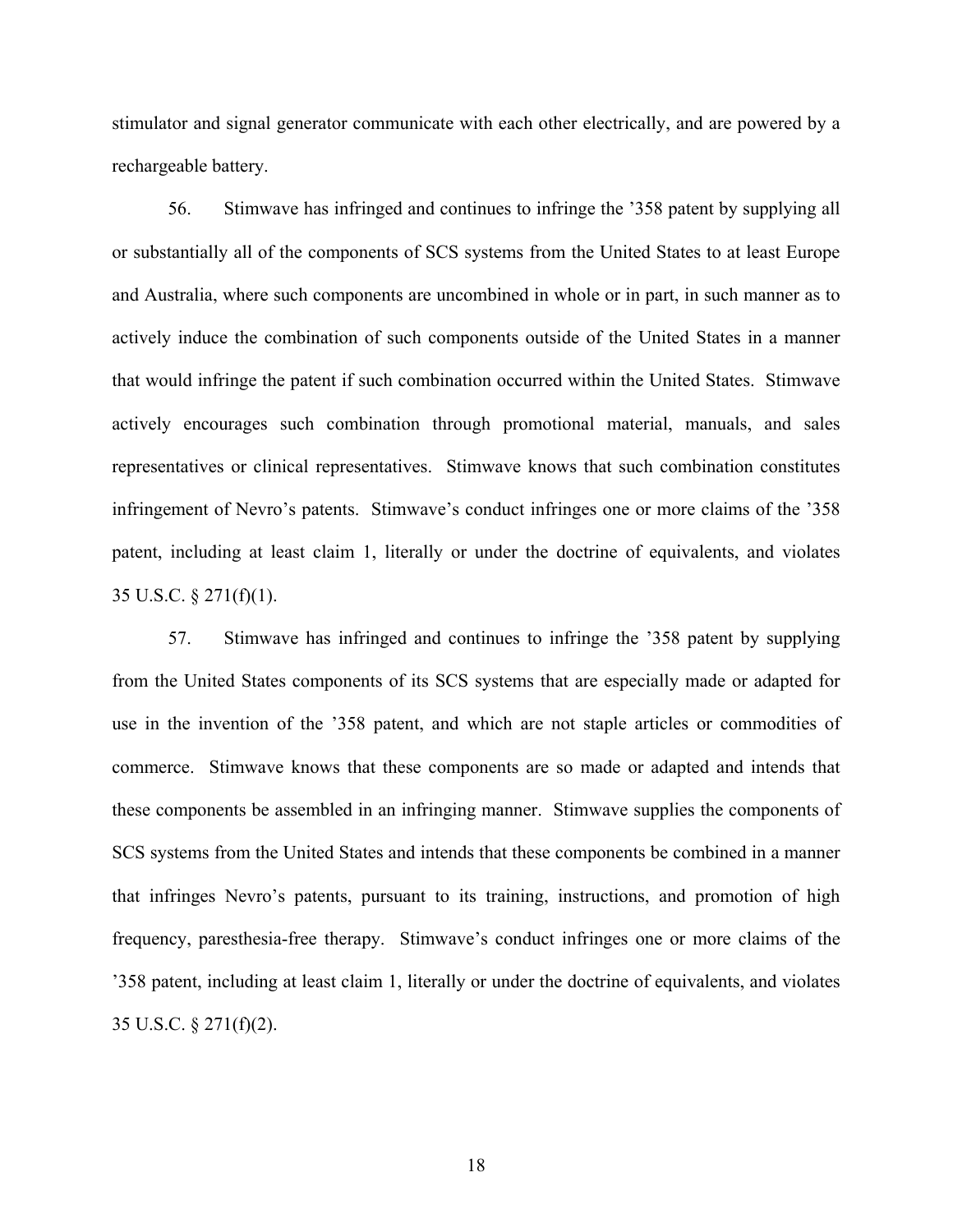58. Moreover, Stimwave has long been telling physicians that the systems it sells in the United States can be used to provide high frequency paresthesia-free therapy and has been promoting that use, and Nevro believes that Stimwave is already manufacturing, selling, and offering to sell, in the United States, SCS systems that are programmed to generate nonparesthesia-producing signals within the frequency ranges specified in the '358 patent in a manner that directly infringes the '358 patent and induces infringement of the '358 patent. Nevro expects that, after a reasonable opportunity to take discovery, the allegations of this paragraph will have additional evidentiary support, and will, at the appropriate time, amend this complaint with such evidence and associated claims.

59. Stimwave's infringement is without the consent or other authority of Nevro. Stimwave is not licensed under the '358 patent.

60. Stimwave has actual and/or constructive notice of the '358 patent. Stimwave's actions are willful and deliberate, and render this an exceptional case under 35 U.S.C. § 285. Stimwave is aware of Nevro's patent portfolio via, at least, Nevro's patent markings, inquiries from physicians and analysts, information provided by the Patent and Trademark Office, and the personal knowledge of its CEO. Stimwave previously represented to Nevro that it believed activating high frequency therapy on its SCS systems would infringe Nevro's patents. Stimwave now represents to physicians and analysts that its SCS systems do not infringe Nevro's patents because its SCS systems do not have an "IPG." Stimwave is aware of, or willfully blind to, the fact that at least claim 1 of the '358 patent does not require an implantable IPG but rather only an implantable signal delivery device—a requirement met by Stimwave's implantable stimulator.

61. Nevro has been damaged by Stimwave's acts in an amount as yet unknown. Nevro has no adequate legal remedy. Unless enjoined by this Court, Stimwave's continued acts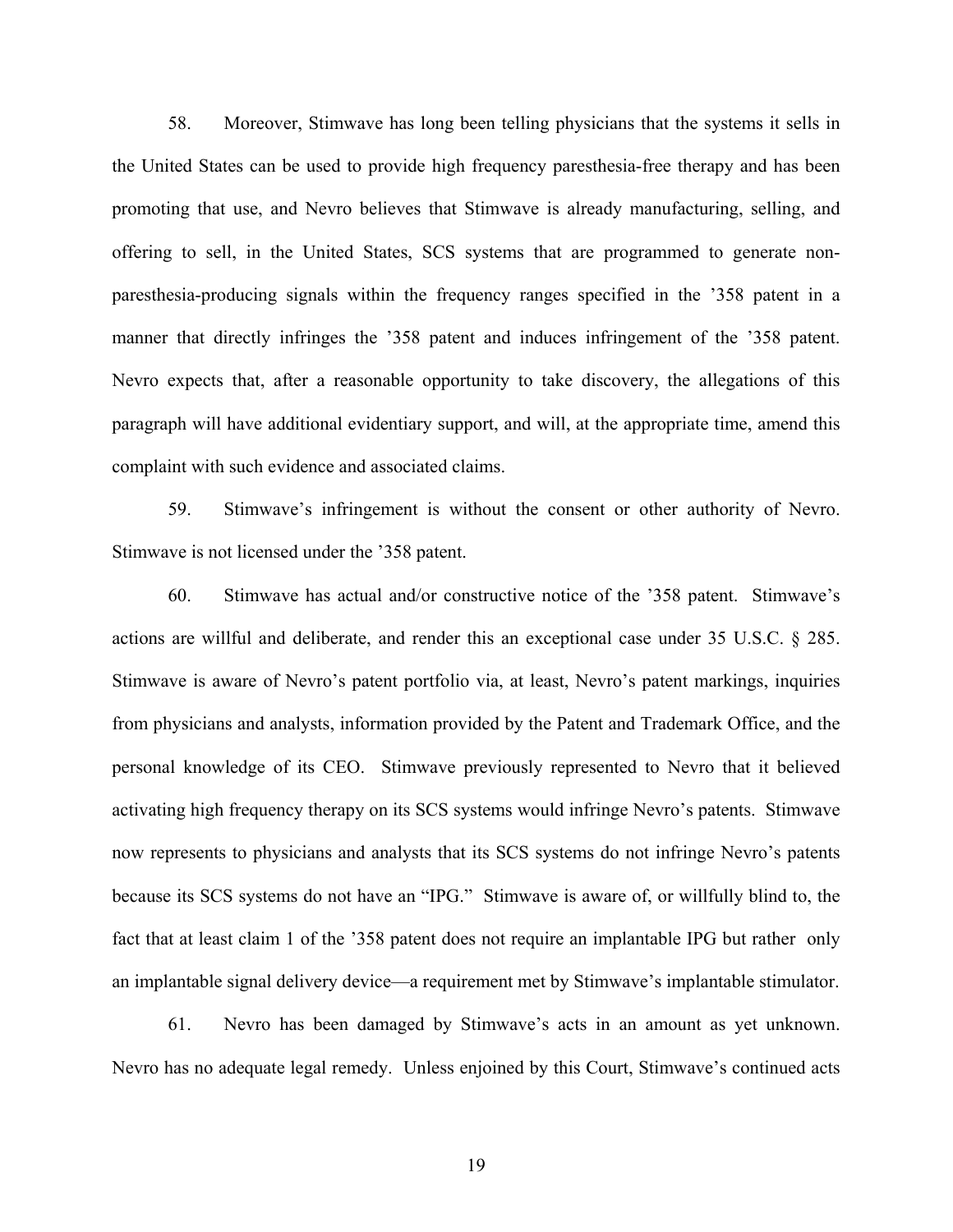of infringement will cause Nevro substantial and irreparable harm. Under 35 U.S.C. § 283, Nevro is entitled to an injunction barring Stimwave from further infringement of the '358 patent.

# **SECOND CAUSE OF ACTION**

(Declaratory Judgment of Infringement of U.S. Patent No. 9,333,358)

62. Nevro incorporates the foregoing allegations by reference.

63. Stimwave has engaged in substantial preparations and taken concrete steps to sell SCS systems in the United States that infringe at least one claim of the '358 patent, literally or under the doctrine of equivalents. As discussed in more detail above, Stimwave is already manufacturing SCS systems that operate at 10,000 Hz and provide pain relief without generating paresthesia in the United States for commercial sale in Europe and Australia. Stimwave has already applied for FDA approval to operate its SCS systems at 10,000 Hz without generating paresthesia. Further, Stimwave is reporting to the industry that FDA approval is imminent and that it intends to begin commercially marketing the Freedom SCS systems for high frequency, paresthesia-free therapy in the United States after receiving that approval. Moreover, Stimwave has long been telling physicians that the systems it sells in the United States can be used to provide high frequency paresthesia-free therapy and has been promoting that use. Additionally, Stimwave representatives are already making untrue and misleading statements to physicians concerning whether Stimwave's SCS systems infringe Nevro's patents. As such, an actual and justiciable controversy exists between Nevro and Stimwave.

64. Stimwave's infringement is without the consent or other authority of Nevro. Stimwave is not licensed under the '358 patent.

65. Stimwave has actual and/or constructive notice of the '358 patent. Stimwave's actions are willful and deliberate, and render this an exceptional case under 35 U.S.C. § 285. Stimwave is aware of Nevro's patent portfolio via, at least, Nevro's patent markings, inquiries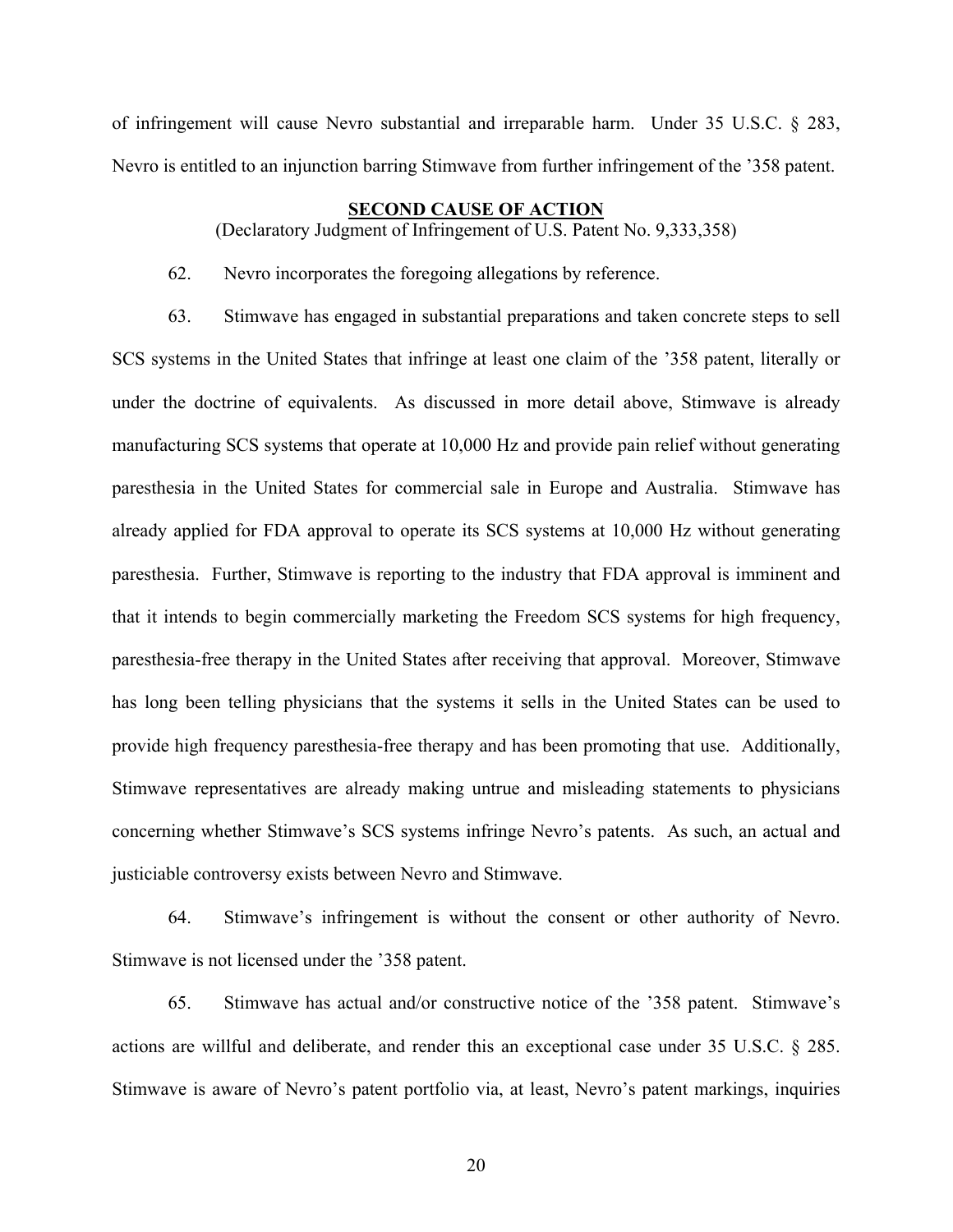from physicians and analysts, information provided by the Patent and Trademark Office, and the personal knowledge of its CEO. Stimwave previously represented to Nevro that it believed activating high frequency therapy on its SCS systems would infringe Nevro's patents. Stimwave now represents to physicians and analysts that its SCS systems do not infringe Nevro's patents because its SCS systems do not have an "IPG." Stimwave is aware of, or willfully blind to, the fact that at least claim 1 of the '358 patent does not require an implantable IPG, but rather only an implantable signal delivery device—a requirement met by Stimwave's implantable stimulator.

66. Nevro will be damaged by Stimwave's acts in an amount as yet unknown. Nevro has no adequate legal remedy. Unless enjoined by this Court, Stimwave's imminent infringement will cause Nevro substantial and irreparable harm. Under 35 U.S.C. § 283, Nevro is entitled to an injunction barring Stimwave from infringing the '358 patent.

67. Nevro is entitled to a declaratory judgment that Stimwave's future commercial manufacture, use, offer for sale, sale, and/or importation of high frequency SCS systems does and will infringe the '358 patent, directly and indirectly.

# **THIRD CAUSE OF ACTION**

(Infringement of U.S. Patent No. 8,868,192)

68. Nevro incorporates the foregoing allegations by reference.

69. Nevro is the owner of all right, title, and interest in and to U.S. Patent No. 8,868,192 (the '192 patent). The '192 patent issued on October 21, 2014, and is entitled "Selective high frequency spinal cord modulation for inhibiting pain with reduced side effects, and associated systems and methods." A copy of the '192 patent is attached as **Exhibit 2**.

70. The claims of the '192 patent cover a spinal cord modulation system for treating a patient. For example, claim 1 covers an epidural spinal cord stimulation system for reducing or eliminating pain in a patient without using paresthesia to treat the patient, the system comprising: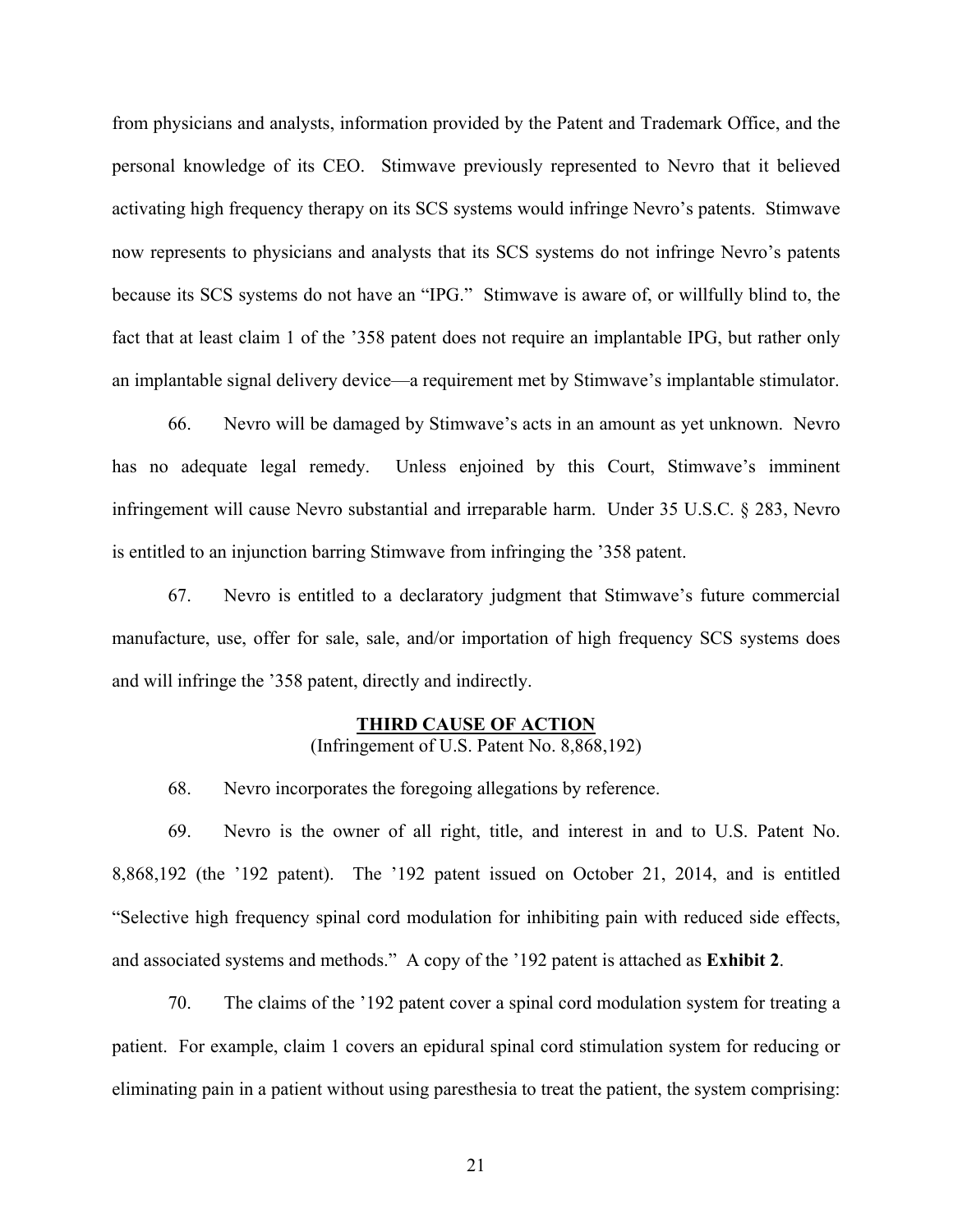a programmer having a therapy program that, when executed, directs delivery of a therapy signal by a spinal cord modulator to a signal delivery device configured to deliver the therapy signal to the patient's spinal cord, wherein the therapy signal at least partially reduces pain without generating paresthesia, and wherein the therapy signal includes a plurality of sequential biphasic pulses, with the pulses having pulse widths in a pulse width range from 25 microseconds to 166 microseconds.

71. Stimwave's SCS systems contain a programmer having a therapy program that, when executed, directs delivery of a therapy signal by a spinal cord modulator to an implantable stimulator, which is configured to deliver a therapy signal to a patient's spinal cord. Stimwave's SCS systems are programmed to at least partially reduce pain without generating paresthesia. Stimwave's SCS systems deliver therapy signals that include a plurality of sequential biphasic pulses, and are programmed with pulse widths in the range from 25 microseconds to 166 microseconds.

72. Stimwave has infringed and continues to infringe the '192 patent by supplying all or substantially all of the components of SCS systems from the United States, to at least Europe and Australia, where such components are uncombined in whole or in part, in such manner as to actively induce the combination of such components outside of the United States in a manner that would infringe the patent if such combination occurred within the United States. Stimwave actively encourages such combination through promotional material, manuals, and sales representatives or clinical representatives. Stimwave knows that such combination constitutes infringement of Nevro's patents. Stimwave's conduct infringes one or more claims of the '192 patent, including at least claim 1, literally or under the doctrine of equivalents, and violates 35 U.S.C. § 271(f)(1).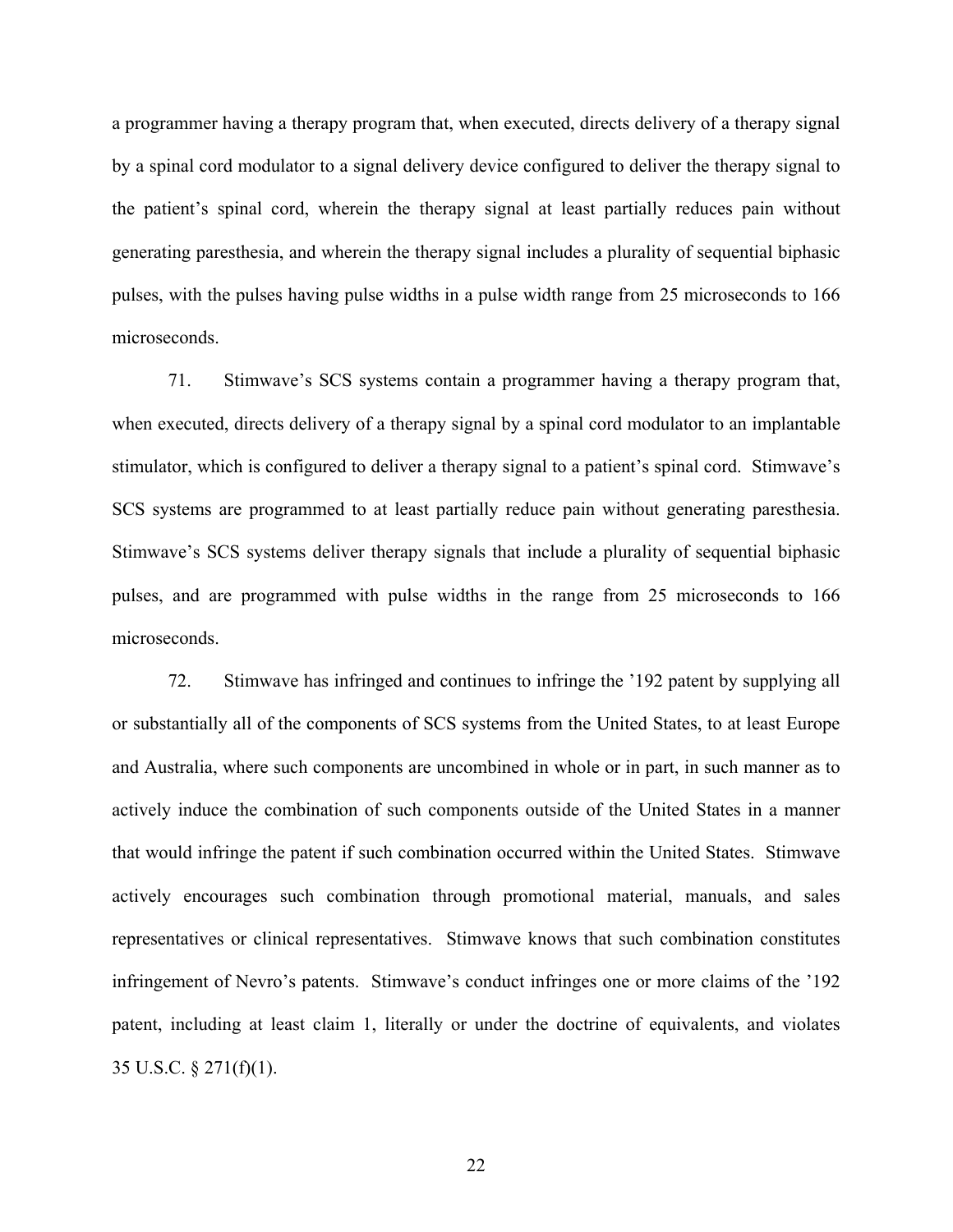73. Stimwave has infringed and continues to infringe the '192 patent by supplying from the United States components of its SCS systems that are especially made or adapted for use in the invention of the '192 patent, and which are not staple articles or commodities of commerce. Stimwave knows that these components are so made or adapted and intends that these components be assembled in an infringing manner. Stimwave supplies the components of SCS systems from the United States and intends that these components be combined in a manner that infringes Nevro's patents, pursuant to its training, instructions, and promotion of high frequency, paresthesia-free therapy. Stimwave's conduct infringes one or more claims of the '192 patent, including at least claim 1, literally or under the doctrine of equivalents, and violates 35 U.S.C. § 271(f)(2).

74. Moreover, Stimwave has long been telling physicians that the systems it sells in the United States can be used to provide high frequency paresthesia-free therapy and has been promoting that use, and Nevro believes that Stimwave is already manufacturing, selling, and offering to sell, in the United States SCS systems that are programmed to generate nonparesthesia-producing signals within the frequency ranges specified in the '192 patent in a manner that directly infringes the '192 patent and induces infringement of the '192 patent. Nevro expects that, after a reasonable opportunity to take discovery, the allegations of this paragraph will have additional evidentiary support, and will, at the appropriate time, amend this complaint with such evidence and associated claims.

75. Stimwave's infringement is without the consent or other authority of Nevro. Stimwave is not licensed under the '192 patent.

76. Stimwave has actual and/or constructive notice of the '192 patent. Stimwave's actions are willful and deliberate, and render this an exceptional case under 35 U.S.C. § 285.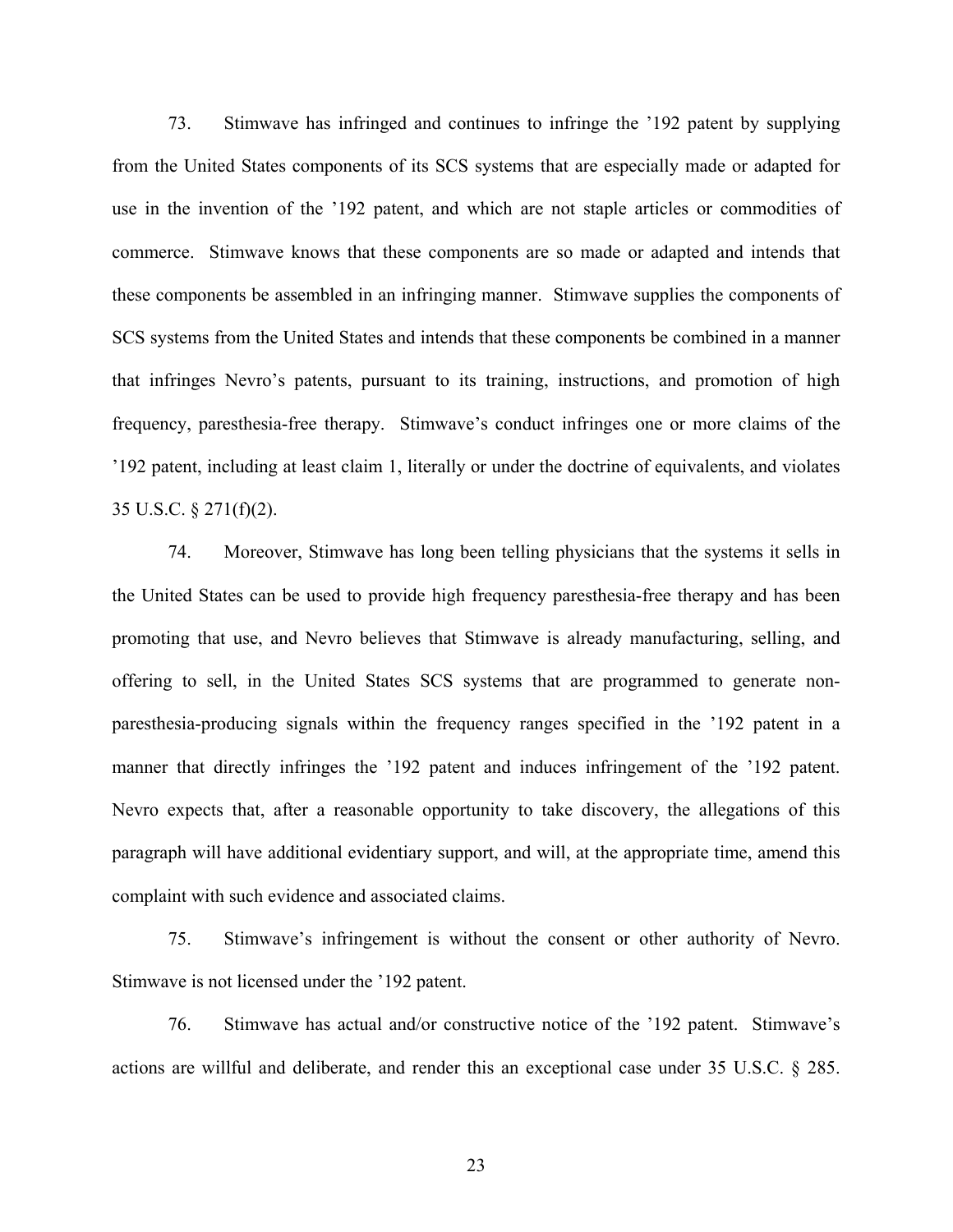Stimwave is aware of Nevro's patent portfolio via, at least, Nevro's patent markings, inquiries from physicians and analysts, information provided by the Patent and Trademark Office, and the personal knowledge of its CEO. Stimwave previously represented to Nevro that it believed activating high frequency therapy on its SCS systems would infringe Nevro's patents. Stimwave now represents to physicians and analysts that its SCS systems do not infringe Nevro's patents because its SCS systems do not have an "IPG." Stimwave is aware of, or willfully blind to, the fact that at least claim 1 of the '192 patent does not require an implantable IPG but rather only a signal delivery device configured to deliver the therapy signal to the patient's spinal cord—a requirement met by Stimwave's implantable stimulator.

77. Nevro has been damaged by Stimwave's acts in an amount as yet unknown. Nevro has no adequate legal remedy. Unless enjoined by this Court, Stimwave's continued acts of infringement will cause Nevro substantial and irreparable harm. Under 35 U.S.C. § 283, Nevro is entitled to an injunction barring Stimwave from further infringement of the '192 patent.

### **FOURTH CAUSE OF ACTION**

(Declaratory Judgment of Infringement of U.S. Patent No. 8,868,192)

78. Nevro incorporates the foregoing allegations by reference.

79. Stimwave has engaged in substantial preparations and taken concrete steps to sell SCS systems in the United States that infringe at least one claim of the '192 patent, literally or under the doctrine of equivalents. As discussed in more detail above, Stimwave is already manufacturing SCS systems that deliver a therapy signal to a patient's spinal cord that reduces pain without generating paresthesia for commercial sale in Europe and Australia. Stimwave has already applied for FDA approval to operate its SCS systems at 10,000 Hz without generating paresthesia. Further, Stimwave is reporting to the industry that FDA approval is imminent and that it intends to begin commercially marketing the Freedom SCS systems for high frequency,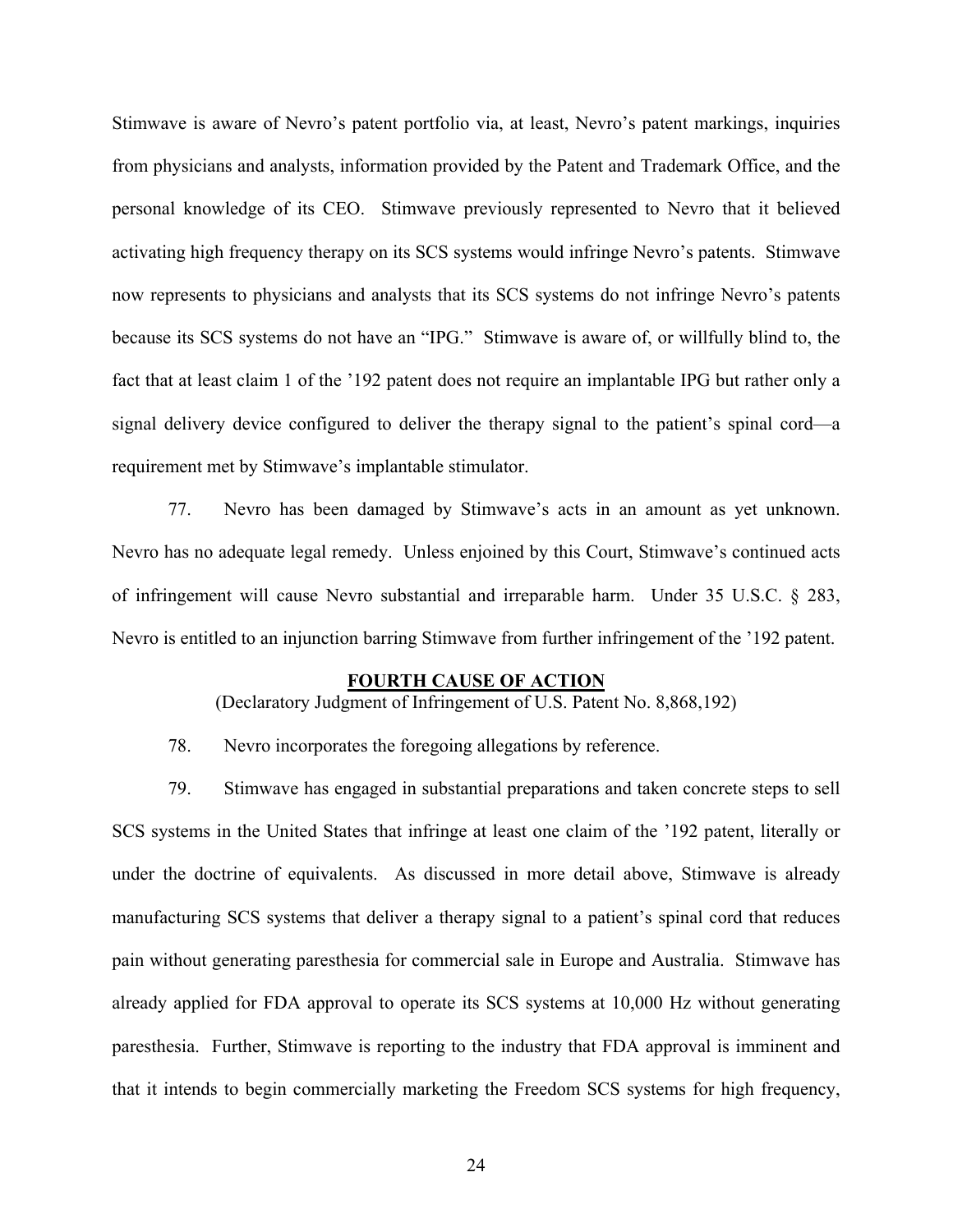paresthesia-free therapy in the United States after receiving that approval. Moreover, Stimwave has long been telling physicians that the systems it sells in the United States can be used to provide high frequency paresthesia-free therapy and has been promoting that use. Additionally, Stimwave representatives are already making untrue and misleading statements to physicians concerning whether Stimwave's SCS systems infringe Nevro's patents. As such, an actual and justiciable controversy exists between Nevro and Stimwave.

80. Stimwave's infringement is without the consent or other authority of Nevro. Stimwave is not licensed under the '192 patent.

81. Stimwave has actual and/or constructive notice of the '192 patent. Stimwave's actions are willful and deliberate, and render this an exceptional case under 35 U.S.C. § 285. Stimwave is aware of Nevro's patent portfolio via, at least, Nevro's patent markings, inquiries from physicians and analysts, information provided by the Patent and Trademark Office, and the personal knowledge of its CEO. Stimwave previously represented to Nevro that it believed activating high frequency therapy on its SCS systems would infringe Nevro's patents. Stimwave now represents to physicians and analysts that its SCS systems do not infringe Nevro's patents because its SCS systems do not have an "IPG." Stimwave is aware of, or willfully blind to, the fact that at least claim 1 of the '192 patent does not require an implantable IPG but rather only a signal delivery device configured to deliver the therapy signal to the patient's spinal cord—a requirement met by Stimwave's implantable stimulator.

82. Nevro will be damaged by Stimwave's acts in an amount as yet unknown. Nevro has no adequate legal remedy. Unless enjoined by this Court, Stimwave's imminent infringement will cause Nevro substantial and irreparable harm. Under 35 U.S.C. § 283, Nevro is entitled to an injunction barring Stimwave from infringing the '192 patent.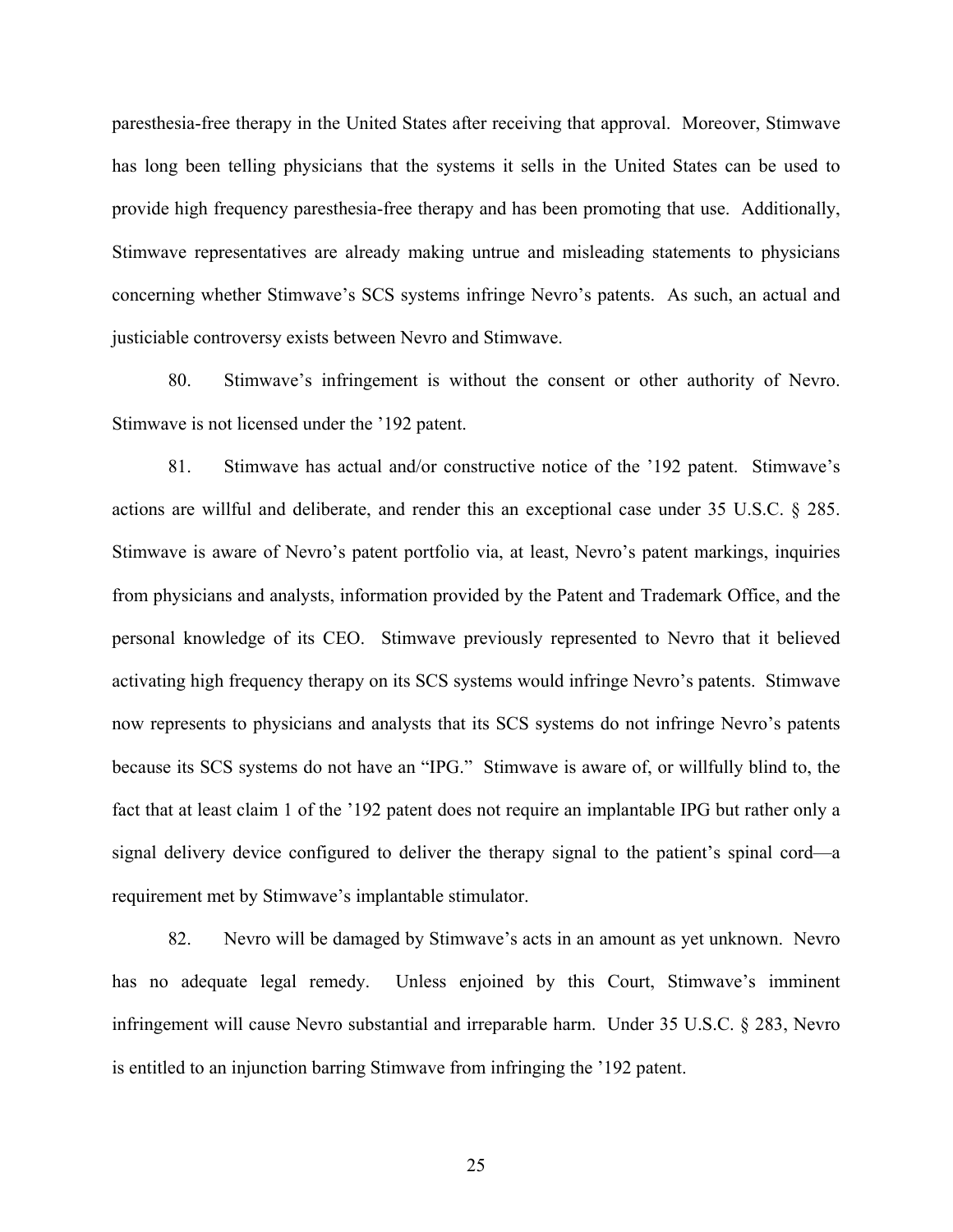83. Nevro is entitled to a declaratory judgment that Stimwave's future commercial manufacture, use, offer for sale, sale, and/or importation of high frequency SCS systems does and will infringe the '192 patent, directly and indirectly.

### **FIFTH CAUSE OF ACTION**

(Declaratory Judgment of Infringement of U.S. Patent No. 9,327,127)

84. Nevro incorporates the foregoing allegations by reference.

85. Nevro is the owner of all right, title, and interest in and to U.S. Patent No. 9,327,127 (the '127 patent). The '127 patent issued on May 3, 2016, and is entitled "Selective high frequency spinal cord modulation for inhibiting pain with reduced side effects, and associated systems and methods." A copy of the '127 patent is attached as **Exhibit 3**.

86. The claims of the '127 patent cover methods of treating patients with high frequency SCS without creating paresthesia. For example, claim 1 of the '127 patent is directed to a method for treating a patient comprising delivering an electrical signal to the patient's spinal cord via at least one implantable signal delivery device; and wherein the electrical signal has a frequency of from 1.5 kHz to 50 kHz and does not create paresthesia in the patient.

87. Stimwave does engage, and will engage, in the commercial manufacture, use, offer for sale, sale, and/or importation of SCS systems that have an implantable stimulator that can deliver high frequency electrical signals without creating paresthesia in the patient.

88. In the SCS industry, the clinical engineers and/or sales representatives of the device manufacturer normally are present in the operating room and will program the SCS system for the operation, including by setting the parameters for the frequency, amplitude and pulse width of the electronic signal to be delivered by the device. Stimwave or its agents will program Stimwave's SCS systems to provide patients with paresthesia-free therapy using an electrical signal with a frequency of from 1.5 kHz and 50 kHz, especially at 10 kHz, delivered to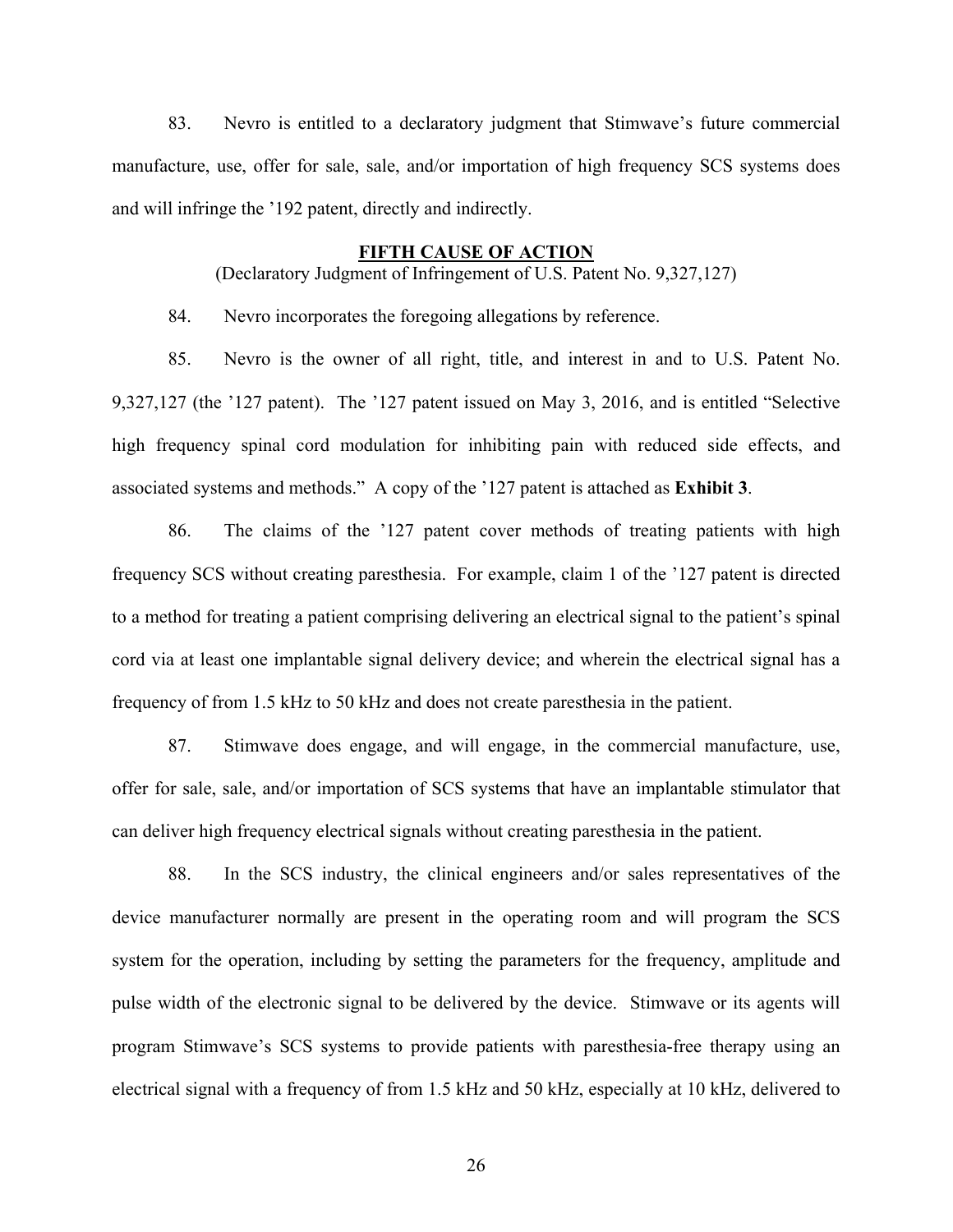the patient's spinal cord via at least one implantable signal delivery device. This programming is accomplished by a clinical representative setting signal parameters in response, at least in part, to patient input on whether the patient is experiencing pain reduction and/or paresthesia. These actions will constitute direct infringement of one or more claims of the '127 patent, literally or under the doctrine of equivalents, in violation of 35 U.S.C. § 271.

89. In addition to directly infringing, Nevro believes that, upon FDA approval of Stimwave's paresthesia-free high frequency SCS systems, Stimwave will immediately induce infringement of the '127 patent by inducing others to directly infringe the '127 patent, literally or under the doctrine of equivalents.

90. Stimwave knows of the existence of the '127 patent. Stimwave is aware of Nevro's patent portfolio via, at least, Nevro's patent markings, inquiries from physicians and analysts, information provided by the Patent and Trademark Office, and the personal knowledge of its CEO. Stimwave previously represented to Nevro that it believed activating high frequency therapy on its SCS systems would infringe Nevro's patents. Stimwave now represents to physicians and analysts that its SCS systems do not infringe Nevro's patents because its SCS systems do not have an "IPG." Stimwave has intentionally made substantial preparation to and will instruct others, including doctors, patients, and health care providers to use its high frequency SCS in a manner that infringes the '127 patent. During the implantation, programming, and education of physicians and patients, Stimwave's clinical engineers and/or sales representatives will directly set therapy parameters or will induce physicians and/or patients to set therapy parameters to frequencies of between 1.5 kHz and 50 kHz and to amplitudes that do not create paresthesia in the patient. The foregoing actions by Stimwave will constitute direct or induced infringement of one or more claims of the '127 patent in violation of 35 U.S.C. §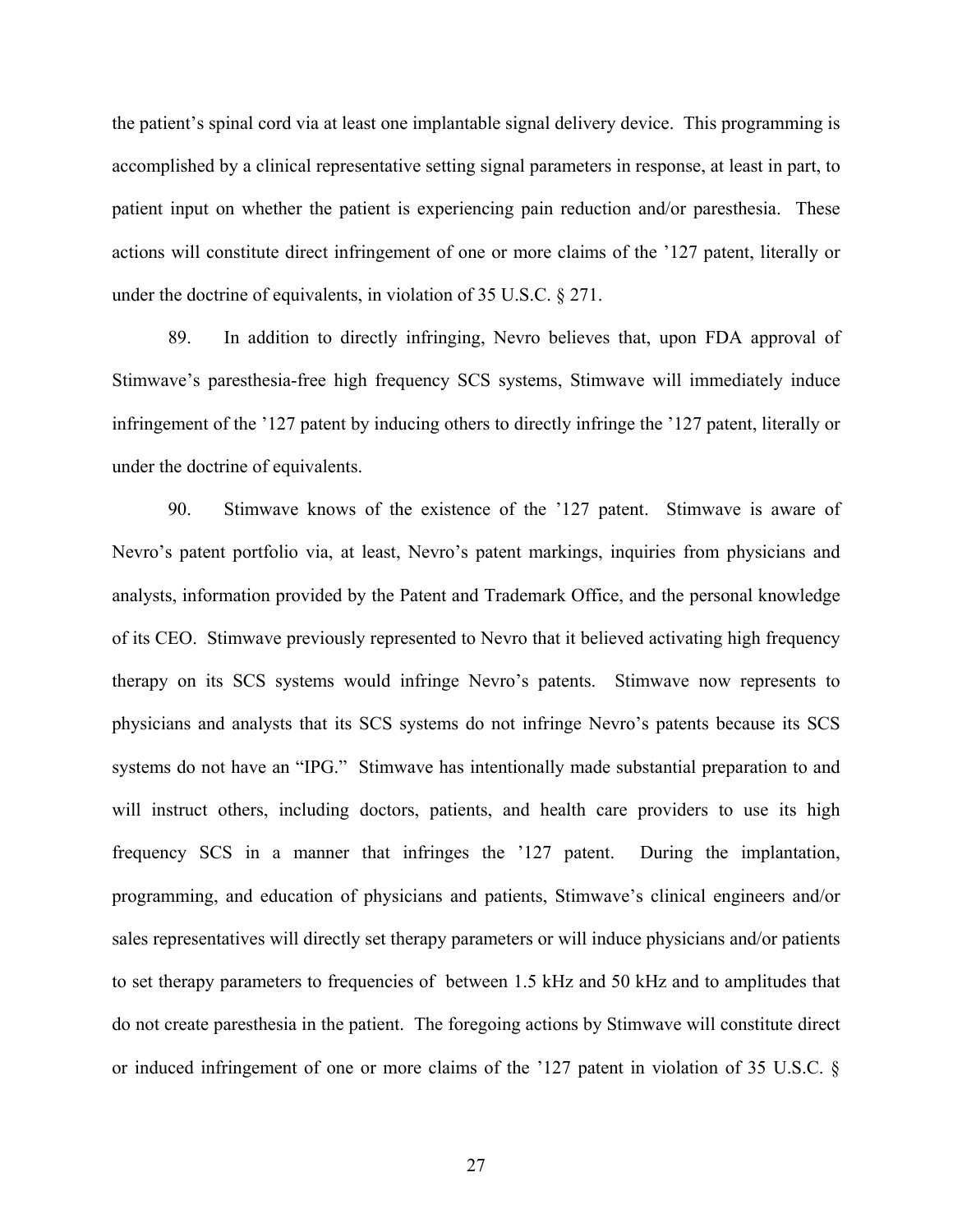271(a) and/or (b), literally or under the doctrine of equivalents. Stimwave specifically intends that its SCS systems be used in a manner that infringes the '127 patent—Stimwave has sought FDA approval to promote its systems for high frequency, paresthesia-free usage, and its clinical representatives will be trained to perform and/or direct the steps discussed above. Nevro expects that, after a reasonable opportunity to take discovery, the allegations of this paragraph will have additional evidentiary support, and will, at the appropriate time, amend this complaint with such evidence and associated claims.

91. Stimwave has engaged in substantial preparations and taken concrete steps with the intent to conduct these infringing activities. As discussed in more detail above, Stimwave is already manufacturing SCS systems for use in providing pain relief at frequencies of up to 20,000 Hz, without creating paresthesia, in the United States for commercial sale in Europe and Australia. Stimwave has already applied for FDA approval to operate its SCS systems at 10,000 Hz without generating paresthesia. Further, Stimwave is reporting to the industry that FDA approval is imminent and that it intends to begin commercially marketing the Freedom SCS systems for high frequency, paresthesia-free therapy in the United States after receiving that approval. As such, Nevro believes that Stimwave will immediately begin directly infringing the '127 patent upon receiving FDA approval. Moreover, Stimwave has long been telling physicians that the systems it sells in the United States can be used to provide high frequency paresthesiafree therapy and has been promoting that use, and Nevro believes that Stimwave representatives are already programming Stimwave's SCS systems in a manner that directly infringes the '127 patent, and inducing the infringement of the '127 patent. Nevro expects that, after a reasonable opportunity to take discovery, the allegations of this paragraph will have additional evidentiary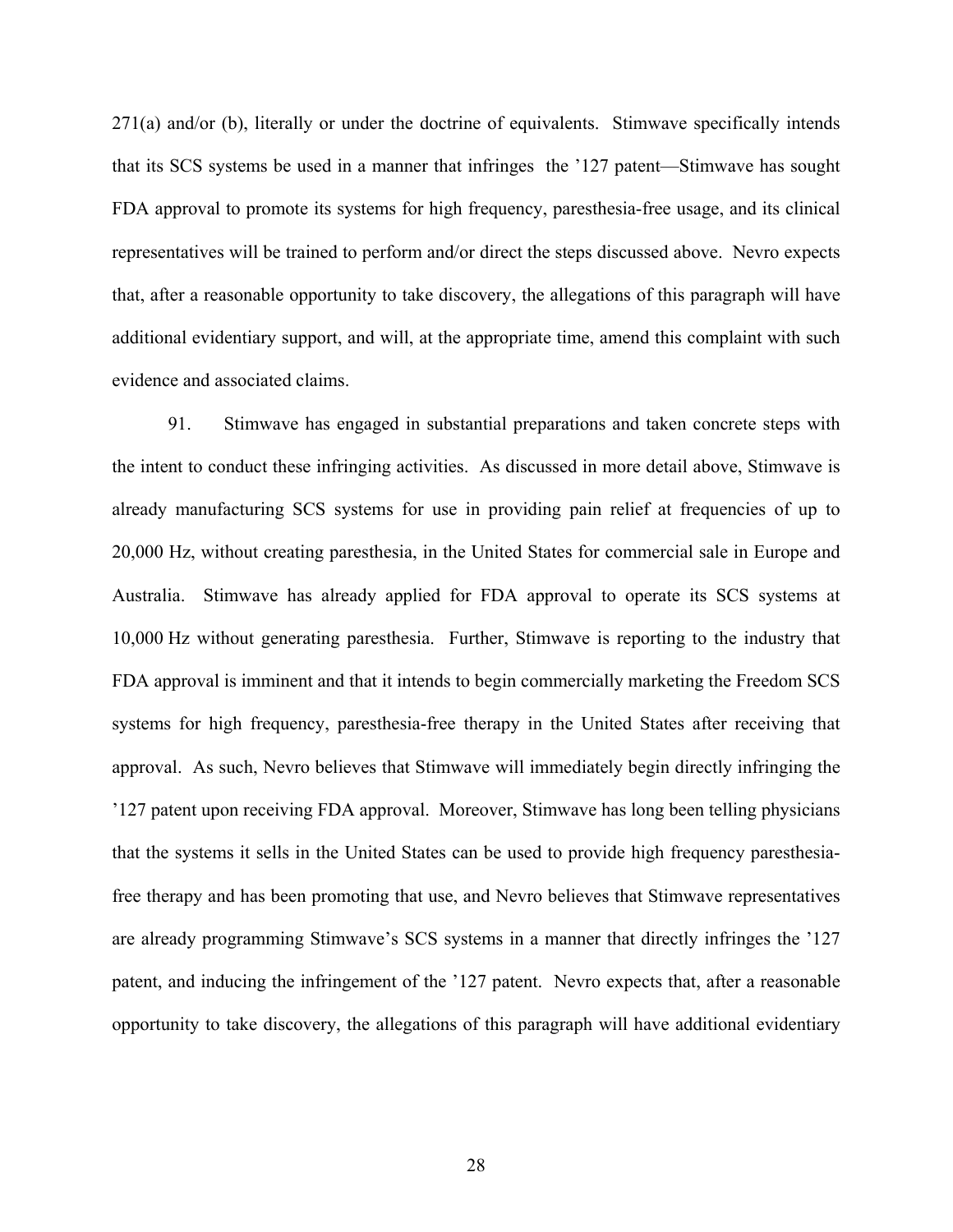support, and will, at the appropriate time, amend this complaint with such evidence and associated claims.

92. An actual and justiciable controversy exists between Nevro and Stimwave. Stimwave is actively seeking FDA approval to use its SCS systems in an infringing manner, and such FDA approval is believed to be imminent. Stimwave SCS systems are currently used in an infringing manner in Europe and Australia.

93. Stimwave's imminent infringement will be without the consent or other authority of Nevro. Stimwave is not licensed under the '127 patent.

94. Nevro is entitled to a declaratory judgment that Stimwave's future commercial manufacture, use, offer for sale, sale, and/or importation of high frequency SCS systems does and will infringe the '127 patent, directly and indirectly.

95. Stimwave has actual and/or constructive notice of the '127 patent. Stimwave's actions are willful and deliberate, and render this an exceptional case under 35 U.S.C. § 285. Stimwave is aware of Nevro's patent portfolio via, at least, Nevro's patent markings, inquiries from physicians and analysts, information provided by the Patent and Trademark Office, and the personal knowledge of its CEO. Stimwave previously represented to Nevro that it believed activating high frequency therapy on its SCS systems would infringe Nevro's patents. Stimwave now represents to physicians and analysts that its SCS systems do not infringe Nevro's patents because its SCS systems do not have an "IPG." Stimwave is aware of, or willfully blind to, the fact that at least claim 1 of the '127 patent does not require an implantable IPG but rather only an implantable signal delivery device—a requirement met by Stimwave's implantable stimulator.

96. Nevro has been and will be damaged by Stimwave's acts in an amount as yet unknown. Nevro has no adequate legal remedy. Unless enjoined by this Court, Stimwave's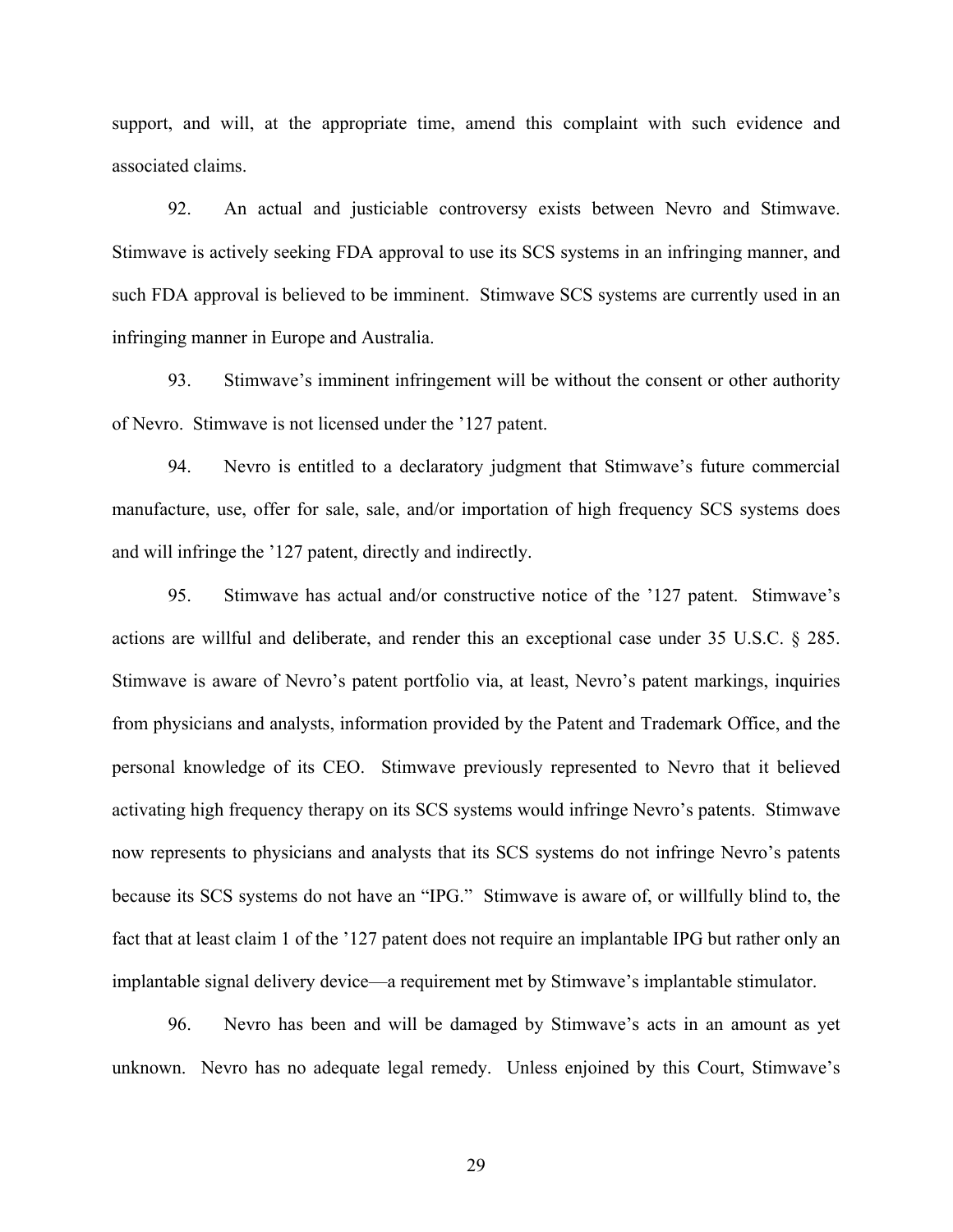imminent infringement will cause Nevro substantial and irreparable harm. Under 35 U.S.C. § 283, Nevro is entitled to an injunction barring Stimwave from infringing the '127 patent.

# **SIXTH CAUSE OF ACTION**

(Declaratory Judgment of Infringement of U.S. Patent No. 8,874,222)

97. Nevro incorporates the foregoing allegations by reference.

98. Nevro is the owner of all right, title, and interest in and to U.S. Patent No. 8,874,222 (the '222 patent). The '222 patent issued on October 28, 2014, and is entitled "Selective high frequency spinal cord modulation for inhibiting pain with reduced side effects, and associated systems and methods." A copy of the '222 patent is attached as **Exhibit 4**.

99. The claims of the '222 patent cover methods of treating patients with high frequency SCS without creating paresthesia. For example, claim 1 of the '222 patent is directed to a method for configuring a signal generator to deliver a therapy signal to a patient's spinal cord via an implantable signal delivery device, wherein the implantable signal delivery device is implantable proximate to the patient's spinal cord, the method comprising: programming the signal generator to (1) generate a therapy signal, wherein at least a portion of the therapy signal is at a frequency in a frequency range between 5 kHz and 15 kHz, and at an amplitude that provides pain relief without generating paresthesia; and (2) deliver the therapy signal to the patient's spinal cord via the implantable signal delivery device.

100. Stimwave does engage, and will engage, in the commercial manufacture, use, offer for sale, sale, and/or importation of SCS systems that have a stimulator and a signal delivery device and that delivery high frequency electrical signals without creating paresthesia in the patient.

101. In the SCS industry, the clinical engineers and/or sales representatives of the device manufacturer normally are present in the operating room and will program the SCS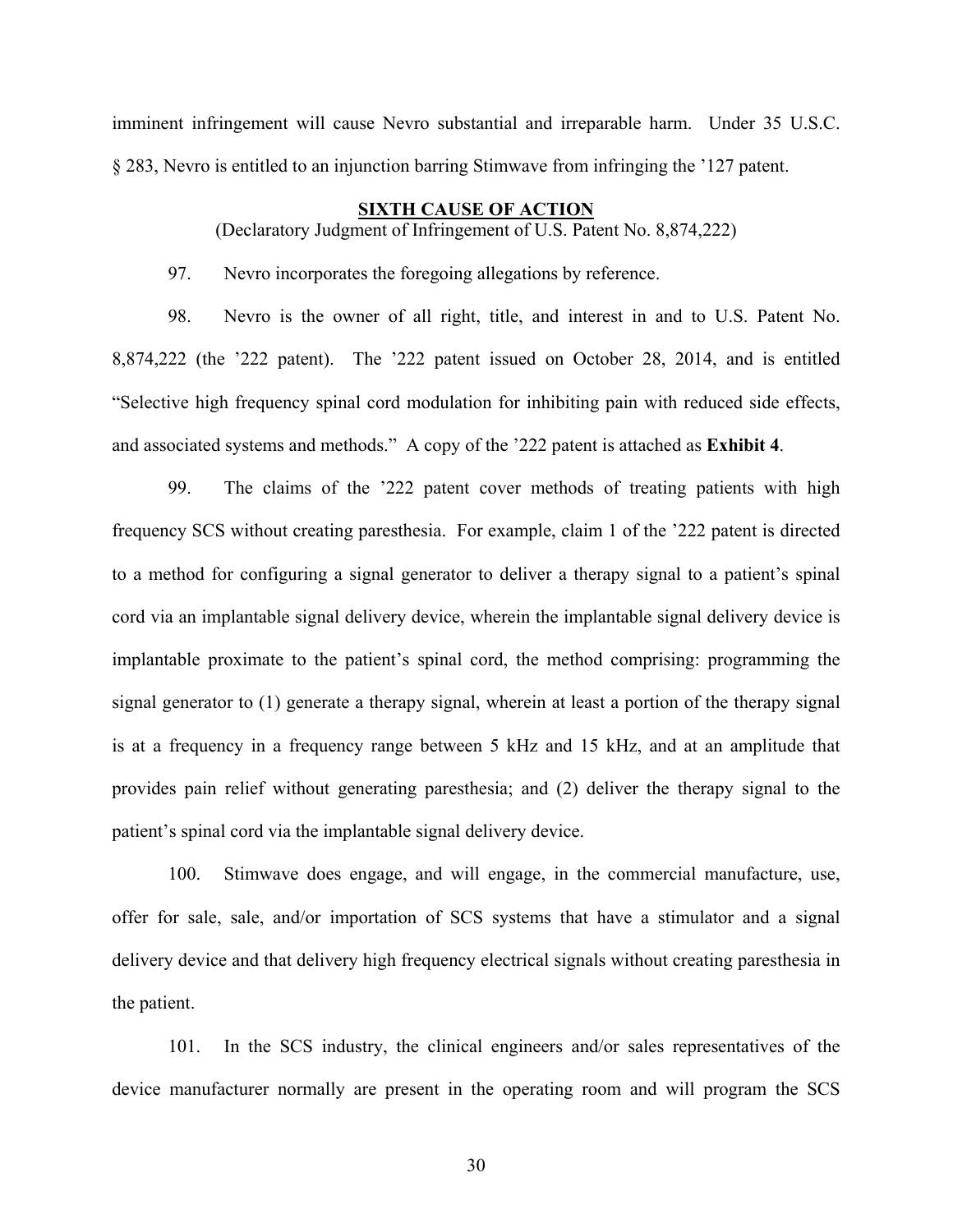system for the operation, including by setting the parameters for the frequency, amplitude and pulse width of the electronic signal to be delivered by the device. Stimwave or its agents will configure Stimwave's SCS systems to provide patients with relief without generating paresthesia, but configuring a signal generator to deliver a therapy signal to a patient's spinal cord via an implantable stimulator, where the implantable stimulator is proximate to the patient's spinal cord. Stimwave or its agents will configure Stimwave's SCS systems to provide at least a portion of the therapy signal at a frequency in a frequency range between 5 kHz and 15 kHz and at an amplitude that provides pain relief without generating paresthesia. These actions will constitute direct infringement of one or more claims of the '222 patent, literally or under the doctrine of equivalents, in violation of 35 U.S.C. § 271.

102. In addition to directly infringing, Nevro believes that, upon FDA approval of Stimwave's paresthesia-free high frequency SCS systems, Stimwave will immediately induce infringement of the '222 patent by inducing others to directly infringe the '222 patent, literally or under the doctrine of equivalents.

103. Stimwave knows of the existence of the '222 patent. Stimwave is aware of Nevro's patent portfolio via, at least, Nevro's patent markings, inquiries from physicians and analysts, information provided by the Patent and Trademark Office, and the personal knowledge of its CEO. Stimwave previously represented to Nevro that it believed activating high frequency therapy on its SCS systems would infringe Nevro's patents. Stimwave now represents to physicians and analysts that its SCS systems do not infringe Nevro's patents because its SCS systems do not have an "IPG." Stimwave has intentionally made substantial preparation to and will instruct others, including doctors, patients, and health care providers to use its high frequency SCS in a manner that infringes the '222 patent. During the implantation,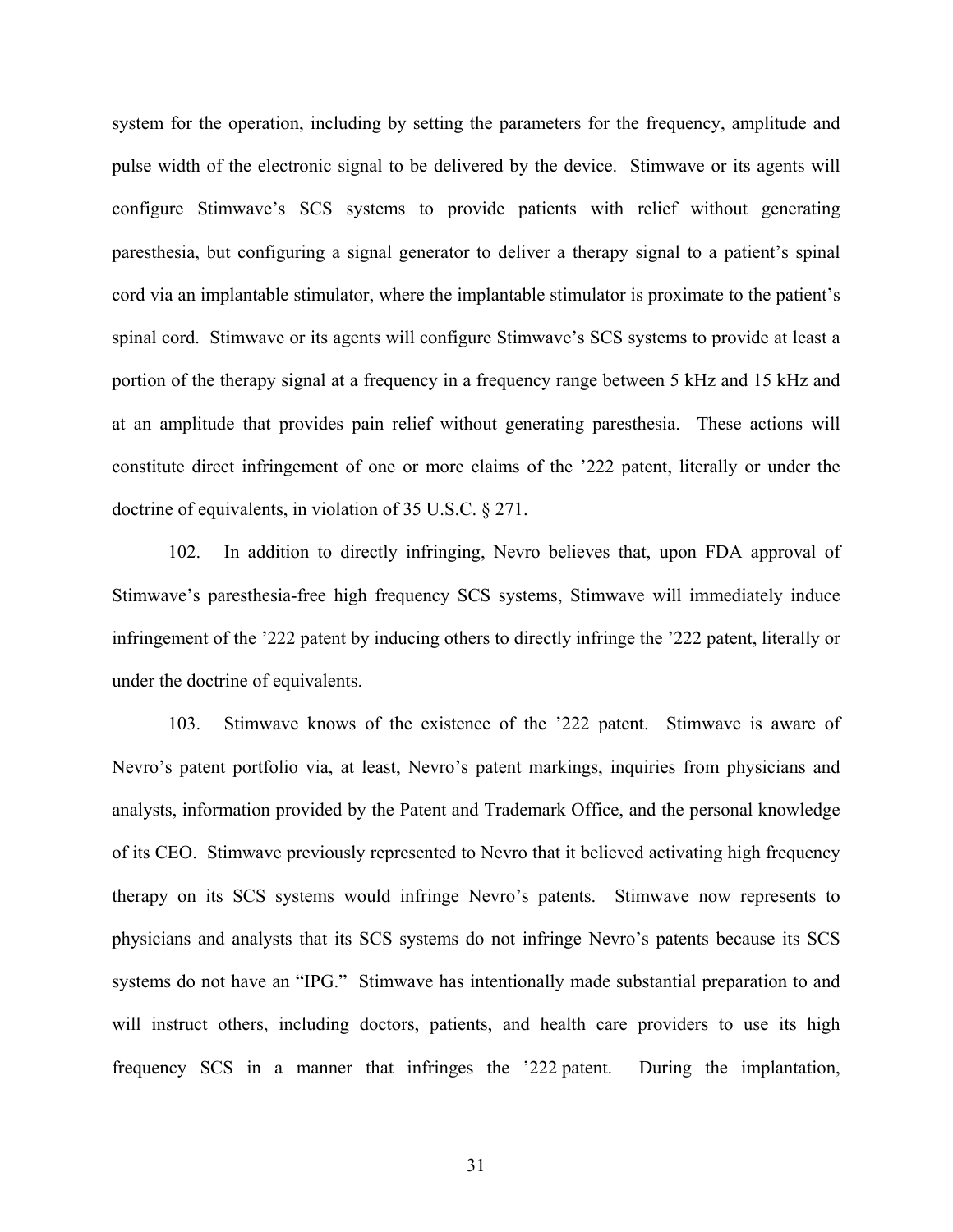programming, and education of physicians and patients, Stimwave's clinical engineers and/or sales representatives will directly set therapy parameters or will induce physicians and/or patients to set therapy parameters to frequencies of between 1.5 kHz and 15 kHz and to amplitudes that do not create paresthesia in the patient. The foregoing actions by Stimwave will constitute direct or induced infringement of one or more claims of the '222 patent in violation of 35 U.S.C. § 271(a) and/or (b), literally or under the doctrine of equivalents. Stimwave specifically intends that its SCS systems be used in a manner that infringes the '222 patent—Stimwave has sought FDA approval to promote its systems for high frequency, paresthesia-free usage, and its clinical representatives will be trained to perform and/or direct the steps discussed above. Nevro expects that, after a reasonable opportunity to take discovery, the allegations of this paragraph will have additional evidentiary support, and will, at the appropriate time, amend this complaint with such evidence and associated claims.

104. Stimwave has engaged in substantial preparations and taken concrete steps with the intent to conduct these infringing activities. As discussed in more detail above, Stimwave is already manufacturing SCS systems for use in providing pain relief at frequencies of up to 20,000 Hz, without creating paresthesia, in the United States for commercial sale in Europe and Australia. Stimwave has already applied for FDA approval to operate its SCS systems at 10,000 Hz without generating paresthesia. Further, Stimwave is reporting to the industry that FDA approval is imminent and that it intends to begin commercially marketing the Freedom SCS systems for high frequency, paresthesia-free therapy in the United States after receiving that approval. As such, Nevro believes that Stimwave will immediately begin directly infringing the '222 patent upon receiving FDA approval. Moreover, Stimwave has long been telling physicians that the systems it sells in the United States can be used to provide high frequency paresthesia-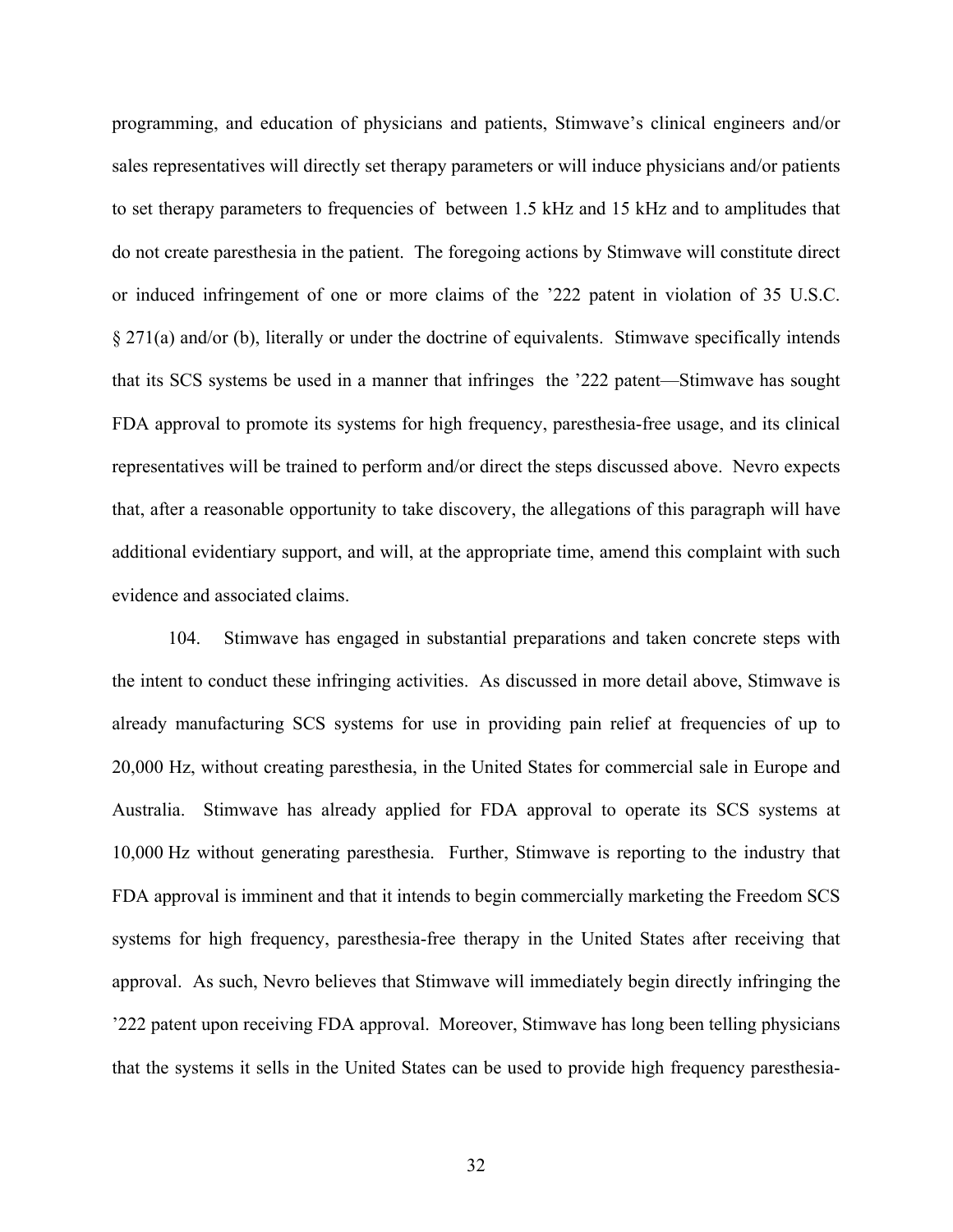free therapy and has been promoting that use, and Nevro believes that Stimwave representatives are already programming Stimwave's SCS systems in a manner that directly infringes the '222 patent, and inducing the infringement of the '222 patent. Nevro expects that, after a reasonable opportunity to take discovery, the allegations of this paragraph will have additional evidentiary support, and will, at the appropriate time, amend this complaint with such evidence and associated claims.

105. An actual and justiciable controversy exists between Nevro and Stimwave. Stimwave is actively seeking FDA approval to use its SCS systems in an infringing manner, and such FDA approval is believed to be imminent. Stimwave SCS systems are currently used in an infringing manner in Europe and Australia.

106. Stimwave's imminent infringement will be without the consent or other authority of Nevro. Stimwave is not licensed under the '222 patent.

107. Nevro is entitled to a declaratory judgment that Stimwave's future commercial manufacture, use, offer for sale, sale, and/or importation of high frequency SCS systems does and will infringe the '222 patent, directly and indirectly.

108. Stimwave has actual and/or constructive notice of the '222 patent. Stimwave's actions are willful and deliberate, and render this an exceptional case under 35 U.S.C. § 285. Stimwave is aware of Nevro's patent portfolio via, at least, Nevro's patent markings, inquiries from physicians and analysts, information provided by the Patent and Trademark Office, and the personal knowledge of its CEO. Stimwave previously represented to Nevro that it believed activating high frequency therapy on its SCS systems would infringe Nevro's patents. Stimwave now represents to physicians and analysts that its SCS systems do not infringe Nevro's patents because its SCS systems do not have an "IPG." Stimwave is aware of, or willfully blind to, the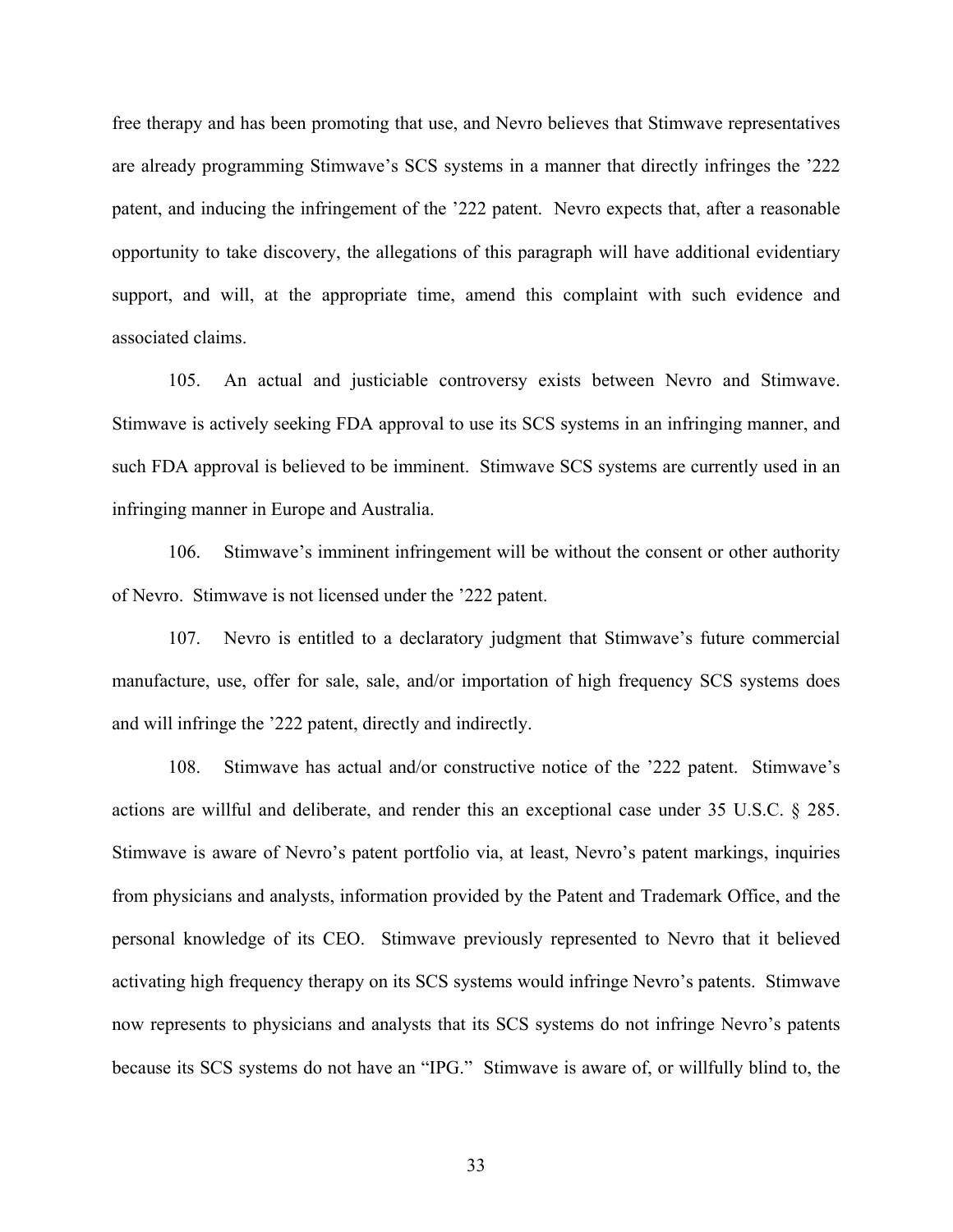fact that at least claim 1 of the '222 patent does not require an implantable IPG but rather only a percutaneous lead—a requirement met by Stimwave's implantable stimulator.

109. Nevro has been and will be damaged by Stimwave's acts in an amount as yet unknown. Nevro has no adequate legal remedy. Unless enjoined by this Court, Stimwave's imminent infringement will cause Nevro substantial and irreparable harm. Under 35 U.S.C. § 283, Nevro is entitled to an injunction barring Stimwave from infringing the '222 patent.

### **SEVENTH CAUSE OF ACTION**

(Declaratory Judgment of Infringement of U.S. Patent No. 9,327,126)

110. Nevro incorporates the foregoing allegations by reference.

111. Nevro is the owner of all right, title, and interest in and to U.S. Patent No. 9,327,126 (the '126 patent). The '126 patent issued on May 3, 2016, and is entitled "Selective high frequency spinal cord modulation for inhibiting pain with reduced side effects, and associated systems and methods." A copy of the '126 patent is attached as **Exhibit 5**.

112. The claims of the '126 patent cover methods of treating patients with high frequency SCS without creating paresthesia. For example, claim 31 of the '126 patent is directed to a method for programming a spinal cord stimulation system to alleviate pain or discomfort in a patient without using paresthesia or tingling to mask the patient's sensation of pain or discomfort, wherein a percutaneous lead is positioned in the patient's spinal cord region so as to be proximate to a dorsal root, dorsal root entry zone, or dorsal root ganglion, the method comprising: programming a signal generator to deliver a non-paresthesia-producing electrical therapy signal; wherein at least a portion of the electrical therapy signal is at a frequency in a frequency range between 3 kHz and 20 kHz, and an amplitude in an amplitude range between 1 mA and 4 mA, and wherein the electrical therapy signal at least partially alleviates pain or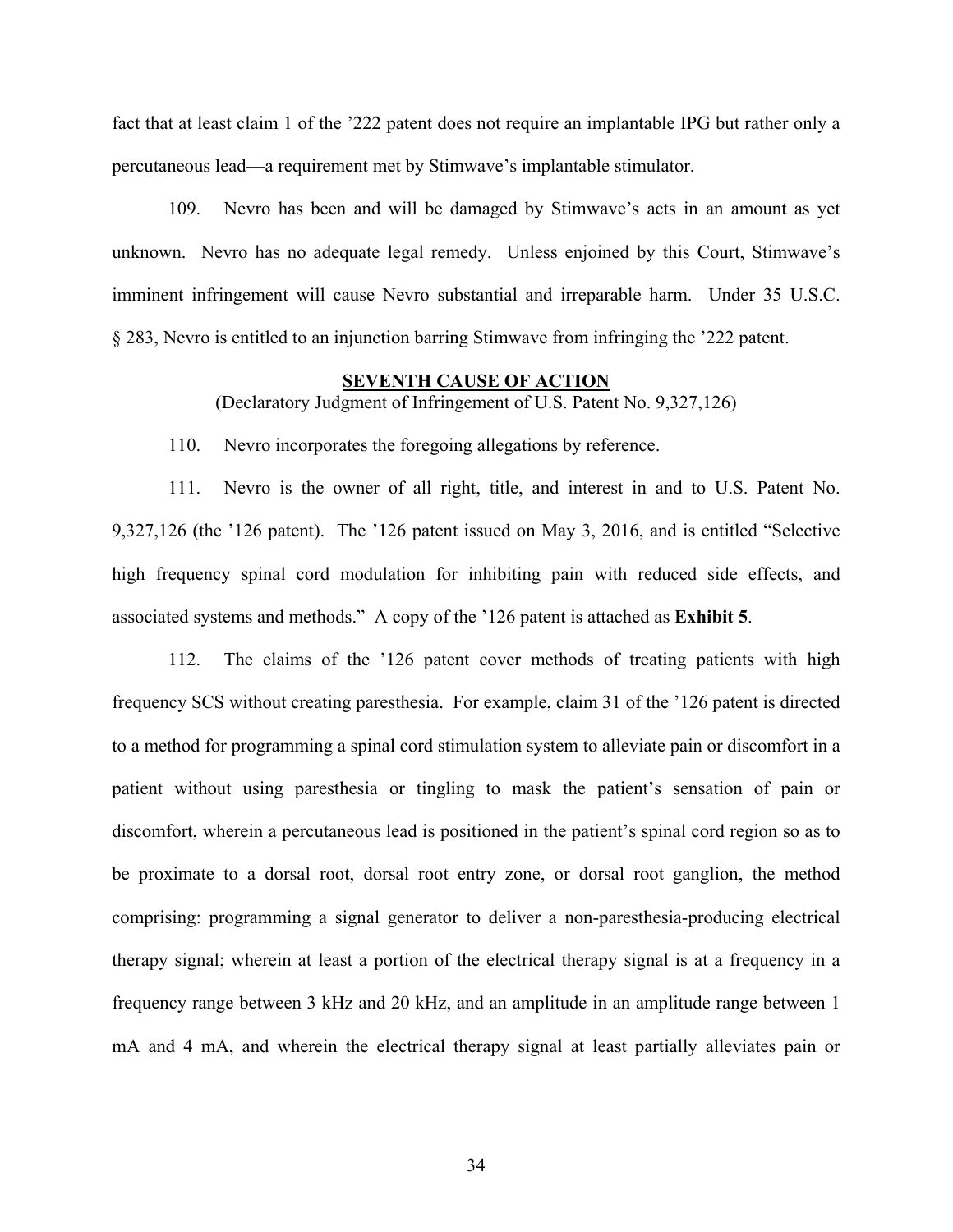discomfort without generating or using paresthesia to mask the patient's sensation of pain or discomfort.

113. Stimwave does engage, and will engage, in the commercial manufacture, use, offer for sale, sale, and/or importation of SCS systems that have a percutaneous lead and can deliver high frequency electrical signals without creating paresthesia in the patient.

114. In the SCS industry, the clinical engineers and/or sales representatives of the device manufacturer normally are present in the operating room and will program the SCS system for the operation, including by setting the parameters for the frequency, amplitude and pulse width of the electronic signal to be delivered by the device. Stimwave or its agents will program Stimwave's SCS Systems to provide patients with non-paresthesia producing pain relief using a frequency between 3 kHz and 20 kHz, especially at 10 kHz, and an amplitude between 1 mA and 4 mA, wherein a percutaneous lead is positioned in the patient's spinal cord region so as to be proximate to a dorsal root, dorsal root entry zone, or dorsal root ganglion. These actions will constitute direct infringement of one or more claims of the '126 patent, literally or under the doctrine of equivalents, in violation of 35 U.S.C. § 271.

115. In addition to directly infringing, Nevro believes that, upon FDA approval of Stimwave's paresthesia-free high frequency SCS systems, Stimwave will immediately induce infringement of the '126 patent by inducing others to directly infringe the '126 patent, literally or under the doctrine of equivalents.

116. Stimwave knows of the existence of the '126 patent. Stimwave is aware of Nevro's patent portfolio via, at least, Nevro's patent markings, inquiries from physicians and analysts, information provided by the Patent and Trademark Office, and the personal knowledge of its CEO. Stimwave previously represented to Nevro that it believed activating high frequency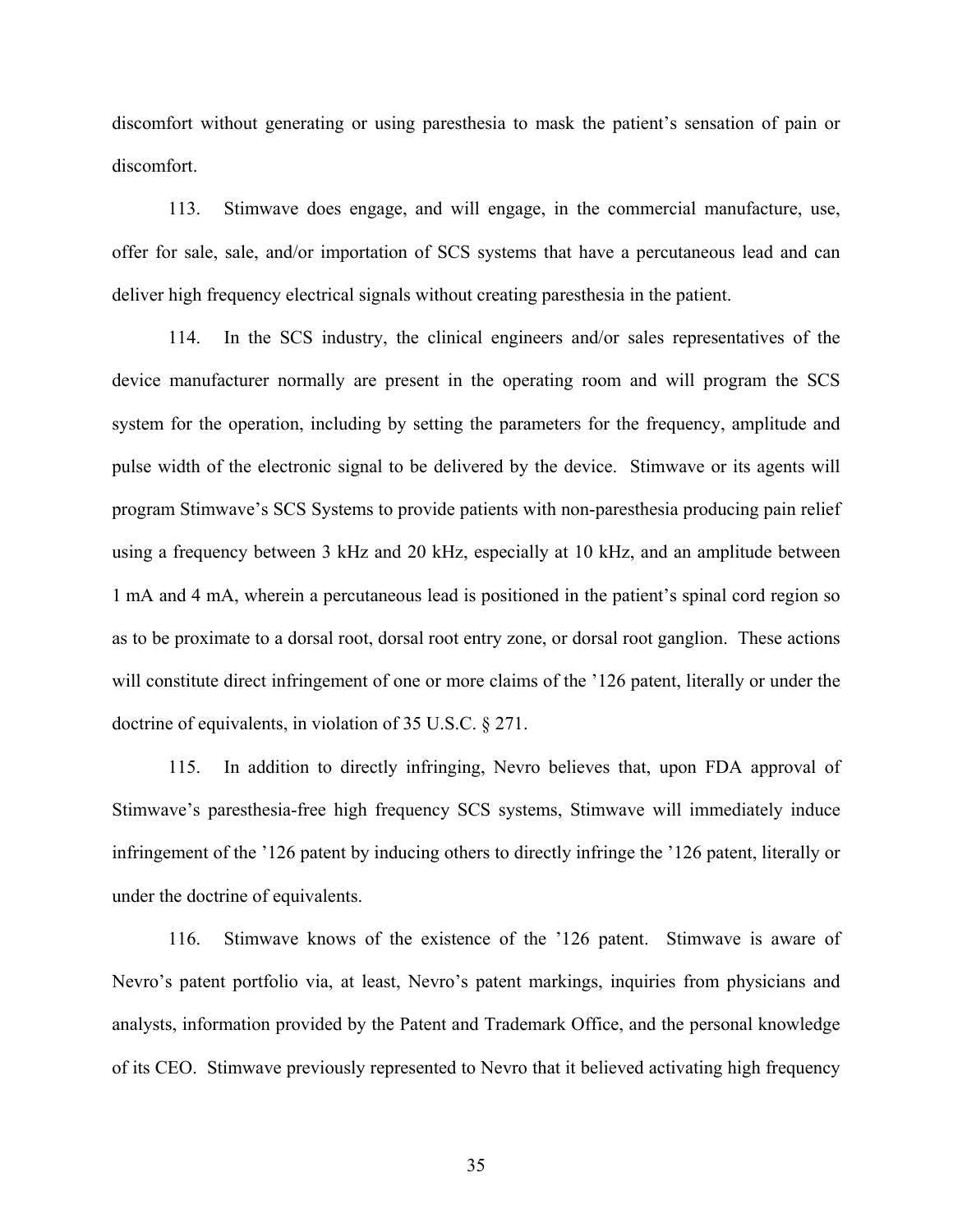therapy on its SCS systems would infringe Nevro's patents. Stimwave now represents to physicians and analysts that its SCS systems do not infringe Nevro's patents because its SCS systems do not have an "IPG." Stimwave has intentionally made substantial preparation to and will instruct others, including doctors, patients, and health care providers to use its high frequency SCS in a manner that infringes the '126 patent. During the implantation, programming, and education of physicians and patients, Stimwave's clinical engineers and/or sales representatives will directly set therapy parameters or will induce physicians and/or patients to set therapy parameters to frequencies of between 3 kHz and 20 kHz and to amplitudes that do not create paresthesia in the patient. The foregoing actions by Stimwave will constitute direct or induced infringement of one or more claims of the '126 patent in violation of 35 U.S.C. § 271(a) and/or (b), literally or under the doctrine of equivalents. Stimwave specifically intends that its SCS systems be used in a manner that infringes the '126 patent—Stimwave has sought FDA approval to promote its systems for high frequency, paresthesia-free usage, and its clinical representatives will be trained to perform and/or direct the steps discussed above. Nevro expects that, after a reasonable opportunity to take discovery, the allegations of this paragraph will have additional evidentiary support, and will, at the appropriate time, amend this complaint with such evidence and associated claims.

117. Stimwave has engaged in substantial preparations and taken concrete steps with the intent to conduct these infringing activities. As discussed in more detail above, Stimwave is already manufacturing SCS systems for use in providing pain relief at frequencies of up to 20,000 Hz, without creating paresthesia, in the United States for commercial sale in Europe and Australia. Stimwave has already applied for FDA approval to operate its SCS systems at 10,000 Hz without generating paresthesia. Further, Stimwave is reporting to the industry that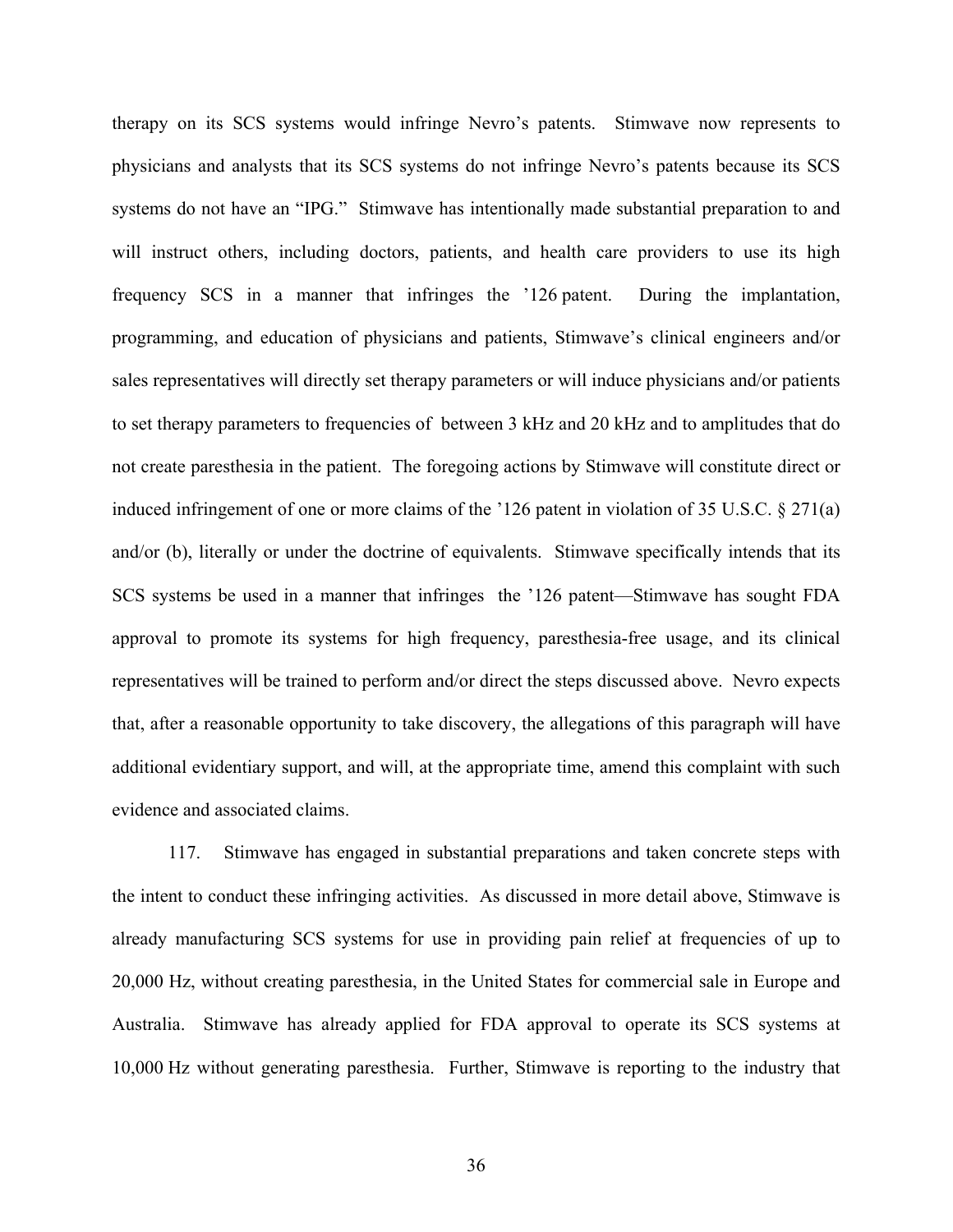FDA approval is imminent and that it intends to begin commercially marketing the Freedom SCS systems for high frequency, paresthesia-free therapy in the United States after receiving that approval. As such, Nevro believes that Stimwave will immediately begin directly infringing the '126 patent upon receiving FDA approval. Moreover, Stimwave has long been telling physicians that the systems it sells in the United States can be used to provide high frequency paresthesiafree therapy and has been promoting that use, and Nevro believes that Stimwave representatives are already programming Stimwave's SCS systems in a manner that directly infringes the '126 patent, and inducing the infringement of the '126 patent. Nevro expects that, after a reasonable opportunity to take discovery, the allegations of this paragraph will have additional evidentiary support, and will, at the appropriate time, amend this complaint with such evidence and associated claims.

118. An actual and justiciable controversy exists between Nevro and Stimwave. Stimwave is actively seeking FDA approval to use its SCS systems in an infringing manner, and such FDA approval is believed to be imminent. Stimwave SCS systems are currently used in an infringing manner in Europe and Australia.

119. Stimwave's imminent infringement will be without the consent or other authority of Nevro. Stimwave is not licensed under the '126 patent.

120. Nevro is entitled to a declaratory judgment that Stimwave's future commercial manufacture, use, offer for sale, sale, and/or importation of high frequency SCS systems does and will infringe the '126 patent, directly and indirectly.

121. Stimwave has actual and/or constructive notice of the '126 patent. Stimwave's actions are willful and deliberate, and render this an exceptional case under 35 U.S.C. § 285. Stimwave is aware of Nevro's patent portfolio via, at least, Nevro's patent markings, inquiries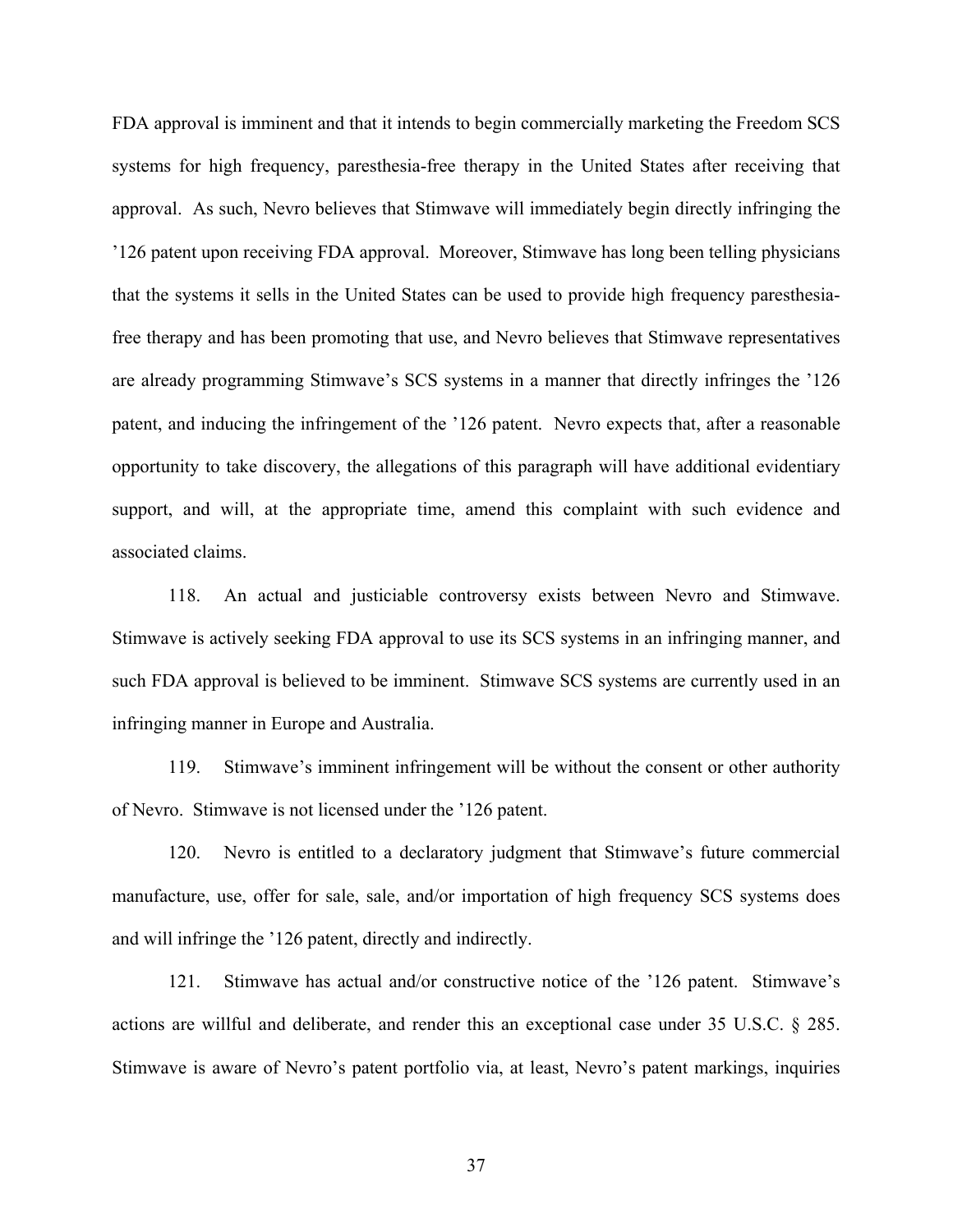from physicians and analysts, information provided by the Patent and Trademark Office, and the personal knowledge of its CEO. Stimwave previously represented to Nevro that it believed activating high frequency therapy on its SCS systems would infringe Nevro's patents. Stimwave now represents to physicians and analysts that its SCS systems do not infringe Nevro's patents because its SCS systems do not have an "IPG." Stimwave is aware of, or willfully blind to, the fact that at least claim 1 of the '126 patent does not require an implantable IPG but rather only a percutaneous lead—a requirement met by Stimwave's implantable stimulator.

122. Nevro has been and will be damaged by Stimwave's acts in an amount as yet unknown. Nevro has no adequate legal remedy. Unless enjoined by this Court, Stimwave's imminent infringement will cause Nevro substantial and irreparable harm. Under 35 U.S.C. § 283, Nevro is entitled to an injunction barring Stimwave from infringing the '126 patent.

### **EIGHTH CAUSE OF ACTION**

(False Advertising, Lanham Act Section 43(a), 15 U.S.C. § 1125(a))

123. Nevro incorporates the foregoing allegations by reference.

124. Stimwave has knowingly and intentionally misled consumers by making false and unsupported statements about the clinical efficacy and risks associated with use of Nevro's Senza system. Stimwave has falsely and misleadingly asserted that "large IPGs . . . have been reported to have substantial complications in at least a third of all patients." Stimwave lacks clinical data to support this claim. To the contrary, Stimwave is aware that only 4.0% of Senza-RCT patients using the Senza device (a "large IPG") had a study-related serious adverse effect, compared with 7.2% of conventional SCS subjects using a Boston Scientific device.

125. Stimwave has also knowingly and intentionally misled consumers by making false and unsupported statements about the clinical efficacy and benefits associated use of its own SCS systems. Stimwave informed attendees of the 2018 Ohio and Kentucky Society of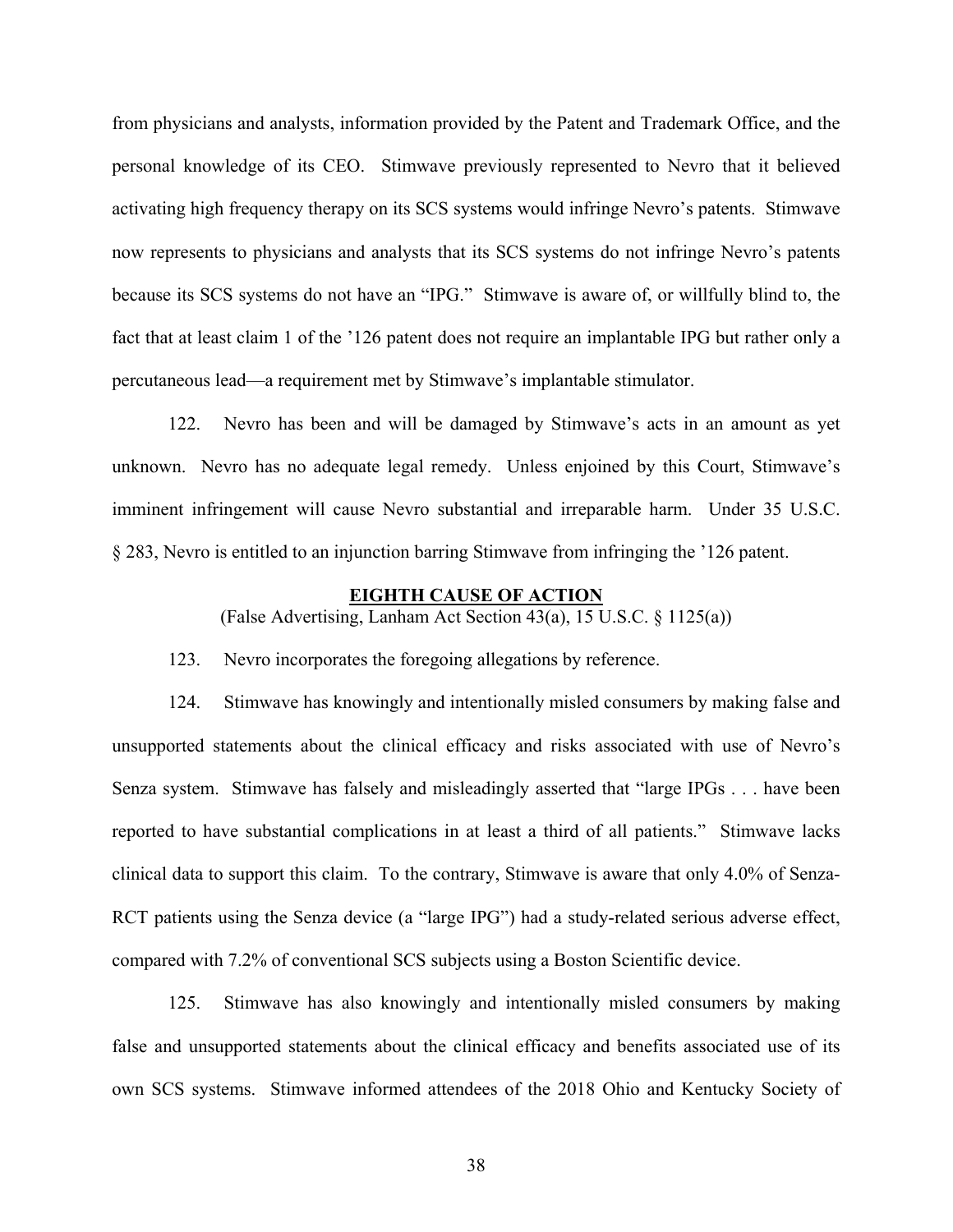Interventional Pain Physicians conference that "[a]n IPG-free system allows for better pain reduction due to the absence of battery!" and that a "wireless one-stage trial allows for better trial assessment and higher response rate!". Stimwave has no legitimate evidence to support these claims of clinical efficacy.

126. Stimwave's statements have misled, or have the tendency to mislead, a substantial segment of the market for SCS systems. Stimwave's statements mislead physicians and others in the pain management field as to, *inter alia*, the efficacy and performance of the Stimwave SCS systems as compared to the Nevro SCS systems—Stimwave has no legitimate clinical evidence, and has not shown any evidence whatsoever, to support these statements.

127. Stimwave's statements are deliberate and intentional misrepresentations of material facts. Stimwave is aware of clinical data that contradicts its claims, and/or lacks clinical data to support its claims about clinical performance.

128. Stimwave caused its false and misleading statements to enter interstate commerce. Stimwave made false and misleading statements on the Internet and at a conference of United States pain physicians and others in the SCS field.

129. Stimwave's false and misleading statements have harmed and are likely to continue to harm Nevro and are likely to cause to diversion of sales from Nevro to Stimwave. Claims of clinical efficacy or a lower risk of adverse events are important to hospitals, physicians, and patients considering different SCS systems.

130. The conduct alleged above constitutes false advertising, in violation of Section 43(a) of the Lanham Act  $(15 \text{ U.S.C.} \S 1125(a))$ .

131. Stimwave's acts have caused, and will continue to cause, substantial monetary harm to Nevro and have damaged Nevro's reputation and goodwill, including the goodwill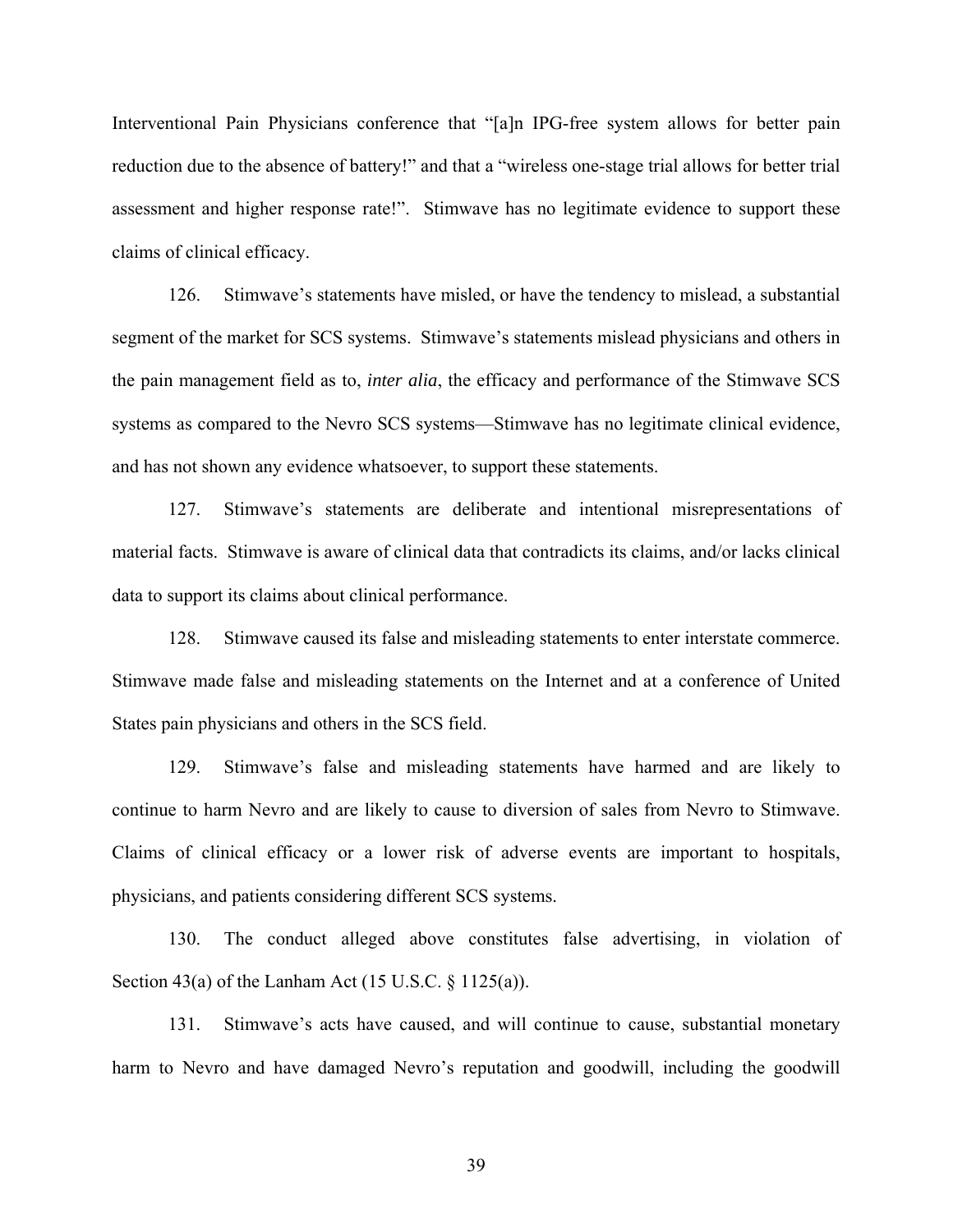associated with Nevro's Senza system and HF10 therapy. Stimwave's activities, unless restrained, will continue to cause further irreparable injury to Nevro for which Nevro has no adequate remedy at law.

132. On information and belief, Stimwave undertook the acts described herein with full knowledge and intent to cause harm to Nevro.

# **NINTH CAUSE OF ACTION** (Deceptive Trade Practices, 6 Del. C. Section 2532)

133. Nevro incorporates the foregoing allegations by reference.

134. In the course of its business, Stimwave has knowingly and intentionally misled consumers by making false and unsupported statements about the clinical efficacy and risks associated with use of Nevro's Senza system. Stimwave has falsely and misleadingly asserted that "large IPGs . . . have been reported to have substantial complications in at least a third of all patients." Stimwave lacks clinical data to support this claim. To the contrary, Stimwave is aware that only 4.0% of Senza-RCT patients using the Senza device (a "large IPG") had a studyrelated serious adverse effect, compared with 7.2% of conventional SCS subjects using a Boston Scientific device.

135. These statements disparage Nevro's SCS systems by a false or misleading statement of fact. These statements represent that both Stimwave's SCS systems and Nevro's SCS systems have characteristics, benefits, or detriment that they do not have. These statements cause a likelihood of confusion or misunderstanding among consumers of SCS systems and others in the SCS field.

136. Stimwave has also knowingly and intentionally misled consumers by making false and unsupported statements about the clinical efficacy and benefits associated use of its own SCS systems. Stimwave informed attendees of the 2018 Ohio and Kentucky Society of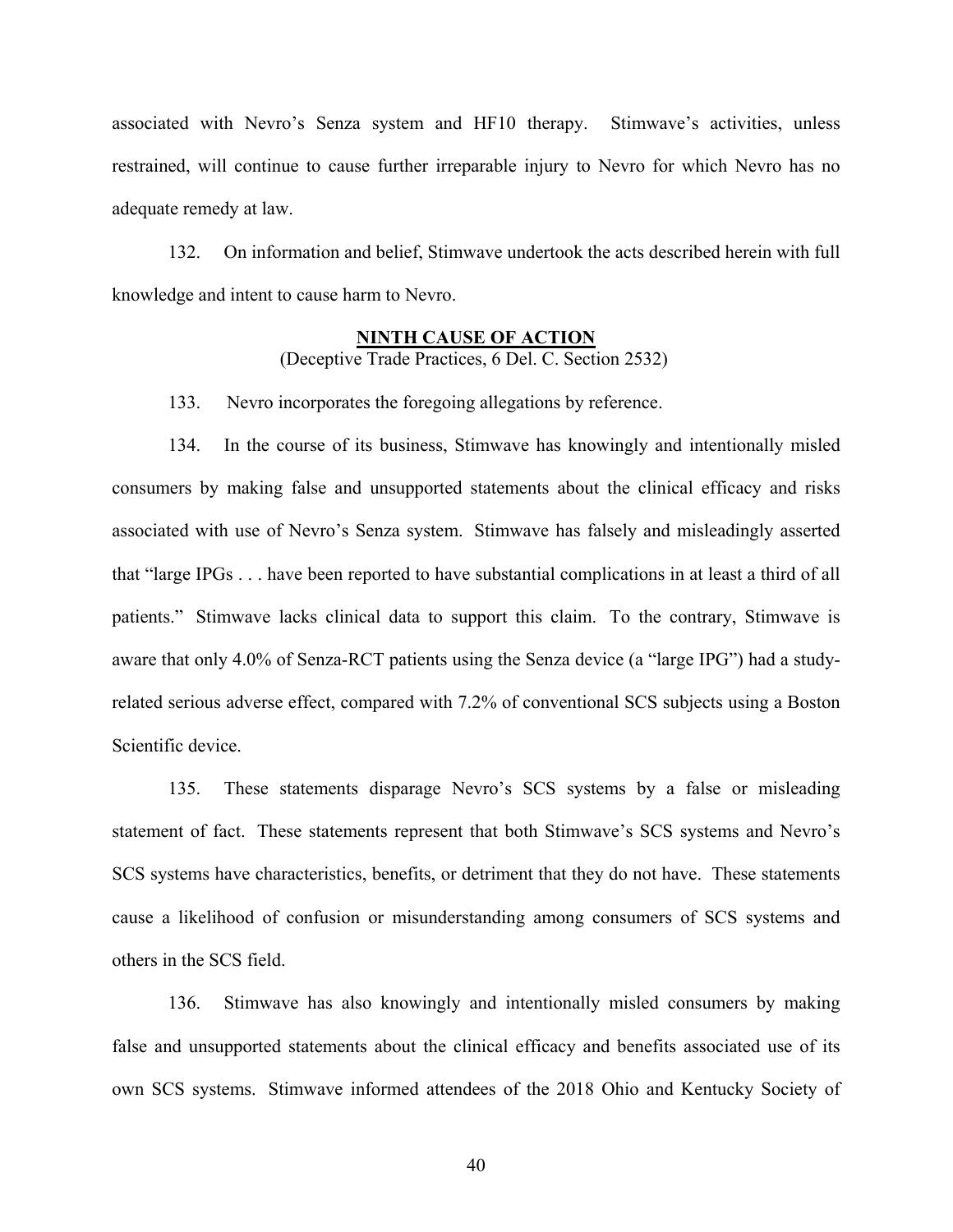Interventional Pain Physicians conference that "[a]n IPG-free system allows for better pain reduction due to the absence of battery!" and that a "wireless one-stage trial allows for better trial assessment and higher response rate!" Stimwave has no legitimate evidence to support these claims of clinical efficacy.

137. These statements disparage Nevro's SCS systems by a false or misleading statement of fact. These statements represent that both Stimwave's SCS systems have characteristics, or benefits, that they do not have, and that, by comparison, represent that Nevro's SCS systems lack these traits. These statements cause a likelihood of confusion or misunderstanding among consumers of SCS systems and others in the SCS field.

138. Stimwave's statements have created confusion and misunderstanding within the market for SCS systems. Stimwave's statements mislead physicians and others in the pain management field as to, *inter alia*, the efficacy and performance of the Stimwave SCS systems as compared to the Nevro SCS systems. Stimwave has no legitimate evidence to support these claims of clinical efficacy.

139. Stimwave's statements are deliberate and intentional misrepresentations of material facts. Stimwave is aware of clinical data that contradicts its claims, and/or lacks clinical data to support its claims about clinical performance.

140. Stimwave's false and misleading statements have harmed and are likely to continue to harm Nevro and are likely to cause to diversion of sales from Nevro to Stimwave. Claims of clinical efficacy or a lower risk of adverse events are important to hospitals, physicians, and patients considering different SCS systems.

141. The conduct alleged above constitutes deceptive trade practices in violation of 6 Del. C. Section 2532.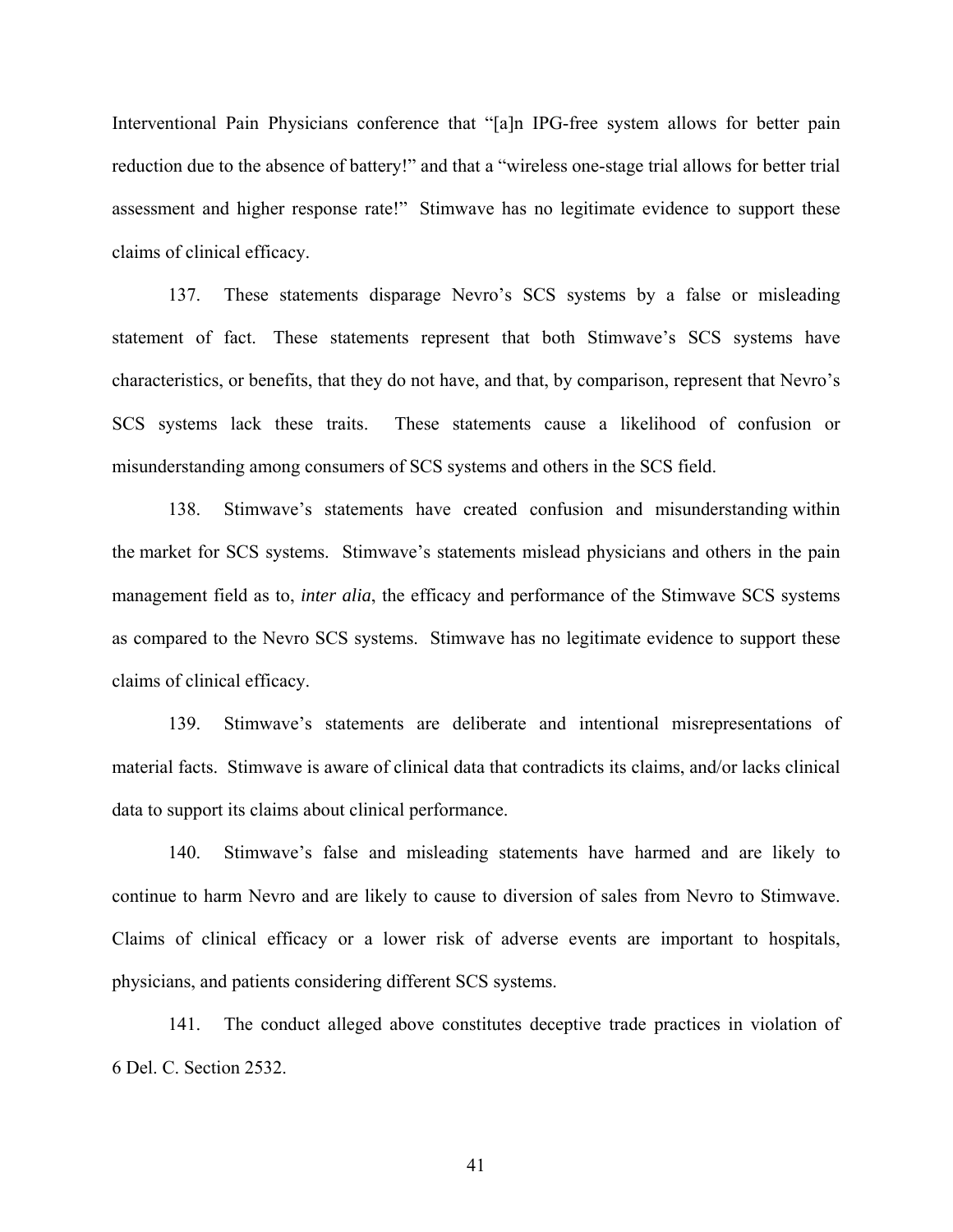142. Stimwave's acts have caused, and will continue to cause, substantial monetary harm to Nevro and have damaged Nevro's reputation and goodwill, including the goodwill associated with Nevro's Senza system and HF10 therapy. Stimwave's activities, unless restrained, will continue to cause further irreparable injury to Nevro for which Nevro has no adequate remedy at law.

143. On information and belief, Stimwave undertook the acts described herein with full knowledge and intent to cause harm to Nevro.

# **PRAYER FOR RELIEF**

WHEREFORE, Nevro prays for relief as follows:

1. A judgment that Stimwave has infringed one or more claims of the '358, '192, '127, '222, and '126 patents;

2. A judgment and a declaration that making, using, selling, offering for sale, importing, or supplying from the United States, Stimwave's high frequency SCS systems and devices infringes one or more claims of the '358, '192, '127, '222, and '126 patents, directly and indirectly;

3. An order and judgment temporarily, preliminarily and permanently enjoining Stimwave and its officers, directors, agents, servants, employees, and all others acting in privity or in concert with them, and their parents, subsidiaries, divisions, successors and assigns, from further acts of infringement of the '358, '192, '127, '222, and '126 patents;

4. An order and judgment temporarily, preliminarily and permanently enjoining Stimwave and its officers, directors, agents, servants, employees, and all others acting in privity or in concert with them, and their parents, subsidiaries, divisions, successors and assigns, from engaging in further acts of false advertising and deceptive trade practices;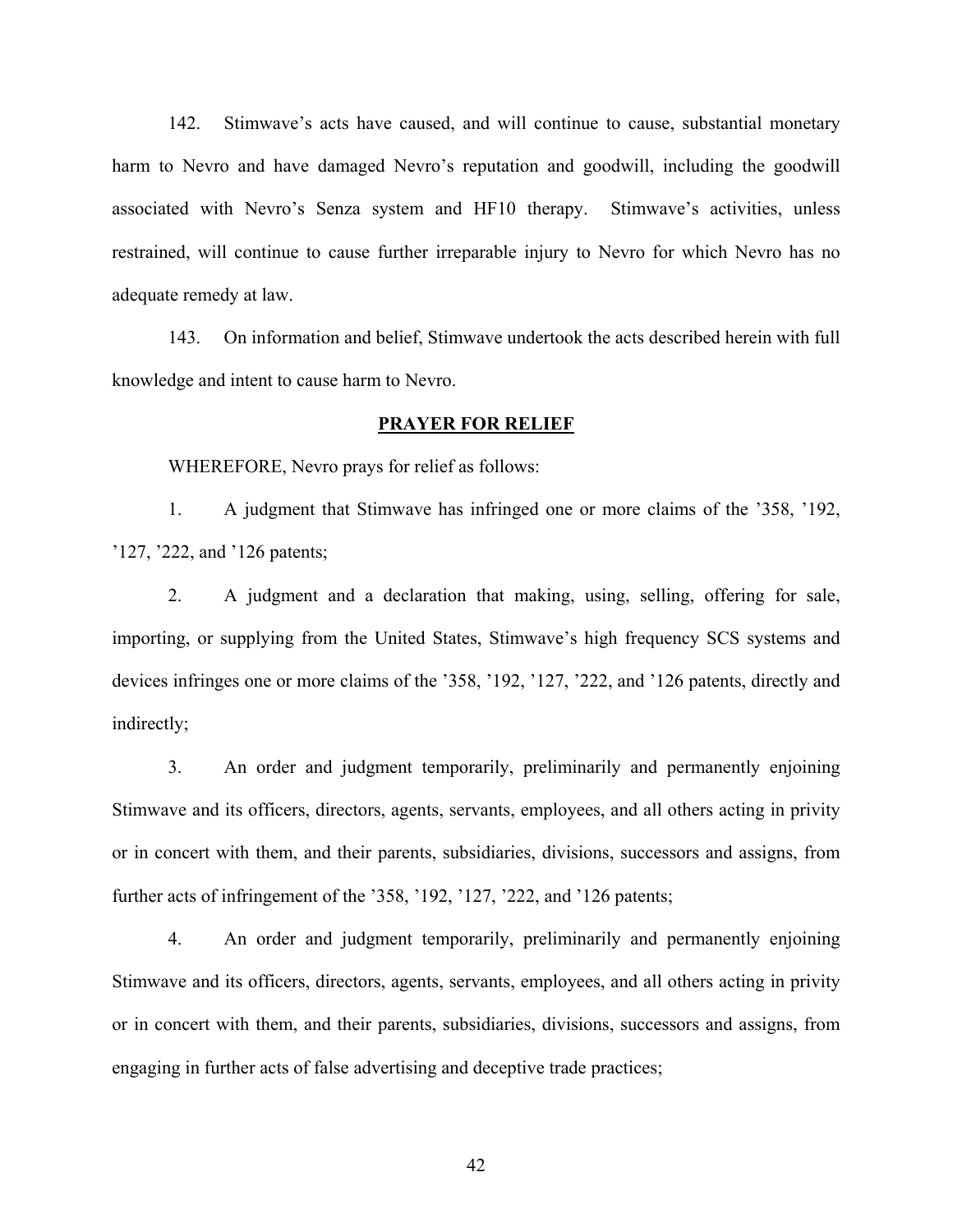5. A judgment awarding Nevro all damages suffered by Nevro as a result of Stimwave's infringement, and in no event less than a reasonable royalty for Stimwave's acts of infringement, including all pre-judgment and post-judgment interest at the maximum rate permitted by law;

6. A judgment awarding Nevro all damages suffered by Nevro as a result of Stimwave's false advertising and deceptive trade practices;

7. A judgment finding Stimwave's infringement willful and enhancing damages pursuant to 35 U.S.C. § 284;

8. A judgment finding this an exceptional case pursuant to 35 U.S.C. § 285;

9. A judgment trebling any damages to the extent permitted by law;

10. Exemplary or punitive damages to the extent permitted by law;

11. Costs of suit and reasonable attorney fees; and

12. Any other remedy to which Nevro may be entitled.

## **DEMAND FOR JURY TRIAL**

Nevro demands a trial by jury on all issues so triable in this action.